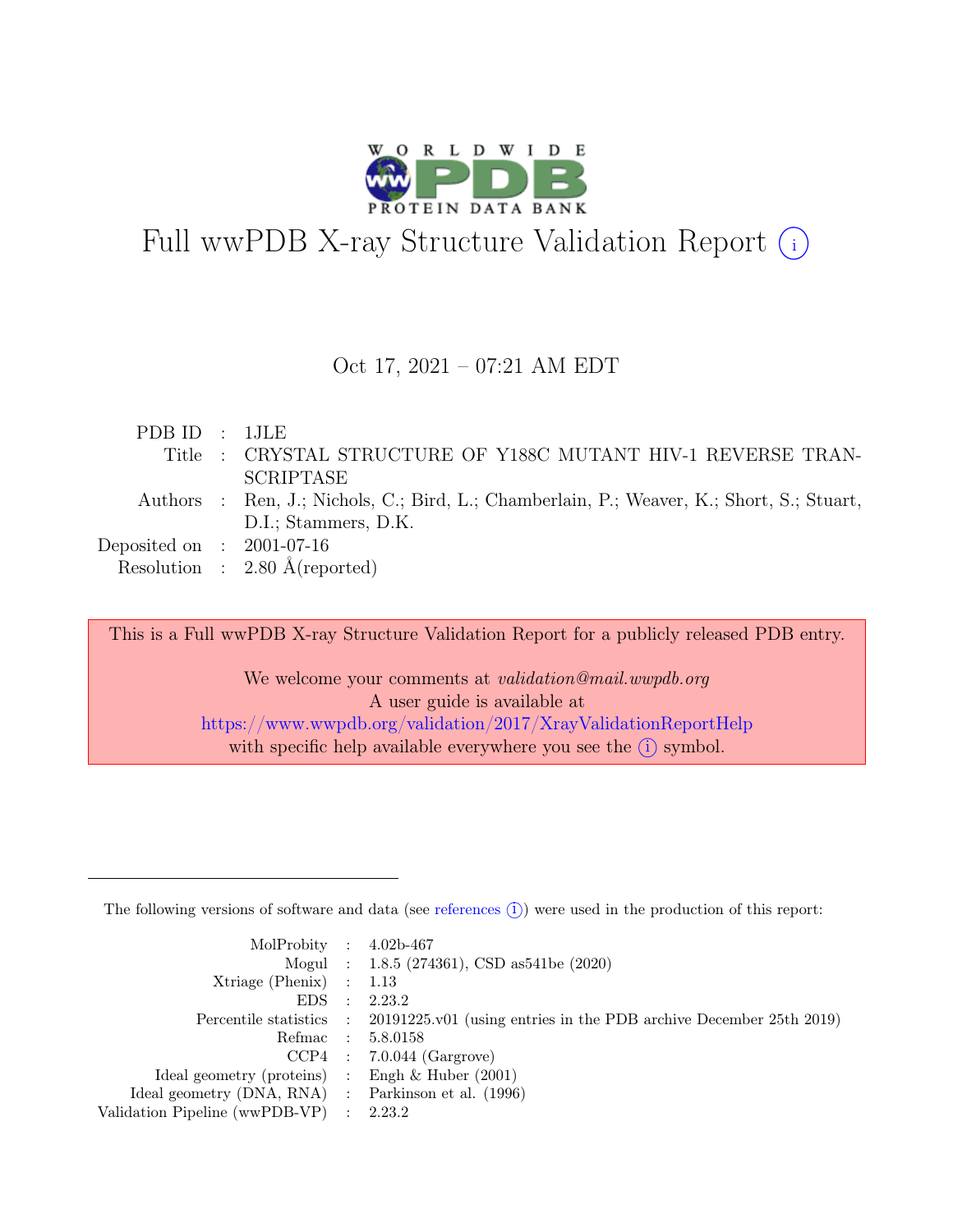# 1 Overall quality at a glance  $(i)$

The following experimental techniques were used to determine the structure: X-RAY DIFFRACTION

The reported resolution of this entry is 2.80 Å.

Percentile scores (ranging between 0-100) for global validation metrics of the entry are shown in the following graphic. The table shows the number of entries on which the scores are based.



| Metric                | Whole archive<br>$(\#\text{Entries})$ | Similar resolution<br>$(\# \text{Entries}, \text{ resolution range}(\text{A}))$ |
|-----------------------|---------------------------------------|---------------------------------------------------------------------------------|
| Clashscore            | 141614                                | 3569 (2.80-2.80)                                                                |
| Ramachandran outliers | 138981                                | 3498 (2.80-2.80)                                                                |
| Sidechain outliers    | 138945                                | 3500 (2.80-2.80)                                                                |
| RSRZ outliers         | 127900                                | 3078 (2.80-2.80)                                                                |

The table below summarises the geometric issues observed across the polymeric chains and their fit to the electron density. The red, orange, yellow and green segments of the lower bar indicate the fraction of residues that contain outliers for  $>=$  3, 2, 1 and 0 types of geometric quality criteria respectively. A grey segment represents the fraction of residues that are not modelled. The numeric value for each fraction is indicated below the corresponding segment, with a dot representing fractions <=5% The upper red bar (where present) indicates the fraction of residues that have poor fit to the electron density. The numeric value is given above the bar.

| Mol | ${\rm Chain \mid Length}$ | Quality of chain |     |               |  |  |  |  |
|-----|---------------------------|------------------|-----|---------------|--|--|--|--|
|     | 560                       | $4\%$<br>32%     | 51% | .6%<br>10%    |  |  |  |  |
|     |                           | 4%<br>35%        | 50% | 7%<br>$7\%$ . |  |  |  |  |

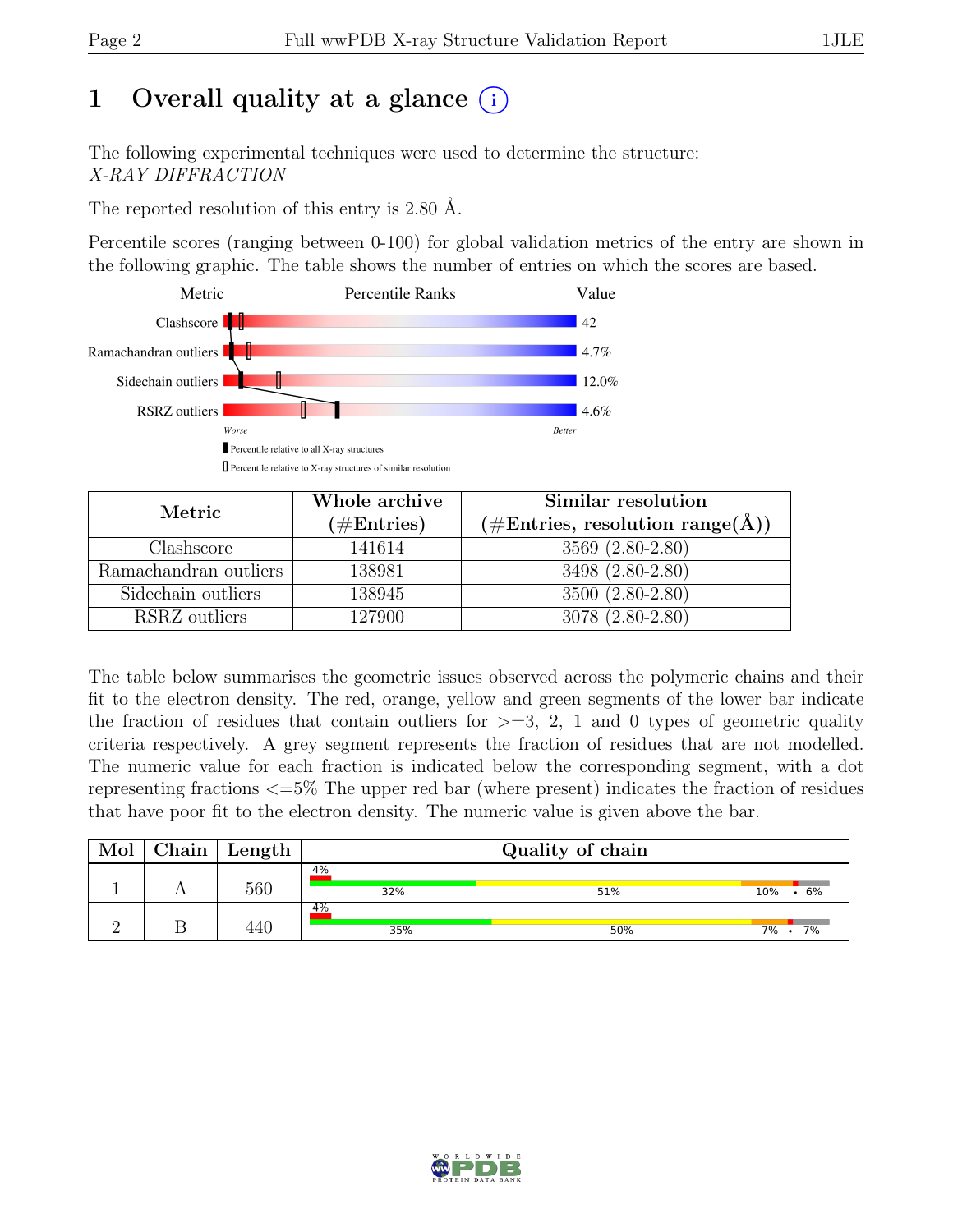# 2 Entry composition  $(i)$

There are 3 unique types of molecules in this entry. The entry contains 7679 atoms, of which 0 are hydrogens and 0 are deuteriums.

In the tables below, the ZeroOcc column contains the number of atoms modelled with zero occupancy, the AltConf column contains the number of residues with at least one atom in alternate conformation and the Trace column contains the number of residues modelled with at most 2 atoms.

• Molecule 1 is a protein called HIV-1 RT, A-CHAIN.

| Mol | Chain | Residues | Atoms         |  |     | $ZeroOcc \mid AltConf \mid Trace$ |  |  |  |
|-----|-------|----------|---------------|--|-----|-----------------------------------|--|--|--|
|     |       | 526      | Total<br>4289 |  | 712 | 798                               |  |  |  |

There are 2 discrepancies between the modelled and reference sequences:

| Chain |     | Residue   Modelled   Actual |     | Comment             | <b>Reference</b>  |
|-------|-----|-----------------------------|-----|---------------------|-------------------|
|       | 188 | $\mathbb{C}\mathrm{SD}$     | TYR | engineered mutation | <b>UNP P04585</b> |
|       | 280 | CSD                         | CYS | OXIDIZED CYS        | UNP P04585        |

• Molecule 2 is a protein called HIV-1 RT, B-CHAIN.

| Mol | $\Box$ Chain | Residues | $\rm{Atoms}$  |      |     |     | $\text{ZeroOcc}$   AltConf   Trace |  |  |
|-----|--------------|----------|---------------|------|-----|-----|------------------------------------|--|--|
|     |              | 408      | Total<br>3366 | 2186 | 561 | 611 |                                    |  |  |

There is a discrepancy between the modelled and reference sequences:

|     | Chain   Residue   Modelled   Actual |     | Comment                                    | Reference |
|-----|-------------------------------------|-----|--------------------------------------------|-----------|
| .88 |                                     | TVR | $\pm$ engineered mutation $\pm$ UNP P04585 |           |

• Molecule 3 is water.

|  | Mol   Chain   Residues | Atoms                 | $ZeroOcc \   \$ AltConf |
|--|------------------------|-----------------------|-------------------------|
|  |                        | Total O<br>13<br>- 13 |                         |
|  |                        | Total O               |                         |

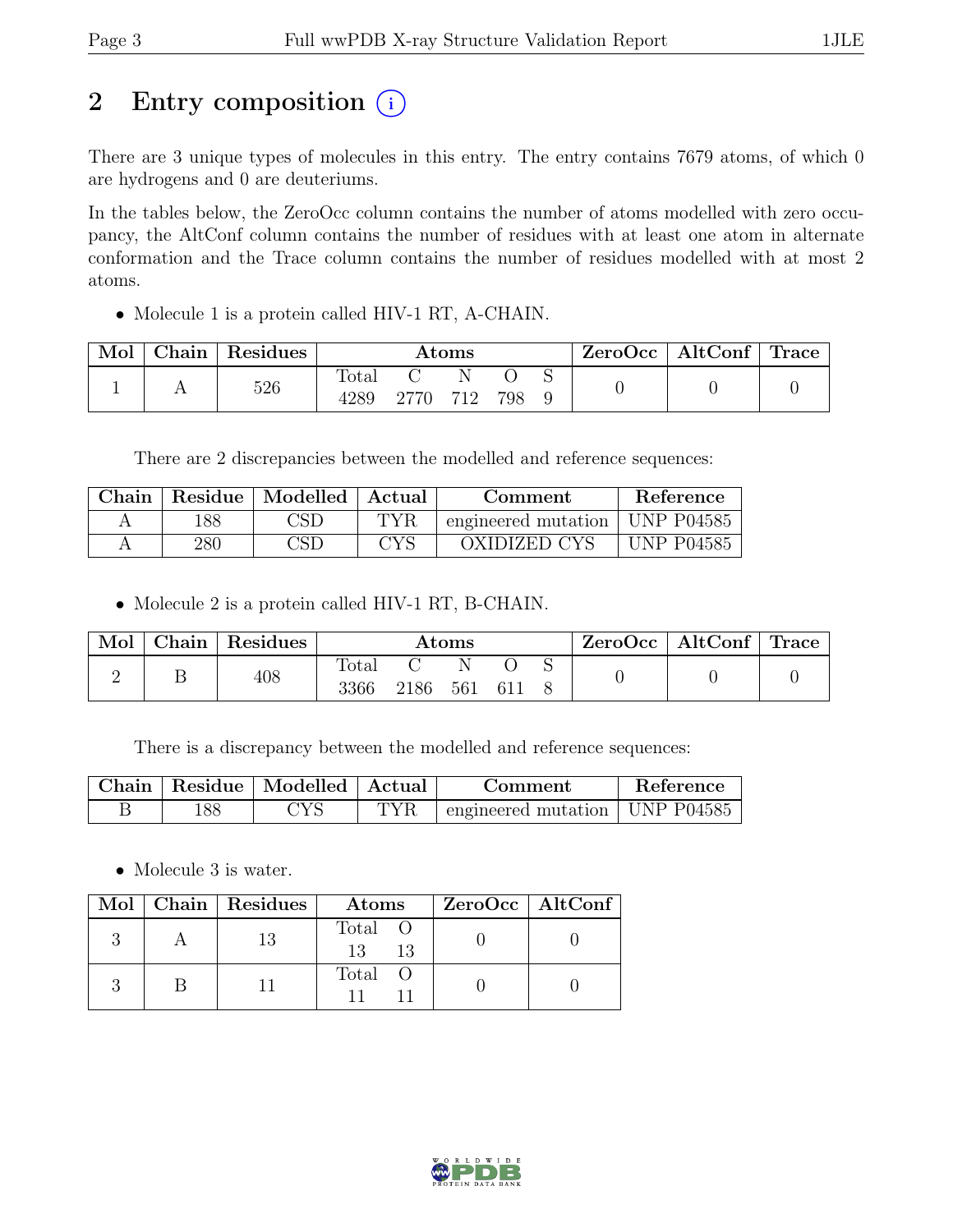# 3 Residue-property plots  $(i)$

These plots are drawn for all protein, RNA, DNA and oligosaccharide chains in the entry. The first graphic for a chain summarises the proportions of the various outlier classes displayed in the second graphic. The second graphic shows the sequence view annotated by issues in geometry and electron density. Residues are color-coded according to the number of geometric quality criteria for which they contain at least one outlier:  $green = 0$ , yellow  $= 1$ , orange  $= 2$  and red  $= 3$  or more. A red dot above a residue indicates a poor fit to the electron density (RSRZ > 2). Stretches of 2 or more consecutive residues without any outlier are shown as a green connector. Residues present in the sample, but not in the model, are shown in grey.



• Molecule 1: HIV-1 RT, A-CHAIN

• Molecule 2: HIV-1 RT, B-CHAIN

Chain B:



50%

 $7\% \cdot 7\%$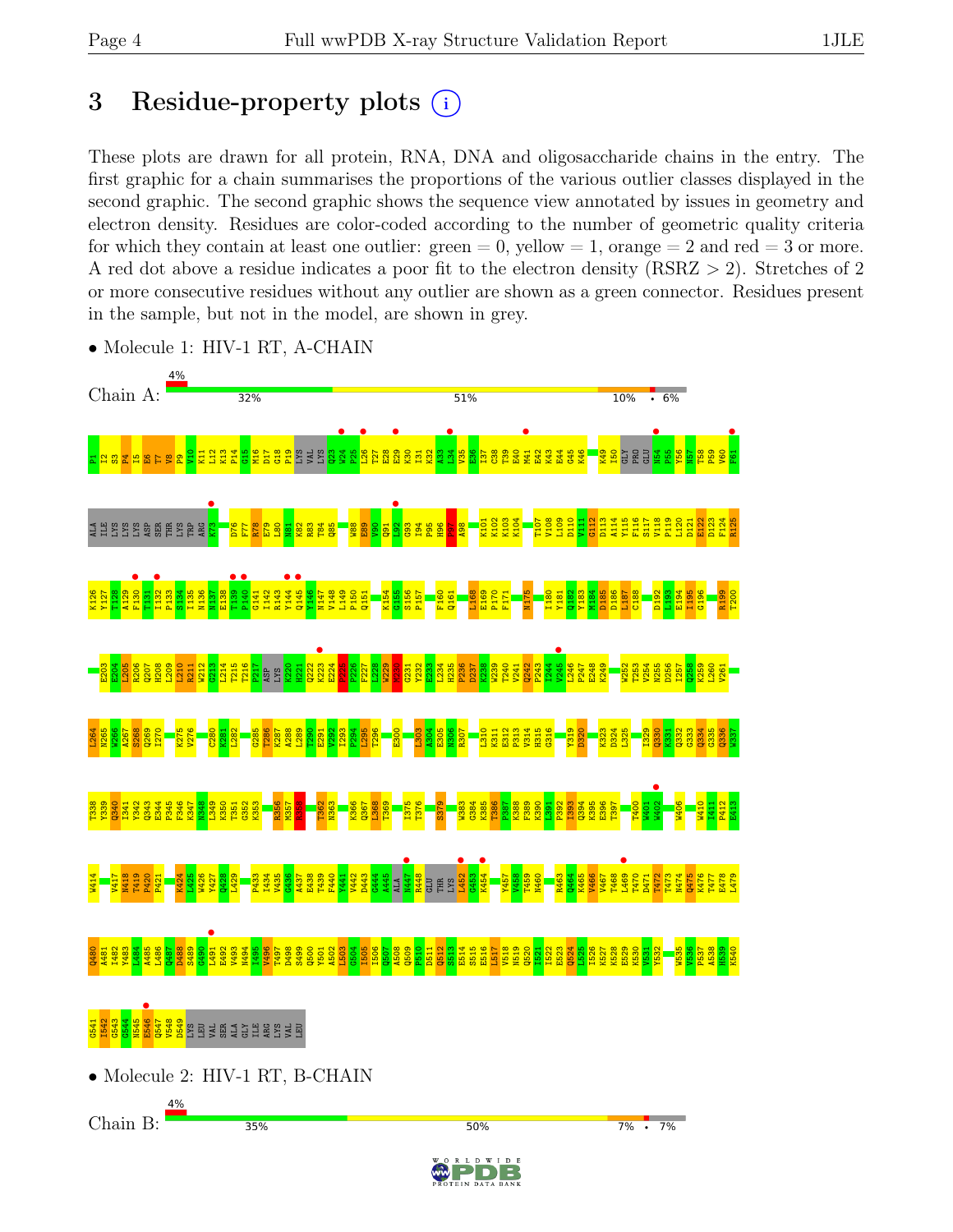

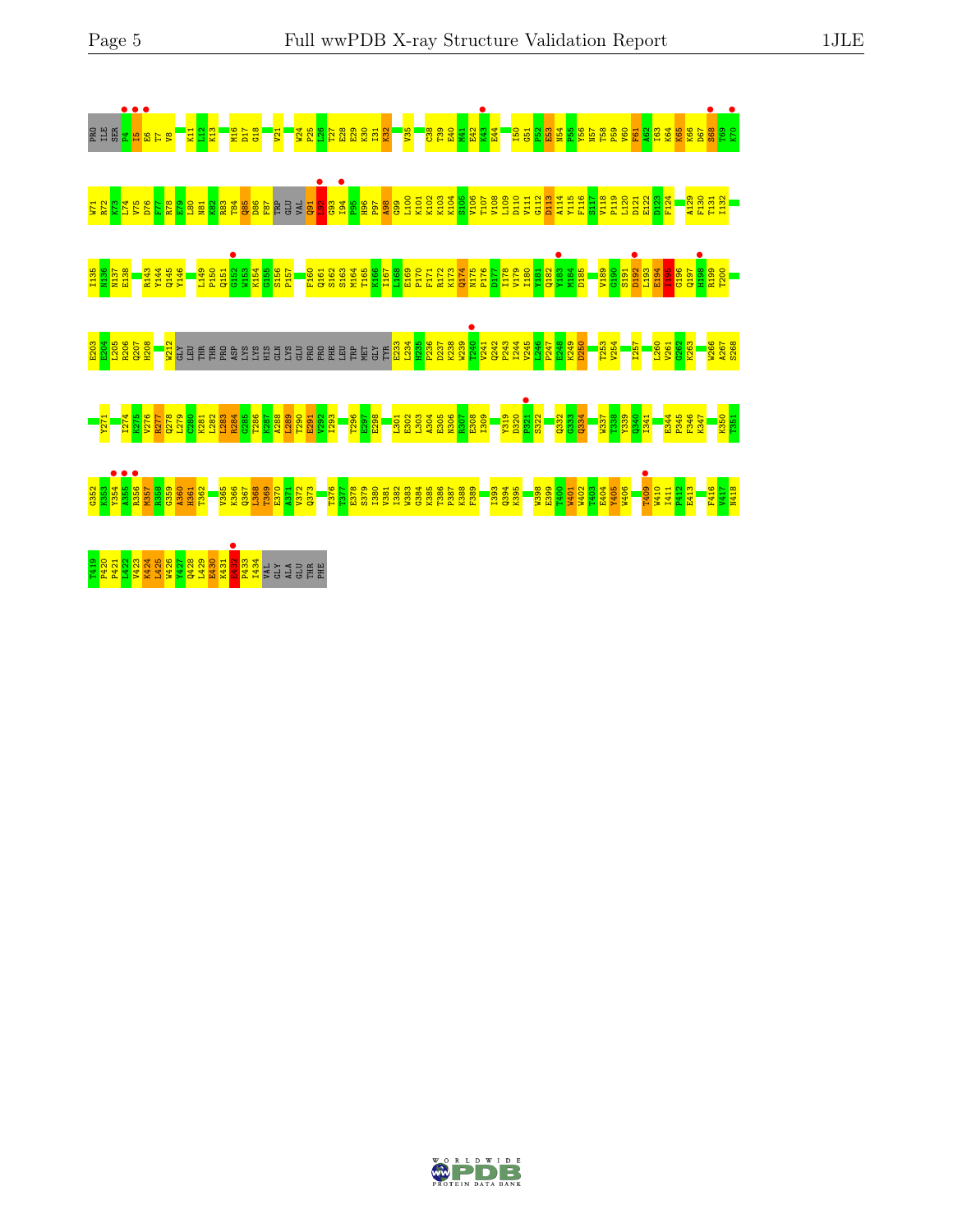# 4 Data and refinement statistics  $(i)$

| Property                                                         | Value                                           | Source     |
|------------------------------------------------------------------|-------------------------------------------------|------------|
| Space group                                                      | P 21 21 21                                      | Depositor  |
| Cell constants                                                   | 137.80Å<br>$109.50\text{\AA}$<br>72.90Å         | Depositor  |
| a, b, c, $\alpha$ , $\beta$ , $\gamma$                           | $90.00^\circ$<br>$90.00^\circ$<br>$90.00^\circ$ |            |
| Resolution $(A)$                                                 | 29.63<br>2.80<br>$\equiv$                       | Depositor  |
|                                                                  | 29.63<br>$-2.80$                                | <b>EDS</b> |
| % Data completeness                                              | $93.5(29.63-2.80)$                              | Depositor  |
| (in resolution range)                                            | $93.4(29.63-2.80)$                              | <b>EDS</b> |
| $R_{merge}$                                                      | 0.07                                            | Depositor  |
| $\mathrm{R}_{sym}$                                               | (Not available)                                 | Depositor  |
| $\langle I/\sigma(I)\rangle$                                     |                                                 | Xtriage    |
| Refinement program                                               | $\overline{\text{CNS}}$                         | Depositor  |
| $R, R_{free}$                                                    | 0.261<br>0.337                                  | Depositor  |
|                                                                  | (Not available)<br>0.248                        | DCC        |
| $R_{free}$ test set                                              | No test flags present.                          | wwPDB-VP   |
| Wilson B-factor $(A^2)$                                          | 69.8                                            | Xtriage    |
| Anisotropy                                                       | 0.359                                           | Xtriage    |
| Bulk solvent $k_{sol}(\text{e}/\text{A}^3), B_{sol}(\text{A}^2)$ | 0.30, 108.2                                     | <b>EDS</b> |
| $\overline{L}$ -test for twinning <sup>1</sup>                   | $< L >$ = 0.41, $< L^2 >$ = 0.24                | Xtriage    |
| Estimated twinning fraction                                      | No twinning to report.                          | Xtriage    |
| $F_o, F_c$ correlation                                           | 0.93                                            | <b>EDS</b> |
| Total number of atoms                                            | 7679                                            | wwPDB-VP   |
| Average B, all atoms $(A^2)$                                     | 90.0                                            | wwPDB-VP   |

Xtriage's analysis on translational NCS is as follows: The largest off-origin peak in the Patterson function is 2.96% of the height of the origin peak. No significant pseudotranslation is detected.

<span id="page-5-0"></span><sup>&</sup>lt;sup>1</sup>Theoretical values of  $\langle |L| \rangle$ ,  $\langle L^2 \rangle$  for acentric reflections are 0.5, 0.333 respectively for untwinned datasets, and 0.375, 0.2 for perfectly twinned datasets.

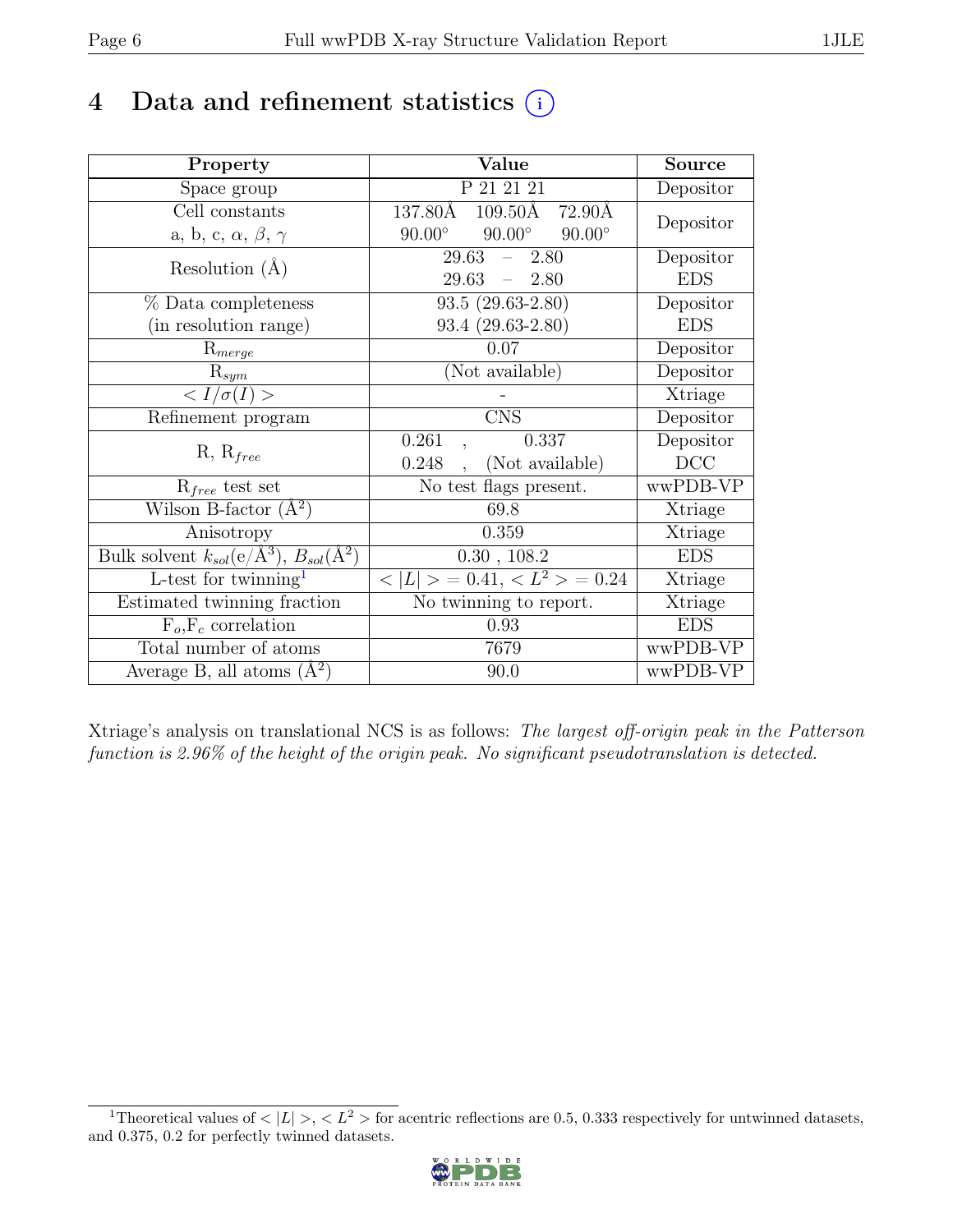# 5 Model quality  $(i)$

## 5.1 Standard geometry  $(i)$

Bond lengths and bond angles in the following residue types are not validated in this section: CSD

The Z score for a bond length (or angle) is the number of standard deviations the observed value is removed from the expected value. A bond length (or angle) with  $|Z| > 5$  is considered an outlier worth inspection. RMSZ is the root-mean-square of all Z scores of the bond lengths (or angles).

| Mol | Chain |             | Bond lengths | Bond angles |                  |  |
|-----|-------|-------------|--------------|-------------|------------------|--|
|     |       | <b>RMSZ</b> | $\# Z  > 5$  | RMSZ        | Z   > 5          |  |
|     |       | 0.58        | 0/4380       | 0.79        | 0/5949           |  |
| 9   | В     | 0.56        | 0/3458       | 0.78        | $2/4694(0.0\%)$  |  |
| All | All   | 0.57        | 0/7838       | 0.79        | $2/10643(0.0\%)$ |  |

There are no bond length outliers.

All (2) bond angle outliers are listed below:

|  |     |     | Mol   Chain   Res   Type   Atoms | Observed <sup>(<math>^o</math>)</sup> $\vert$ Ideal( $^o$ ) |        |
|--|-----|-----|----------------------------------|-------------------------------------------------------------|--------|
|  | 432 |     | GLU   N-CA-C $\vert$ -9.21       | 86.14                                                       | 111.00 |
|  | 401 | TRP | $\vert$ N-CA-C $\vert$ 5.04      | 124.60                                                      |        |

There are no chirality outliers.

There are no planarity outliers.

### 5.2 Too-close contacts  $(i)$

In the following table, the Non-H and H(model) columns list the number of non-hydrogen atoms and hydrogen atoms in the chain respectively. The H(added) column lists the number of hydrogen atoms added and optimized by MolProbity. The Clashes column lists the number of clashes within the asymmetric unit, whereas Symm-Clashes lists symmetry-related clashes.

|  |      |      |     | Mol   Chain   Non-H   H(model)   H(added)   Clashes   Symm-Clashes |
|--|------|------|-----|--------------------------------------------------------------------|
|  | 4289 | 4304 | 384 |                                                                    |
|  | 3366 | 3410 | 281 |                                                                    |
|  |      |      |     |                                                                    |
|  |      |      |     |                                                                    |
|  | 7679 | 7714 | 651 |                                                                    |

The all-atom clashscore is defined as the number of clashes found per 1000 atoms (including

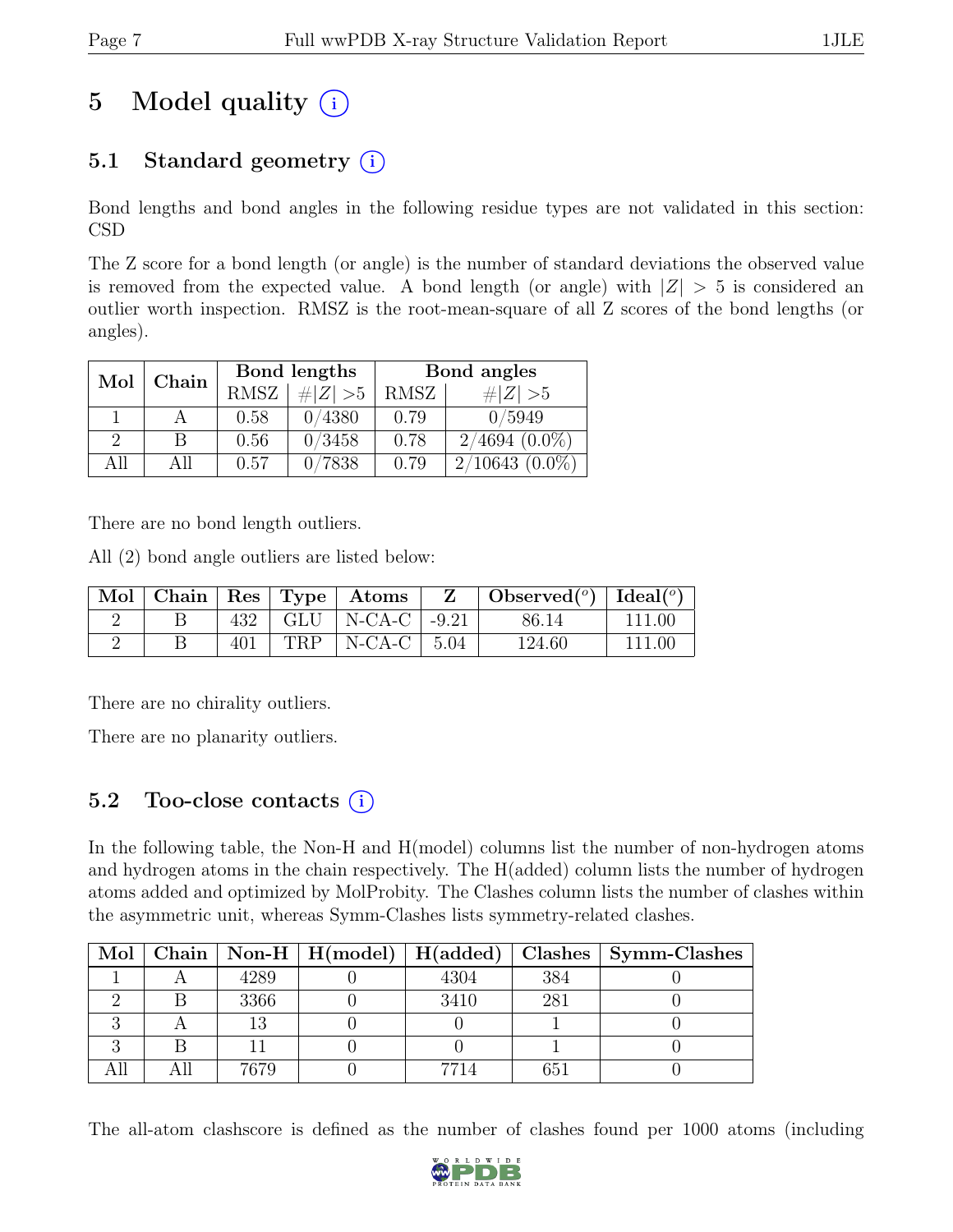hydrogen atoms). The all-atom clashscore for this structure is 42.

All (651) close contacts within the same asymmetric unit are listed below, sorted by their clash magnitude.

| Atom-1              | Atom-2                              | Interatomic      | Clash         |
|---------------------|-------------------------------------|------------------|---------------|
|                     |                                     | distance $(\AA)$ | overlap $(A)$ |
| 1:A:235:HIS:HB3     | 1:A:236:PRO:HD2                     | 1.28             | 1.09          |
| 2:B:169:GLU:HG2     | 2:B:170:PRO:HD3                     | 1.29             | 1.09          |
| 1:A:465:LYS:HG3     | 1:A:466:VAL:H                       | 1.23             | 1.02          |
| 2:B:241:VAL:HG12    | 2:B:350:LYS:HG3                     | 1.40             | 1.01          |
| 1: A:320: ASP:H     | 1:A:343:GLN:HE22                    | 0.99             | 0.97          |
| 1:A:83:ARG:HG3      | $1:A:83:\overline{\text{ARG:HH11}}$ | 1.31             | 0.95          |
| 1: A:478: GLU:O     | 1:A:481:ALA:HB3                     | 1.69             | 0.93          |
| 2: B: 431: LYS: O   | 2:B:433:PRO:HD3                     | 1.70             | 0.92          |
| 1:A:119:PRO:HA      | 1:A:148:VAL:HG12                    | 1.51             | 0.91          |
| 1:A:543:GLY:HA3     | 2:B:284:ARG:HA                      | 1.51             | 0.91          |
| 2:B:72:ARG:HH21     | 2:B:151:GLN:HE22                    | 1.11             | 0.91          |
| 1:A:443:ASP:HB3     | 1:A:548:VAL:HB                      | 1.50             | 0.90          |
| 1:A:491:LEU:HD22    | 1:A:529:GLU:HG3                     | 1.54             | 0.90          |
| 2:B:263:LYS:HD3     | 2:B:429:LEU:HD21                    | 1.53             | 0.89          |
| 1:A:362:THR:HG22    | 1: A: 363: ASN: H                   | 1.39             | 0.87          |
| 2:B:104:LYS:HB3     | 2:B:192:ASP:HA                      | 1.57             | 0.87          |
| 1: A: 330: GLN: HG2 | 1: A: 338: THR: OG1                 | 1.74             | 0.86          |
| 1: A:196: GLY: HA2  | 1:A:199:ARG:HE                      | 1.40             | 0.86          |
| 1:A:224:GLU:HG3     | 1:A:225:PRO:HD2                     | 1.56             | 0.86          |
| 1:A:452:LEU:HD13    | 1:A:471:ASP:H                       | 1.40             | 0.86          |
| 1:A:240:THR:HG22    | 1:A:315:HIS:ND1                     | 1.91             | 0.86          |
| 1:A:358:ARG:O       | 1:A:358:ARG:HG3                     | 1.73             | 0.85          |
| 1:A:248:GLU:HA      | 1:A:307:ARG:HH22                    | 1.39             | 0.85          |
| 2:B:267:ALA:HB2     | 2:B:426:TRP:CH2                     | 2.12             | 0.85          |
| 1:A:358:ARG:NH2     | 1:A:514:GLU:HA                      | 1.90             | 0.84          |
| 1:A:384:GLY:HA3     | 2:B:135:ILE:HD12                    | 1.60             | 0.84          |
| 1:A:210:LEU:HD11    | 1: A:215:THR:HG22                   | 1.59             | 0.84          |
| 1:A:235:HIS:HB3     | 1:A:236:PRO:CD                      | 2.08             | 0.83          |
| 1:A:239:TRP:CZ2     | 1: A:316: GLY: HA3                  | 2.14             | 0.83          |
| 1:A:235:HIS:CB      | 1:A:236:PRO:HD2                     | 2.09             | 0.82          |
| 2:B:63:ILE:HD13     | 2:B:74:LEU:HD22                     | 1.61             | 0.82          |
| 1:A:472:THR:HG22    | 1:A:476:LYS:HB2                     | 1.61             | 0.82          |
| 1:A:156:SER:HB2     | 1:A:157:PRO:HD3                     | 1.60             | 0.81          |
| 2:B:87:PHE:O        | 2:B:91:GLN:HG2                      | 1.81             | 0.81          |
| 2:B:72:ARG:HH21     | 2:B:151:GLN:NE2                     | 1.79             | 0.81          |
| 1:A:241:VAL:O       | 1:A:243:PRO:HD3                     | 1.81             | 0.80          |
| 1: A:320: ASP: N    | 1:A:343:GLN:HE22                    | 1.79             | 0.79          |
| 1:A:229:TRP:HB2     | 1:A:234:LEU:CD1                     | 2.12             | 0.79          |

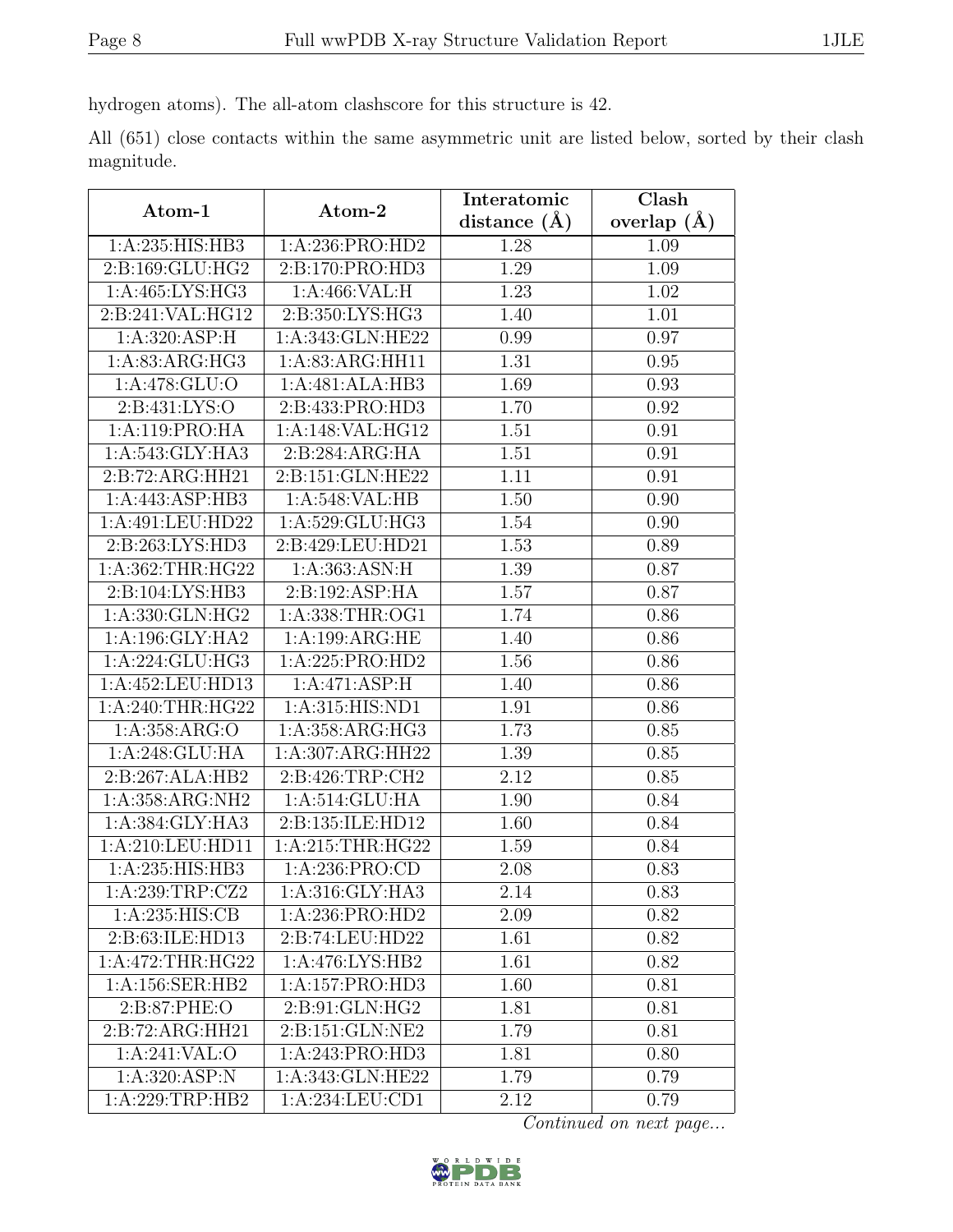| Continuea from previous page  |                                      | Interatomic        | Clash         |
|-------------------------------|--------------------------------------|--------------------|---------------|
| Atom-1                        | Atom-2                               | distance $(A)$     | overlap $(A)$ |
| 1:A:229:TRP:CE3               | 1:A:229:TRP:HA                       | 2.15               | 0.79          |
| 2:B:115:TYR:HB3               | 2:B:149:LEU:HB2                      | $\overline{1.65}$  | 0.79          |
| 2:B:130:PHE:CE2               | 2: B: 144: TYR: HB2                  | 2.18               | 0.78          |
| 1:A:142:ILE:N                 | 1:A:142:ILE:HD12                     | 1.98               | 0.78          |
| 2:B:87:PHE:C                  | 2:B:91:GLN:HG2                       | 2.03               | 0.78          |
| 1:A:517:LEU:HA                | 1: A:520: GLN: HG3                   | 1.66               | 0.78          |
| $2: B:51: \overline{GLY:HAS}$ | $2: B: 53: \overline{GLU:OE2}$       | $\overline{1}$ .85 | 0.77          |
| 1:A:358:ARG:CZ                | 1:A:514:GLU:HA                       | 2.13               | 0.77          |
| 2:B:344:GLU:HB3               | 2:B:347:LYS:HE2                      | 1.65               | 0.77          |
| 1: A:320: ASP:H               | 1:A:343:GLN:NE2                      | 1.81               | 0.77          |
| 2:B:379:SER:CB                | 2:B:387:PRO:HD3                      | 2.13               | 0.77          |
| 2:B:376:THR:CG2               | 2:B:386:THR:HG22                     | 2.15               | 0.77          |
| 2: B:61: PHE: N               | 2:B:61:PHE:CD2                       | 2.53               | 0.77          |
| 1:A:516:GLU:O                 | 1: A:519: ASN: HB2                   | 1.85               | 0.76          |
| 2:B:161:GLN:HA                | 2:B:161:GLN:NE2                      | 2.01               | 0.76          |
| 1:A:170:PRO:HG2               | 1:A:171:PHE:H                        | 1.49               | 0.76          |
| 2:B:421:PRO:O                 | 2:B:425:LEU:HD22                     | 1.86               | 0.76          |
| 1: A:516: GLU: HA             | 1:A:519:ASN:HD22                     | 1.50               | 0.76          |
| 2: B:428: GLN:O               | 2:B:432:GLU:HG3                      | 1.84               | 0.76          |
| 1:A:112:GLY:HA2               | 1:A:185:ASP:HB3                      | 1.68               | 0.75          |
| 2:B:178:ILE:HG12              | 2:B:191:SER:HB3                      | 1.67               | 0.75          |
| 1: A:501: TYR: CZ             | $1:A:505:\overline{\text{ILE:HDI1}}$ | 2.22               | 0.75          |
| 1:A:83:ARG:HG3                | 1:A:83:ARG:NH1                       | 2.01               | 0.75          |
| 2:B:434:ILE:O                 | 2:B:434:ILE:HG13                     | 1.85               | 0.75          |
| 1:A:366:LYS:O                 | 1:A:369:THR:HB                       | 1.86               | 0.75          |
| $1:A:109:L\overline{EU:HD23}$ | 1:A:216:THR:HG21                     | 1.69               | 0.75          |
| 1:A:194:GLU:OE2               | 1:A:195:ILE:HG12                     | 1.86               | 0.74          |
| 1:A:206:ARG:HH11              | 1:A:216:THR:HB                       | 1.52               | 0.74          |
| 1:A:344:GLU:O                 | 1:A:347:LYS:HB2                      | 1.87               | 0.74          |
| 1: A:39:THR:O                 | 1:A:43:LYS:HG3                       | 1.87               | 0.74          |
| 1: A:31: ILE: O               | 1: A:35: VAL:HG23                    | 1.88               | 0.73          |
| 1: A:342: TYR: HA             | 1:A:349:LEU:HD23                     | 1.69               | 0.73          |
| 1: A: 465: LYS: HG3           | 1: A:466: VAL: N                     | 2.01               | 0.73          |
| 1:A:229:TRP:HA                | 1:A:229:TRP:HE3                      | 1.53               | 0.73          |
| 1:A:203:GLU:OE2               | 1:A:203:GLU:HA                       | 1.89               | 0.73          |
| 1:A:253:THR:HB                | 1:A:256:ASP:OD2                      | 1.87               | 0.73          |
| 1: A:257: ILE: O              | 1:A:261:VAL:HG23                     | 1.88               | 0.72          |
| 2:B:278:GLN:HG3               | 2:B:298:GLU:HB3                      | 1.71               | 0.72          |
| 1: A:91: GLN: HE21            | 1: A:93: GLY: HA3                    | 1.53               | 0.72          |
| 2:B:78:ARG:HH11               | 2:B:411:ILE:HG21                     | 1.55               | 0.72          |
| 1: A:224: GLU:CG              | 1:A:225:PRO:HD2                      | 2.20               | 0.72          |

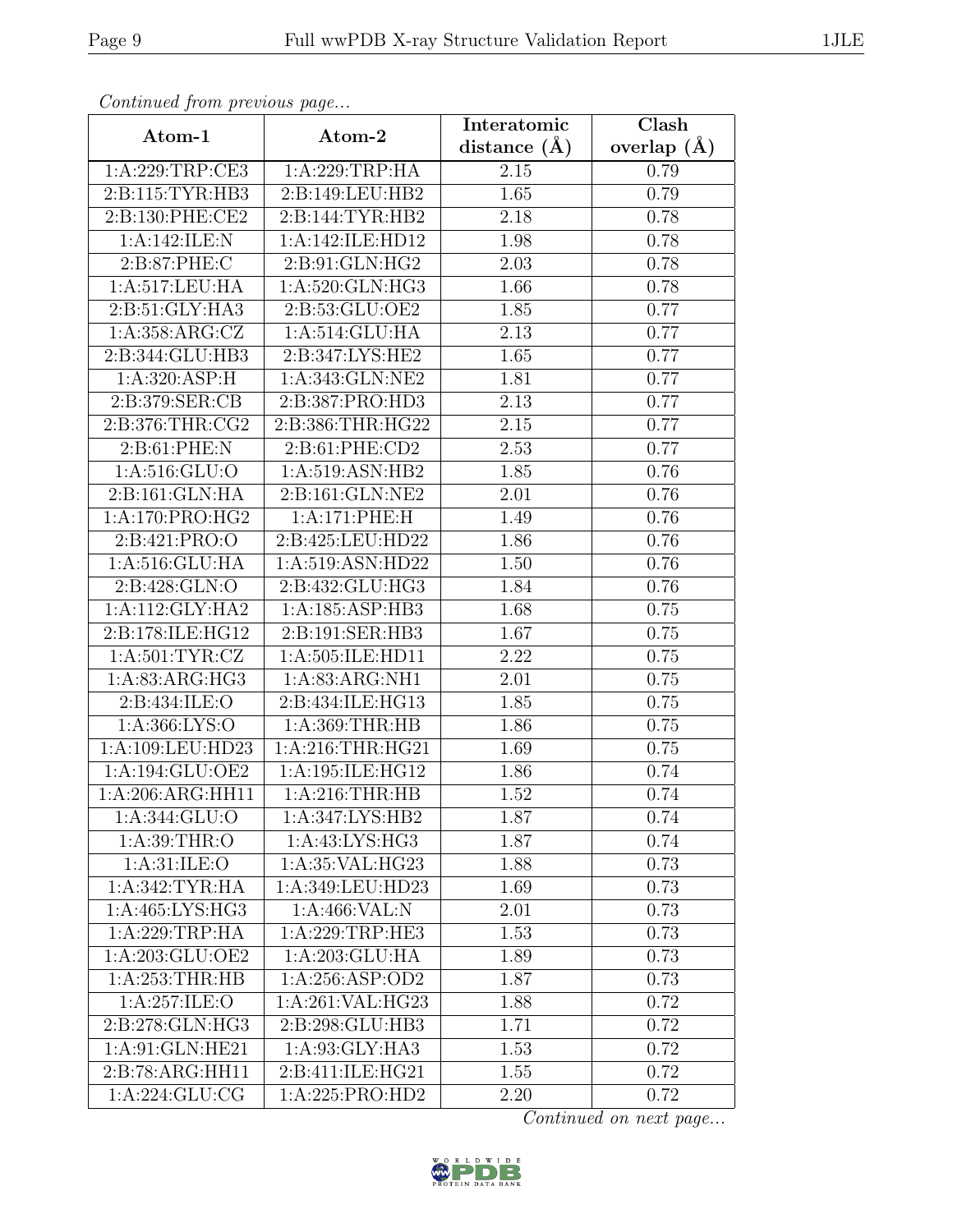| Continued from previous page  |                    | Interatomic      | Clash           |  |
|-------------------------------|--------------------|------------------|-----------------|--|
| Atom-1                        | Atom-2             | distance $(\AA)$ | overlap $(\AA)$ |  |
| 2:B:254:VAL:HG22              | 2:B:293:ILE:HD11   | 1.71             | 0.72            |  |
| 2:B:92:LEU:HD13               | 2:B:161:GLN:HB3    | 1.72             | 0.71            |  |
| 1: A:229:TRP:O                | 1: A:230: MET:C    | 2.28             | 0.71            |  |
| 1:A:395:LYS:HD2               | 1:A:414:TRP:CH2    | 2.25             | 0.71            |  |
| 1:A:229:TRP:HB2               | 1:A:234:LEU:HD13   | 1.72             | 0.71            |  |
| 1:A:257:ILE:HD13              | 1:A:282:LEU:HD13   | 1.71             | 0.71            |  |
| 1: A:242: GLN:O               | 1:A:242:GLN:HG3    | 1.90             | 0.71            |  |
| 2:B:40:GLU:HG2                | 2:B:44:GLU:OE2     | 1.90             | 0.71            |  |
| 1:A:210:LEU:CD2               | 1: A:215:THR:HA    | 2.20             | 0.71            |  |
| 2:B:163:SER:O                 | 2:B:167:ILE:HG13   | 1.91             | 0.71            |  |
| 1:A:469:LEU:HD12              | 1: A:477:THR:HG22  | 1.73             | 0.70            |  |
| 1:A:515:SER:HB3               | 1: A:518: VAL: CG2 | 2.20             | 0.70            |  |
| 2:B:431:LYS:O                 | 2:B:433:PRO:CD     | 2.39             | 0.70            |  |
| 2:B:120:LEU:HD21              | 2:B:124:PHE:HB3    | 1.74             | 0.70            |  |
| 1:A:95:PRO:HG3                | 2:B:137:ASN:HB2    | 1.74             | 0.70            |  |
| 1: A:231: GLY:O               | 1:A:242:GLN:HG2    | 1.91             | 0.70            |  |
| 2:B:72:ARG:NH2                | 2:B:151:GLN:NE2    | 2.39             | 0.70            |  |
| 1:A:452:LEU:HD12              | 1:A:470:THR:HA     | 1.74             | 0.70            |  |
| 1:A:118:VAL:O                 | 1:A:148:VAL:HB     | 1.93             | 0.69            |  |
| 2:B:72:ARG:NH2                | 2:B:151:GLN:HE22   | 1.88             | 0.69            |  |
| 1:A:452:LEU:HD13              | 1:A:471:ASP:N      | 2.06             | 0.69            |  |
| 1:A:229:TRP:O                 | 1:A:232:TYR:N      | 2.24             | 0.69            |  |
| 1:A:91:GLN:HE21               | 1:A:93:GLY:CA      | 2.05             | 0.69            |  |
| 1:A:248:GLU:HB2               | 1:A:307:ARG:CZ     | 2.21             | 0.69            |  |
| 1:A:291:GLU:OE2               | 1:A:293:ILE:HD11   | 1.92             | 0.69            |  |
| 1:A:452:LEU:CD1               | 1: A:470:THR:HA    | 2.23             | 0.69            |  |
| $1:A:475:GLN:N\overline{E2}$  | 1:A:479:LEU:HD11   | 2.07             | 0.69            |  |
| 2:B:368:LEU:O                 | 2:B:372:VAL:HG23   | 1.93             | 0.68            |  |
| 2: B:5: ILE: H <sub>G13</sub> | 2: B:6: GLU: N     | 2.07             | 0.68            |  |
| 1: A:5: ILE: HD12             | 1: A:5: ILE: O     | 1.93             | 0.68            |  |
| 2: B:369:THR:O                | 2:B:373:GLN:HG3    | 1.93             | 0.68            |  |
| 1:A:474:ASN:O                 | 1: A:477:THR:OG1   | 2.10             | 0.68            |  |
| 2: B:24:TRP:HB2               | 2: B:25: PRO:HD2   | 1.75             | 0.67            |  |
| 2:B:174:GLN:O                 | 2:B:176:PRO:HD3    | 1.93             | 0.67            |  |
| 1:A:254:VAL:HG21              | 1:A:288:ALA:O      | 1.95             | 0.66            |  |
| 1: A: 384: GLY: CA            | 2:B:135:ILE:HD12   | 2.25             | 0.66            |  |
| 1:A:435:VAL:HA                | 2:B:290:THR:HG21   | 1.77             | 0.66            |  |
| 2:B:169:GLU:HG2               | 2:B:170:PRO:CD     | 2.16             | 0.66            |  |
| 2:B:404:GLU:HB2               | 2:B:405:TYR:CE1    | 2.32             | 0.65            |  |
| 2: B:65: LYS: N               | 2:B:68:SER:HB2     | 2.11             | 0.65            |  |
| 2:B:278:GLN:HB2               | 2:B:302:GLU:OE2    | 1.97             | 0.65            |  |

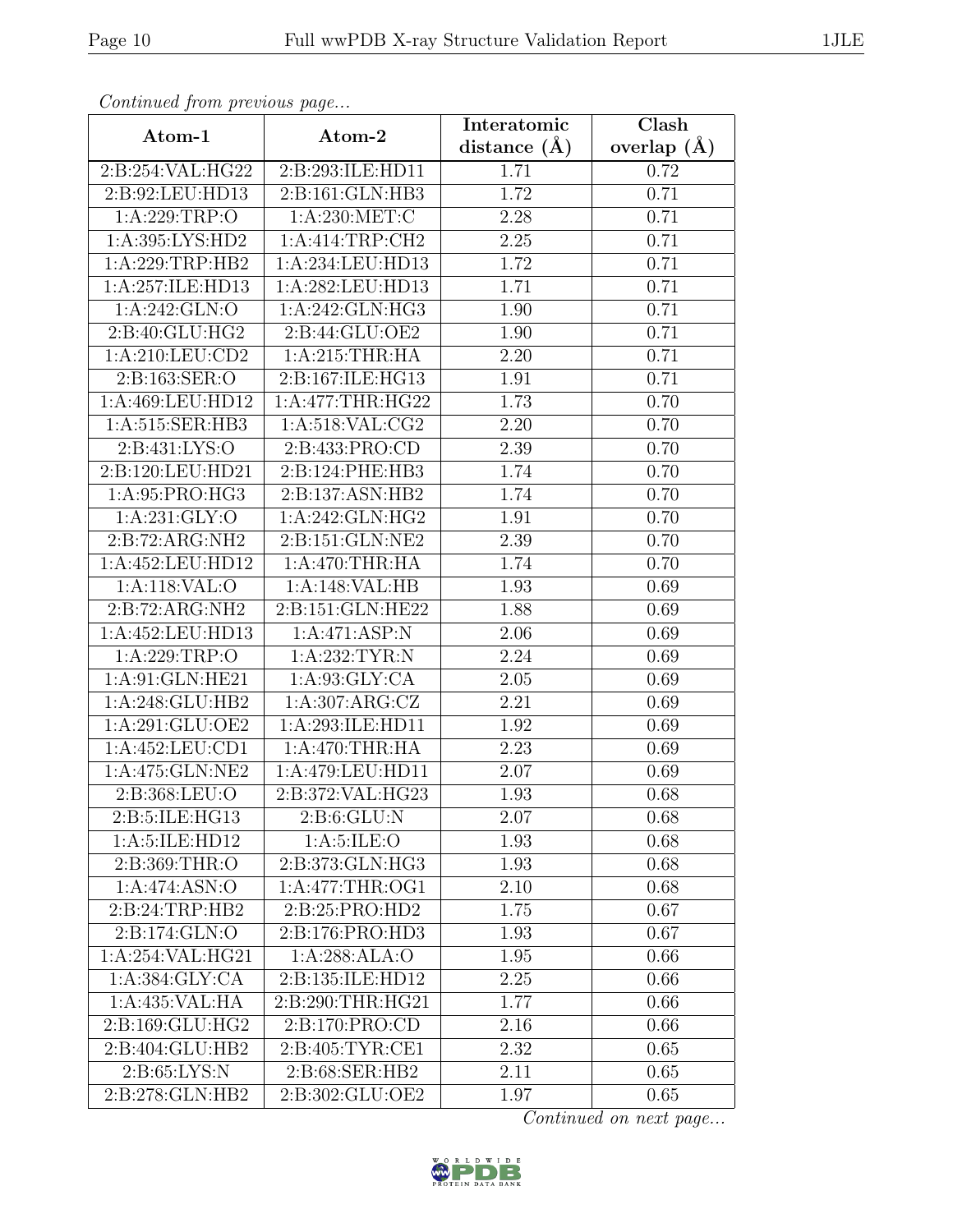| Continueu from pretious page |                            | Interatomic    | Clash         |
|------------------------------|----------------------------|----------------|---------------|
| Atom-1                       | Atom-2                     | distance $(A)$ | overlap $(A)$ |
| 2:B:376:THR:O                | 2:B:380:ILE:HG13           | 1.96           | 0.65          |
| 1:A:516:GLU:O                | 1: A:520: GLN: HG2         | 1.97           | 0.65          |
| 1: A:427: TYR:OH             | 1:A:509:GLN:HA             | 1.96           | 0.65          |
| 1:A:17:ASP:O                 | 1:A:83:ARG:HD3             | 1.97           | 0.65          |
| 1:A:210:LEU:CD1              | 1:A:215:THR:HG22           | 2.25           | 0.65          |
| 2:B:278:GLN:HE21             | 2:B:298:GLU:CB             | 2.09           | 0.65          |
| 2:B:356:ARG:HB2              | 2:B:367:GLN:HG2            | 1.78           | 0.65          |
| 1:A:246:LEU:HD12             | 1:A:307:ARG:HG2            | 1.79           | 0.65          |
| 1:A:253:THR:HG23             | 1:A:289:LEU:O              | 1.96           | 0.65          |
| 1: A:516: GLU: HA            | 1:A:516:GLU:OE2            | 1.97           | 0.64          |
| 1:A:522:ILE:O                | 1:A:526:ILE:HG13           | 1.97           | 0.64          |
| 1:A:11:LYS:O                 | 1:A:85:GLN:HB3             | 1.97           | 0.64          |
| 1: A:27:THR:HB               | 1:A:30:LYS:HG3             | 1.79           | 0.64          |
| 1:A:323:LYS:HD2              | 1:A:344:GLU:OE1            | 1.98           | 0.64          |
| 2:B:169:GLU:HA               | 2:B:172:ARG:HB2            | 1.79           | 0.64          |
| 1: A:470:THR:O               | 1:A:471:ASP:HB3            | 1.98           | 0.64          |
| 2:B:78:ARG:HH11              | 2:B:411:ILE:CG2            | 2.09           | 0.64          |
| 2:B:115:TYR:OH               | 2:B:157:PRO:HB3            | 1.98           | 0.64          |
| 2:B:135:ILE:O                | 2:B:138:GLU:HG3            | 1.98           | 0.64          |
| 1:A:210:LEU:HD21             | 1: A:215:THR:HA            | 1.79           | 0.63          |
| 1:A:252:TRP:CD1              | 1:A:295:LEU:HD21           | 2.33           | 0.63          |
| 2:B:288:ALA:O                | 2:B:291:GLU:HB3            | 1.98           | 0.63          |
| 2:Bi:101:LYS:O               | 2:B:236:PRO:HB2            | 1.97           | 0.63          |
| 1:A:12:LEU:HD22              | 1: A:83: ARG:O             | 1.99           | 0.63          |
| 1:A:78:ARG:HG3               | 1:A:79:GLU:N               | 2.13           | 0.63          |
| 1:A:492:GLU:HA               | $1:\overline{A:530:LYS:O}$ | 1.99           | 0.63          |
| 2:B:278:GLN:HE21             | 2:B:298:GLU:HB2            | 1.64           | 0.63          |
| 1:A:332:GLN:NE2              | 1:A:353:LYS:NZ             | 2.47           | 0.62          |
| 2:B:254:VAL:HB               | 2:B:289:LEU:HA             | 1.81           | 0.62          |
| 1:A:248:GLU:HA               | 1:A:307:ARG:NH2            | 2.12           | 0.62          |
| 1:A:255:ASN:HB3              | 1:A:259:LYS:HE2            | 1.81           | 0.62          |
| 2:B:97:PRO:O                 | 2: B:99: GLY:N             | 2.28           | 0.62          |
| 1:A:210:LEU:HD22             | 1:A:214:LEU:O              | 1.98           | 0.62          |
| 1: A:26:LEU:HD12             | 1:A:133:PRO:HD2            | 1.80           | 0.62          |
| 1:A:340:GLN:CB               | 1:A:351:THR:HG22           | 2.28           | 0.62          |
| 2:B:195:ILE:HD11             | 2:B:199:ARG:CZ             | 2.28           | 0.62          |
| 1:A:254:VAL:HB               | 1:A:289:LEU:O              | 1.99           | 0.62          |
| 2:B:24:TRP:HZ2               | 2:B:61:PHE:CE2             | 2.18           | 0.62          |
| 2:B:379:SER:HB3              | 2:B:387:PRO:HD3            | 1.82           | 0.62          |
| 2:B:261:VAL:HG13             | 2:B:276:VAL:HG21           | 1.80           | 0.62          |
| 1:A:498:ASP:OD2              | 1:A:538:ALA:HB2            | 1.98           | 0.62          |

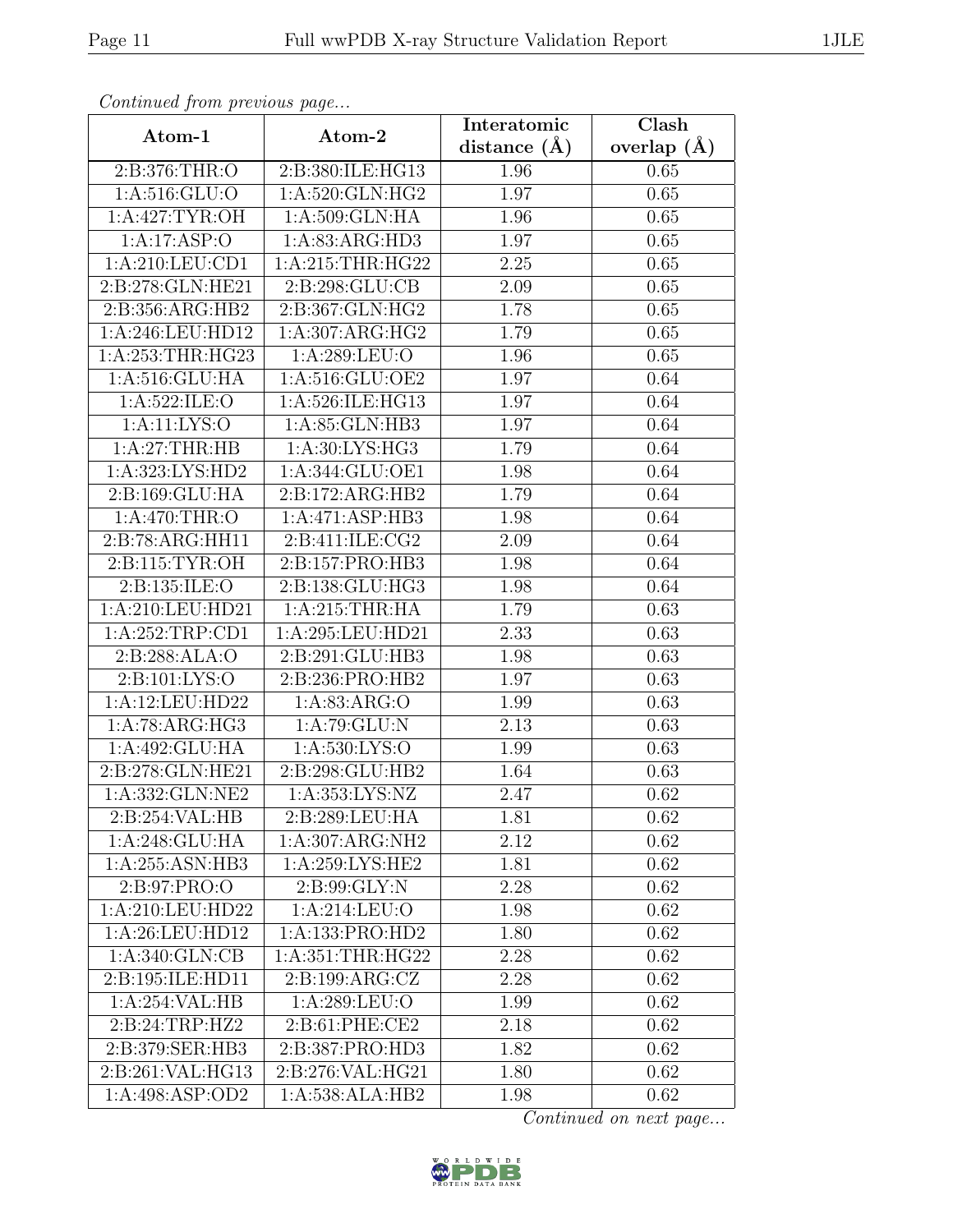| Continua from previous page |                                            | Interatomic      | Clash             |
|-----------------------------|--------------------------------------------|------------------|-------------------|
| Atom-1                      | Atom-2                                     | distance $(\AA)$ | overlap $(\AA)$   |
| 1:A:442:VAL:HG11            | 1:A:485:ALA:HB2                            | 1.82             | 0.62              |
| 2:B:31:ILE:O                | 2:B:35:VAL:HG23                            | 1.99             | 0.62              |
| 1: A:517: LEU:O             | 1: A:520: GLN: HB2                         | 2.00             | 0.61              |
| 1:A:91:GLN:NE2              | 1:A:93:GLY:HA3                             | 2.14             | 0.61              |
| 2:B:250:ASP:OD2             | 2:B:250:ASP:N                              | 2.27             | 0.61              |
| 2:B:178:ILE:HG12            | 2:B:191:SER:CB                             | 2.30             | 0.61              |
| 2:B:29:GLU:HG3              | 2:B:30:LYS:N                               | 2.15             | 0.61              |
| 2:B:169:GLU:CG              | 2:B:170:PRO:HD3                            | 2.18             | 0.61              |
| 1:A:229:TRP:HB2             | 1:A:234:LEU:HD11                           | 1.80             | 0.61              |
| 2:B:5:ILE:HG13              | 2: B:6: GLU: H                             | 1.65             | 0.61              |
| 2:B:365:VAL:O               | 2:B:369:THR:OG1                            | 2.17             | 0.61              |
| 2:B:50:ILE:HG13             | 2:B:143:ARG:HG3                            | 1.82             | 0.60              |
| 1:A:88:TRP:HA               | 1:A:88:TRP:CE3                             | 2.35             | 0.60              |
| 1:A:91:GLN:HE21             | 1: A:93: GLY:N                             | 1.99             | $\overline{0.60}$ |
| 1:A:19:PRO:O                | 1: A:56: TYR: HD1                          | 1.84             | 0.60              |
| 2:B:426:TRP:O               | 2:B:429:LEU:HB2                            | 2.01             | 0.60              |
| 1:A:506:ILE:O               | 1:A:509:GLN:N                              | 2.33             | 0.60              |
| 1:A:323:LYS:O               | 1:A:343:GLN:OE1                            | 2.19             | 0.60              |
| 1:A:101:LYS:O               | 1:A:103:LYS:HG2                            | 2.01             | 0.60              |
| 1:A:224:GLU:HG3             | 1:A:225:PRO:CD                             | 2.29             | 0.60              |
| 1: A:395: LYS: HD2          | 1:A:414:TRP:CZ2                            | 2.36             | 0.60              |
| 1:A:227:PHE:HB2             | 1:A:234:LEU:HB2                            | 1.84             | 0.60              |
| 2:B:103:LYS:HE3             | 2:B:179:VAL:HG23                           | 1.84             | 0.60              |
| 1:A:542:ILE:O               | 1:A:545:ASN:HB3                            | 2.01             | 0.59              |
| 2:B:115:TYR:HB3             | 2: B: 149: LEU: CB                         | 2.32             | 0.59              |
| 1:A:418:ASN:HD22            | 1:A:420:PRO:H <sub>D3</sub>                | 1.68             | 0.59              |
| 2:B:206:ARG:HB3             | $2: B:206: ARG: \overline{NH1}$            | 2.18             | 0.59              |
| 2:B:260:LEU:HD21            | 2:B:303:LEU:HD21                           | 1.83             | 0.59              |
| 1:A:320:ASP:OD2             | 1:A:323:LYS:HE2                            | 2.03             | 0.59              |
| 2:B:78:ARG:NH1              | 2:B:411:ILE:HG21                           | 2.18             | 0.59              |
| 2:B:161:GLN:HA              | 2:B:161:GLN:HE21                           | 1.64             | 0.58              |
| 1:A:7:THR:HG21              | 1:A:121:ASP:HA                             | 1.85             | 0.58              |
| 2:B:29:GLU:HG3              | 2:B:30:LYS:H                               | 1.68             | 0.58              |
| 2:B:319:TYR:CD1             | 2:B:383:TRP:HD1                            | 2.21             | 0.58              |
| 2:B:366:LYS:O               | 2:B:370:GLU:HG3                            | 2.03             | 0.58              |
| 1:A:114:ALA:O               | 1:A:117:SER:HB2                            | 2.04             | 0.58              |
| 1: A:239:TRP:CE2            | 1: A:316: GLY:HA3                          | 2.37             | 0.58              |
| 1:A:358:ARG:NH2             | 1:A:514:GLU:CA                             | 2.66             | 0.58              |
| 1: A: 168: LEU: C           | 1:A:170:PRO:HD2                            | 2.24             | 0.58              |
| 2:B:266:TRP:HZ3             | 2:B:426:TRP:CD1                            | 2.22             | 0.58              |
| 2:B:28:GLU:O                | $2: B:31: \overline{\text{ILE}:\text{HB}}$ | 2.03             | 0.58              |

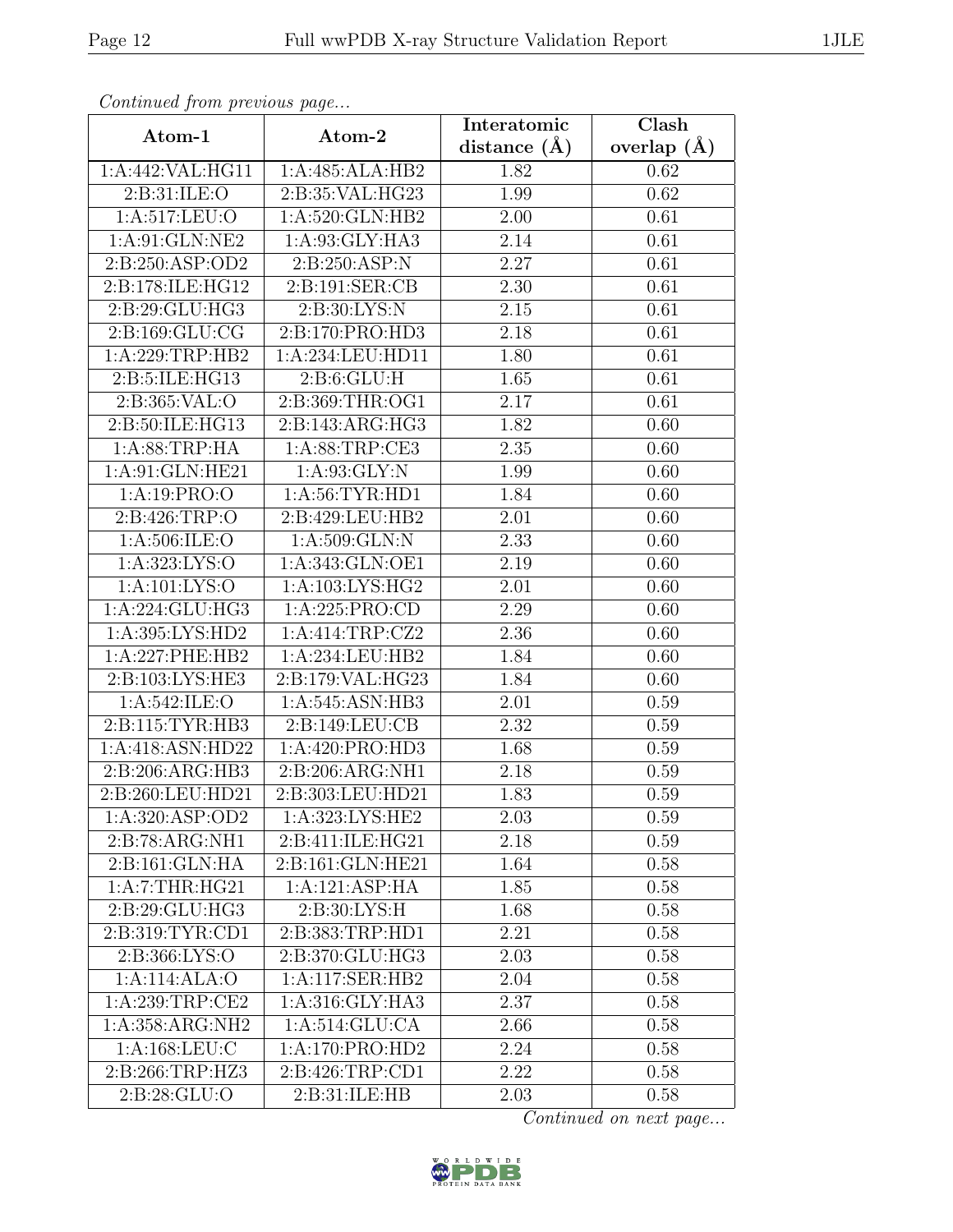| Continueu from pretious page |                     | Interatomic    | $\overline{\text{Clash}}$ |
|------------------------------|---------------------|----------------|---------------------------|
| Atom-1                       | Atom-2              | distance $(A)$ | overlap $(\AA)$           |
| 2:B:113:ASP:OD2              | 2:B:113:ASP:N       | 2.33           | 0.58                      |
| 1:A:210:LEU:HD22             | 1: A:215:THR:HA     | 1.86           | 0.58                      |
| 2:B:31:ILE:HD12              | 2:B:135:ILE:HD11    | 1.86           | 0.58                      |
| 2:B:54:ASN:HD22              | 2:B:143:ARG:HH21    | 1.51           | 0.57                      |
| 2:B:131:THR:OG1              | 2:B:143:ARG:NH1     | 2.36           | 0.57                      |
| 2:B:169:GLU:O                | 2: B: 173: LYS: HB2 | 2.04           | 0.57                      |
| 2:B:78:ARG:HD2               | 2:B:411:ILE:O       | 2.04           | 0.57                      |
| 1: A:59: PRO:HG2             | 1:A:76:ASP:HB3      | 1.87           | 0.57                      |
| 1: A:89: GLU: HG2            | 1: A:91: GLN: H     | 1.68           | 0.57                      |
| 1: A:478: GLU:O              | 1:A:481:ALA:CB      | 2.48           | 0.57                      |
| 2:B:17:ASP:OD1               | 2:B:18:GLY:N        | 2.37           | 0.57                      |
| 2:Bi101:LYS:HG3              | 2:B:102:LYS:HG3     | 1.85           | 0.57                      |
| 2:B:203:GLU:OE1              | 2:B:203:GLU:HA      | 2.04           | 0.57                      |
| 2:B:393:ILE:HD13             | 2:B:398:TRP:HB2     | 1.84           | 0.57                      |
| 1: A:466: VAL:O              | 1:A:467:VAL:HG23    | 2.05           | 0.57                      |
| 2:B:239:TRP:CZ3              | 2:B:378:GLU:HG2     | 2.40           | 0.57                      |
| 1:A:420:PRO:HA               | 1:A:421:PRO:C       | 2.25           | 0.57                      |
| 2: B:271: TYR: HB2           | 2:B:274:ILE:HG12    | 1.85           | 0.57                      |
| 1: A:27:THR:O                | 1:A:31:ILE:HG13     | 2.05           | 0.56                      |
| 2:B:118:VAL:HB               | 2:B:149:LEU:HG      | 1.87           | 0.56                      |
| 2:B:239:TRP:CH2              | 2:B:378:GLU:HG2     | 2.39           | 0.56                      |
| 1:A:334:GLN:HG3              | 1:A:334:GLN:O       | 2.03           | 0.56                      |
| 1:A:454:LYS:HA               | 1:A:467:VAL:O       | 2.05           | 0.56                      |
| 1:A:417:VAL:HG22             | 1:A:419:THR:HG23    | 1.88           | 0.56                      |
| 1:A:472:THR:HG22             | 1:A:476:LYS:CB      | 2.34           | 0.56                      |
| 2: B: 380: ILE:O             | 2: B: 384: GLY: N   | 2.38           | 0.56                      |
| 1:A:200:THR:O                | 1:A:203:GLU:HB3     | 2.06           | 0.56                      |
| 1:A:282:LEU:HD22             | 1:A:293:ILE:HG22    | 1.87           | 0.56                      |
| 2:B:130:PHE:CZ               | 2:B:144:TYR:HB2     | 2.39           | 0.56                      |
| 2:B:341:ILE:N                | 2:B:341:ILE:HD12    | 2.21           | 0.56                      |
| 2: B: 425: LEU: O            | 2:B:429:LEU:HD13    | 2.06           | 0.56                      |
| 1:A:253:THR:O                | 1:A:257:ILE:HG13    | 2.06           | 0.56                      |
| 1: A:88:TRP:HA               | 1: A:88:TRP:HE3     | 1.70           | 0.56                      |
| 1:A:120:LEU:HD23             | 1:A:125:ARG:HG2     | 1.88           | 0.56                      |
| 1:A:420:PRO:HB3              | 1:A:421:PRO:HA      | 1.88           | 0.56                      |
| 1:A:253:THR:CG2              | 1:A:254:VAL:N       | 2.68           | 0.56                      |
| 1:A:515:SER:HB3              | 1:A:518:VAL:HG23    | 1.87           | 0.56                      |
| 2:B:169:GLU:O                | 2:B:173:LYS:N       | 2.38           | 0.56                      |
| 2:B:242:GLN:HA               | 2:B:242:GLN:NE2     | 2.21           | 0.56                      |
| 2:B:354:TYR:OH               | 2:B:370:GLU:HB3     | 2.05           | 0.56                      |
| 1:A:142:ILE:N                | 1:A:142:ILE:CD1     | 2.66           | 0.56                      |

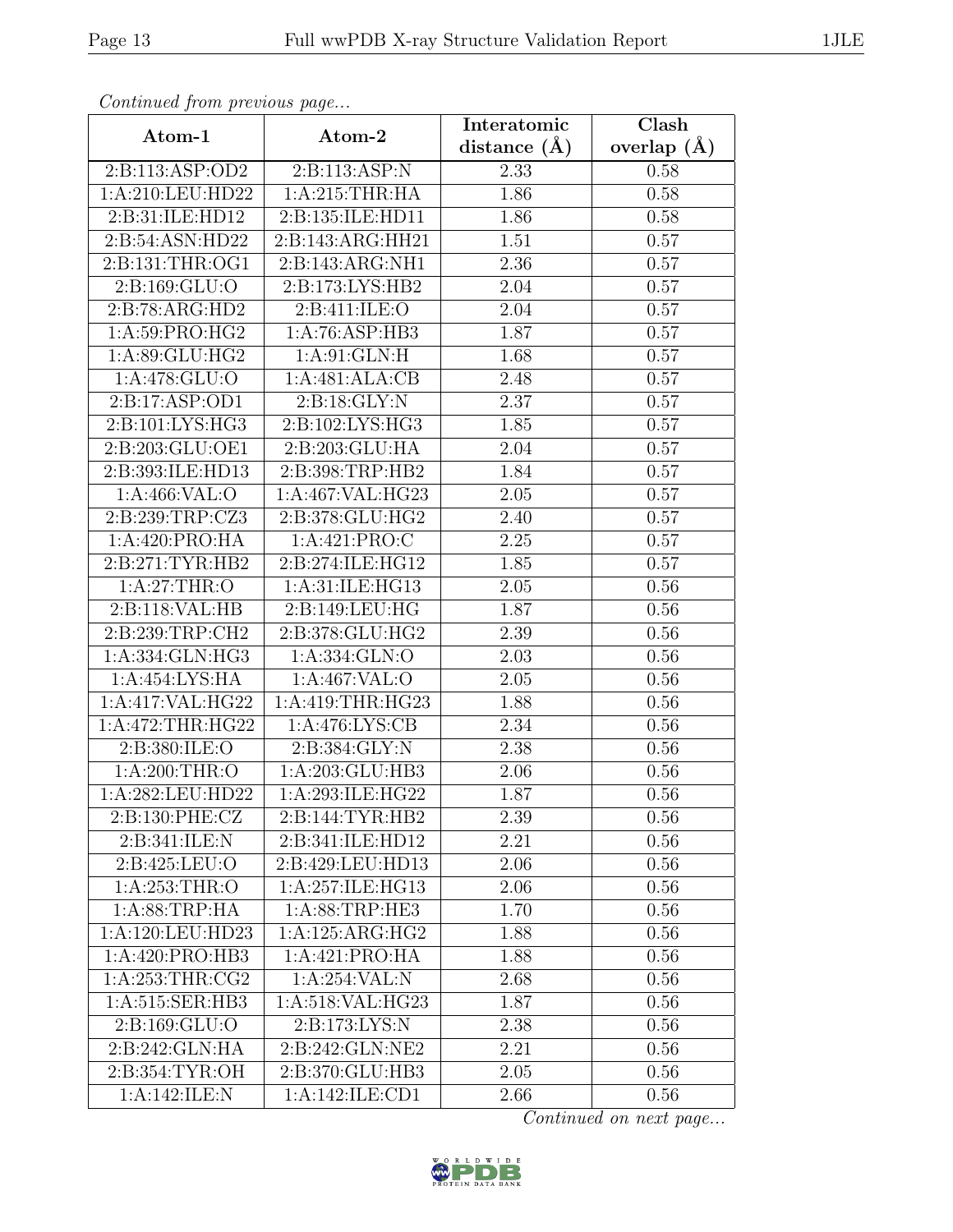| Continuea from previous page    |                    | Interatomic        | Clash         |
|---------------------------------|--------------------|--------------------|---------------|
| Atom-1                          | Atom-2             | distance $(A)$     | overlap $(A)$ |
| 1:A:196:GLY:HA2                 | 1:A:199:ARG:NE     | 2.14               | 0.56          |
| 1:A:475:GLN:HE21                | 1:A:479:LEU:HD11   | 1.70               | 0.56          |
| 2:B:242:GLN:HA                  | 2:B:242:GLN:HE21   | 1.71               | 0.55          |
| 1:A:27:THR:HG22                 | 1: A:29: GLU: H    | 1.70               | 0.55          |
| 1:A:475:GLN:HE21                | 1: A:501:TYR:HE2   | 1.54               | 0.55          |
| 2:B:11:LYS:HB2                  | 2:B:85:GLN:HE22    | 1.71               | 0.55          |
| 2:B:398:TRP:O                   | 2:B:402:TRP:HD1    | $\overline{1}$ .88 | 0.55          |
| 1: A:180: ILE:O                 | 1: A:181: TYR: HD2 | 1.90               | 0.55          |
| 1:A:229:TRP:HB3                 | 1: A:232:TYR:HB2   | 1.87               | 0.55          |
| 2:B:241:VAL:CG1                 | 2:B:350:LYS:HG3    | 2.27               | 0.55          |
| 2: B:320: ASP:OD1               | 2:B:322:SER:HB2    | 2.07               | 0.55          |
| 1:A:114:ALA:HB1                 | 1:A:214:LEU:HD12   | 1.88               | 0.55          |
| 1:A:520:GLN:O                   | 1:A:523:GLU:HB2    | 2.07               | 0.55          |
| 1:A:496:VAL:HG11                | 2:B:289:LEU:HD11   | 1.88               | 0.55          |
| 1:A:475:GLN:HG3                 | 1: A:501:TYR:CE2   | 2.42               | 0.55          |
| 2:B:50:ILE:CG2                  | 2:B:145:GLN:HB2    | 2.36               | 0.55          |
| 2:B:395:LYS:O                   | 2:B:399:GLU:HG3    | 2.07               | 0.55          |
| 2: B: 108: VAL: O               | 2:B:109:LEU:HD12   | 2.07               | 0.55          |
| 2:B:61:PHE:CE1                  | 2:B:74:LEU:HG      | 2.42               | 0.54          |
| 1:A:499:SER:HB3                 | 1:A:502:ALA:HB3    | 1.89               | 0.54          |
| 2:B:120:LEU:HD23                | 2:B:121:ASP:N      | 2.22               | 0.54          |
| 1:A:104:LYS:HB2                 | 1:A:192:ASP:HA     | 1.90               | 0.54          |
| 1:A:307:ARG:O                   | 1:A:311:LYS:HG3    | 2.08               | 0.54          |
| 1:A:3:SER:HB3                   | 1:A:5:ILE:HG23     | 1.90               | 0.54          |
| 2:B:106:VAL:HB                  | 2:B:234:LEU:HB2    | 1.90               | 0.54          |
| $2: B:420: PRO: \overline{HB2}$ | 2:B:423:VAL:HG23   | 1.90               | 0.54          |
| 1:A:119:PRO:CA                  | 1:A:148:VAL:HG12   | 2.31               | 0.54          |
| 1:A:454:LYS:HE2                 | 1:A:468:THR:HG22   | 1.90               | 0.54          |
| 1:A:170:PRO:CG                  | 1:A:171:PHE:H      | 2.21               | 0.54          |
| 2:B:193:LEU:HB3                 | 2:B:197:GLN:HB2    | 1.90               | 0.54          |
| $2:B:267:\overline{ALA:HB2}$    | 2:B:426:TRP:CZ3    | 2.43               | 0.54          |
| 1:A:329:ILE:HG22                | 1: A: 330: GLN: H  | 1.72               | 0.53          |
| 1:A:295:LEU:HD23                | 1:A:295:LEU:N      | 2.22               | 0.53          |
| 2:B:266:TRP:CZ3                 | 2:B:426:TRP:CD1    | 2.96               | 0.53          |
| 1:A:440:PHE:CZ                  | 1:A:489:SER:HB3    | 2.44               | 0.53          |
| 1:A:543:GLY:HA3                 | 2:B:283:LEU:O      | 2.08               | 0.53          |
| 2:B:118:VAL:HG21                | 2:B:160:PHE:HD2    | 1.74               | 0.53          |
| 1:A:418:ASN:HD22                | 1:A:418:ASN:C      | 2.11               | 0.53          |
| 2: B:84:THR:HB                  | 2:B:154:LYS:HE2    | 1.91               | 0.53          |
| 1:A:475:GLN:NE2                 | 1: A:501:TYR:HE2   | 2.05               | 0.53          |
| 1:A:538:ALA:C                   | 1: A:540: LYS:H    | 2.12               | 0.53          |

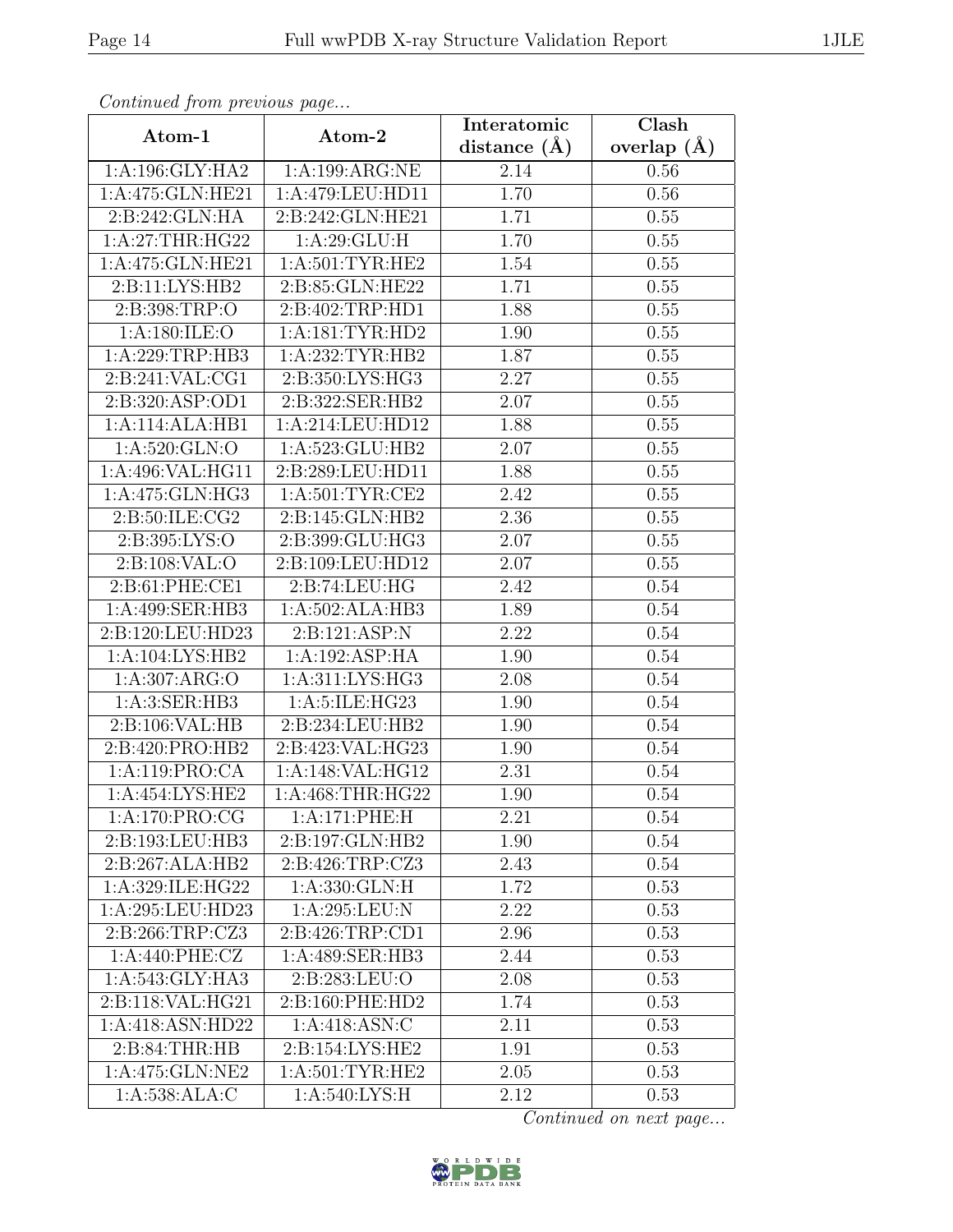| Continueu from pretious page |                     | Interatomic    | $\overline{\text{Clash}}$ |
|------------------------------|---------------------|----------------|---------------------------|
| Atom-1                       | Atom-2              | distance $(A)$ | overlap $(A)$             |
| 2:B:277:ARG:N                | 2:B:302:GLU:OE1     | 2.42           | 0.53                      |
| 1:A:291:GLU:HG2              | 1:A:293:ILE:CD1     | 2.39           | 0.53                      |
| 1:A:332:GLN:NE2              | 1:A:353:LYS:HZ3     | 2.06           | 0.53                      |
| 1: A:43: LYS:O               | 1: A:45: GLY:N      | 2.42           | 0.53                      |
| 1:A:246:LEU:O                | 1:A:307:ARG:NH1     | 2.36           | 0.53                      |
| 2:B:194:GLU:OE1              | 2:B:195:ILE:HG23    | 2.08           | 0.53                      |
| 2:B:393:ILE:HG12             | 2:B:394:GLN:N       | 2.24           | 0.53                      |
| 1:A:252:TRP:CG               | 1:A:295:LEU:HD21    | 2.44           | 0.52                      |
| 2:B:60:VAL:C                 | 2:B:61:PHE:HD2      | 2.12           | 0.52                      |
| 2:B:405:TYR:CD1              | 2: B:405: TYR:N     | 2.76           | 0.52                      |
| 1: A:38: CYS:SG              | 1:A:132:ILE:HD11    | 2.50           | 0.52                      |
| 1:A:340:GLN:HB3              | 1:A:351:THR:HG22    | 1.91           | 0.52                      |
| 2:B:376:THR:HG23             | 2:B:387:PRO:HD2     | 1.90           | 0.52                      |
| 1: A:207: GLN:O              | 1:A:211:ARG:N       | 2.41           | 0.52                      |
| 1:A:424:LYS:HE3              | 1:A:426:TRP:CD1     | 2.45           | 0.52                      |
| 1: A:465: LYS: CG            | 1:A:466:VAL:H       | 2.06           | 0.52                      |
| 2:B:237:ASP:OD2              | 2:B:238:LYS:N       | 2.42           | 0.52                      |
| 2:B:39:THR:O                 | 2:B:42:GLU:HB3      | 2.09           | 0.52                      |
| 2:B:245:VAL:O                | 2:B:245:VAL:HG23    | 2.10           | 0.52                      |
| 1:A:171:PHE:O                | 1:A:175:ASN:ND2     | 2.43           | 0.52                      |
| 1:A:196:GLY:CA               | 1:A:199:ARG:HH21    | 2.23           | 0.52                      |
| 2:B:78:ARG:NH1               | 2: B: 411: ILE: CG2 | 2.73           | 0.52                      |
| 1:A:433:PRO:HG3              | 1: A:532:TYR:CE2    | 2.45           | 0.52                      |
| 1:A:443:ASP:HB2              | 1:A:548:VAL:HG21    | 1.92           | 0.52                      |
| 2:B:247:PRO:HD2              | 2:B:260:LEU:HD13    | 1.90           | 0.52                      |
| 2:B:268:SER:HA               | 2: B:271: TYR:O     | 2.11           | 0.52                      |
| 1:A:195:ILE:HD13             | 1:A:195:ILE:N       | 2.24           | 0.51                      |
| 2:B:203:GLU:OE1              | 2:B:206:ARG:HD3     | 2.10           | 0.51                      |
| 1: A:160: PHE:CD1            | 1:A:160:PHE:C       | 2.82           | 0.51                      |
| 1:A:5:ILE:HD12               | 1: A:5: ILE:C       | 2.30           | 0.51                      |
| 1:A:329:ILE:HG22             | 1:A:330:GLN:N       | 2.25           | 0.51                      |
| 2:B:387:PRO:HG2              | 2:B:389:PHE:CE1     | 2.45           | 0.51                      |
| 2: B: 61: PHE: CZ            | 2:B:76:ASP:HB2      | 2.46           | 0.51                      |
| 1:A:78:ARG:O                 | 1:A:82:LYS:HG3      | 2.11           | 0.51                      |
| 2: B:56: TYR:O               | 2:B:143:ARG:NH2     | 2.44           | 0.51                      |
| 2:B:63:ILE:CD1               | 2:B:74:LEU:HD22     | 2.38           | 0.51                      |
| 1: A:260:LEU:HG              | 1: A:264:LEU:CD2    | 2.41           | 0.51                      |
| 2:B:60:VAL:HG21              | 2:B:130:PHE:HD1     | 1.75           | 0.51                      |
| 2:B:434:ILE:O                | 2:B:434:ILE:CG1     | 2.57           | 0.51                      |
| 1: A:49: LYS:O               | 1:A:50:ILE:HG23     | 2.10           | 0.51                      |
| 2:B:161:GLN:HE21             | 2:B:161:GLN:CA      | 2.24           | 0.51                      |

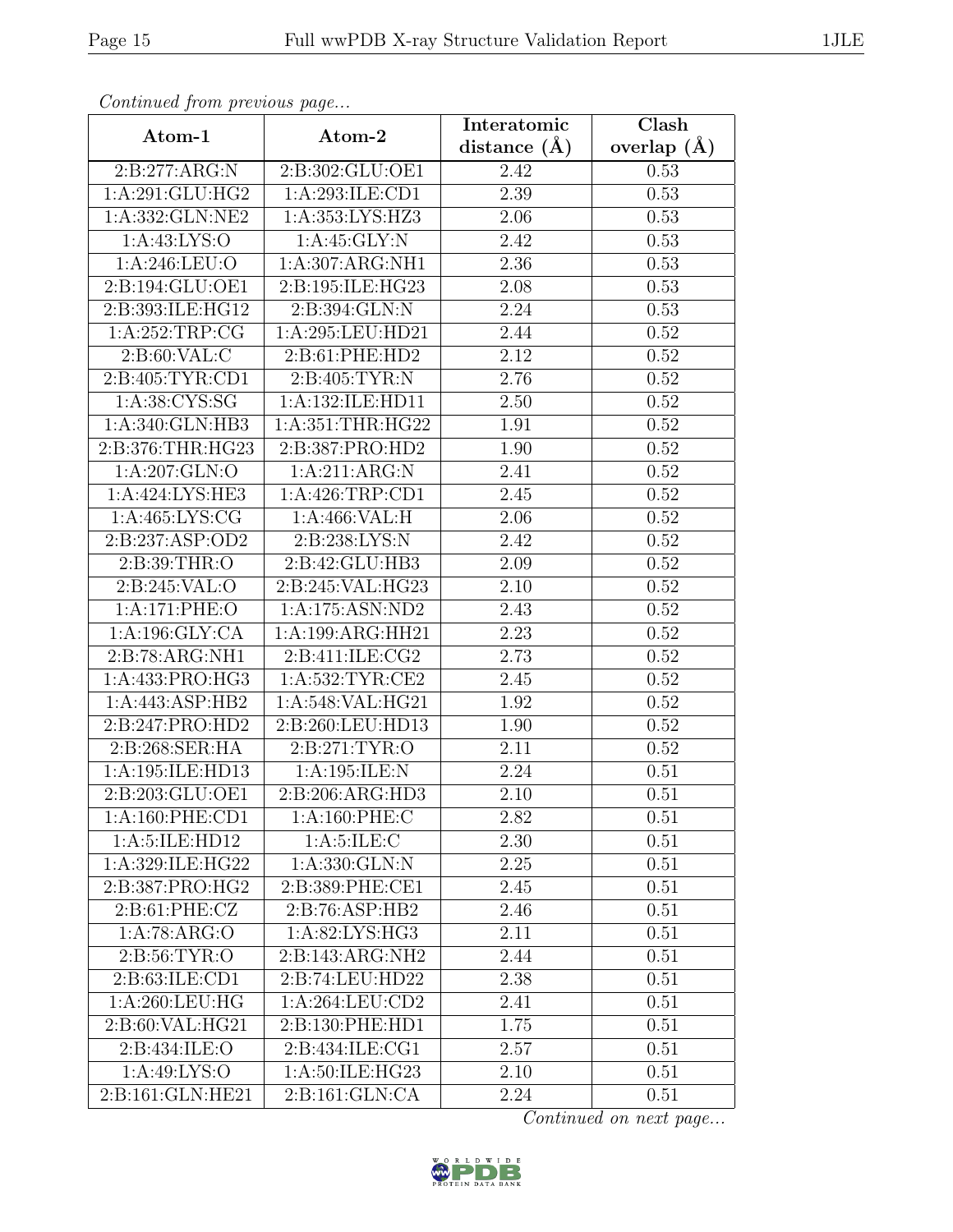| Continua from previous page  |                                              | Interatomic    | Clash         |
|------------------------------|----------------------------------------------|----------------|---------------|
| Atom-1                       | Atom-2                                       | distance $(A)$ | overlap $(A)$ |
| 1:A:248:GLU:C                | 1: A:249: LYS: HG2                           | 2.31           | 0.51          |
| 1:A:452:LEU:N                | 1:A:452:LEU:HD22                             | 2.26           | 0.51          |
| 2: B:60: VAL: C              | 2: B:61: PHE:CD2                             | 2.85           | 0.51          |
| 2:B:72:ARG:HH22              | 2:B:409:THR:CG2                              | 2.23           | 0.51          |
| 2:B:99:GLY:O                 | 2:B:102:LYS:N                                | 2.42           | 0.51          |
| 2:B:195:ILE:CD1              | 2:B:199:ARG:CZ                               | 2.89           | 0.51          |
| 1: A:84:THR:HG22             | 1: A:85: GLN:N                               | 2.25           | 0.50          |
| 1:A:248:GLU:HB2              | 1:A:307:ARG:NH1                              | 2.26           | 0.50          |
| 1:A:37:ILE:O                 | 1:A:40:GLU:HB3                               | 2.11           | 0.50          |
| 2: B:80: LEU:O               | 2: B: 83: ARG: N                             | 2.38           | 0.50          |
| 1:A:110:ASP:HB2              | 1:A:223:LYS:HE3                              | 1.92           | 0.50          |
| 1: A:8: VAL:O                | 1:A:121:ASP:HB2                              | 2.11           | 0.50          |
| 2:B:242:GLN:HB2              | 2:B:430:GLU:OE1                              | 2.12           | 0.50          |
| 1:A:124:PHE:O                | 1: A:127: TYR: CD2                           | 2.65           | 0.50          |
| 1:A:241:VAL:O                | 1:A:243:PRO:CD                               | 2.57           | 0.50          |
| 1: A:253:THR:HB              | 1: A:256: ASP:CG                             | 2.32           | 0.50          |
| 1:A:253:THR:HG22             | 1: A:255: ASN:N                              | 2.26           | 0.50          |
| 2:B:191:SER:HB2              | 2:B:193:LEU:HD23                             | 1.93           | 0.50          |
| 2:B:281:LYS:HA               | 2:B:284:ARG:NH2                              | 2.26           | 0.50          |
| 1:A:346:PHE:N                | 1: A:346: PHE:CD2                            | 2.77           | 0.50          |
| 2:B:24:TRP:CB                | 2:B:25:PRO:HD2                               | 2.38           | 0.50          |
| 1: A:28: GLU:CD              | 1:A:32:LYS:HE3                               | 2.33           | 0.50          |
| 1:A:135:ILE:HD12             | 1: A: 135: ILE:N                             | 2.26           | 0.50          |
| 1:A:120:LEU:N                | 1:A:148: VAL: HA                             | 2.27           | 0.49          |
| 1:A:300:GLU:OE1              | 1:A:300:GLU:HA                               | 2.11           | 0.49          |
| 1: A:362:THR:CG2             | 1:A:363:ASN:H                                | 2.12           | 0.49          |
| 1:A:511:ASP:O                | 1:A:512:GLN:HB3                              | 2.11           | 0.49          |
| 2:B:98:ALA:O                 | 2:B:101:LYS:HE2                              | 2.12           | 0.49          |
| 2:B:106:VAL:O                | 2:B:233:GLU:HB3                              | 2.12           | 0.49          |
| 1: A:26:LEU:HG               | 1:A:133:PRO:HG2                              | 1.93           | 0.49          |
| 1: A: 333: GLY:N             | 1:A:336:GLN:HE21                             | 2.10           | 0.49          |
| 2:B:206:ARG:HB3              | 2: B:206: ARG: CZ                            | 2.42           | 0.49          |
| $2:B:284:ARG:H\overline{B2}$ | $2: B:284: \text{ARG}: \overline{\text{CZ}}$ | 2.41           | 0.49          |
| 2:B:94:ILE:CD1               | 2:B:182:GLN:H                                | 2.25           | 0.49          |
| 2:B:104:LYS:CB               | 2:B:192:ASP:HA                               | 2.36           | 0.49          |
| 2:B:406:TRP:HZ2              | 2:B:410:TRP:O                                | 1.95           | 0.49          |
| 1:A:114:ALA:HB3              | 1: A:160: PHE:HE2                            | 1.78           | 0.49          |
| 2:B:382:ILE:HG22             | 2:B:383:TRP:CD2                              | 2.47           | 0.49          |
| 1: A: 339: TYR: CE2          | 1: A: 352: GLY: HA3                          | 2.47           | 0.49          |
| 1: A:473:THR:CG2             | 1:A:474:ASN:N                                | 2.75           | 0.49          |
| 2:B:319:TYR:OH               | 2:B:385:LYS:HE2                              | 2.13           | 0.49          |

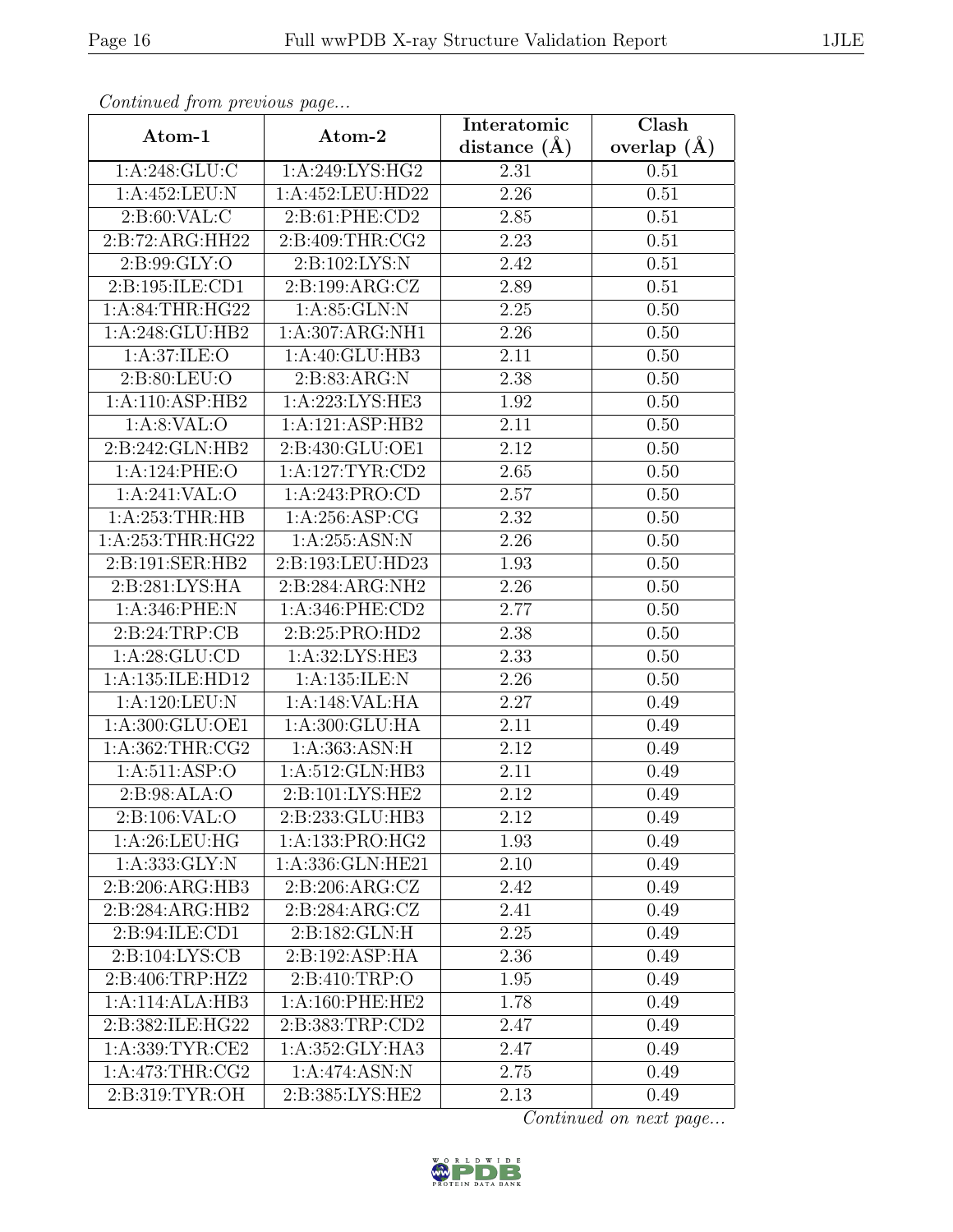| Continuea from previous page |                                | Interatomic       | Clash         |
|------------------------------|--------------------------------|-------------------|---------------|
| Atom-1                       | Atom-2                         | distance $(\AA)$  | overlap $(A)$ |
| 1: A:28: GLU:O               | 1:A:32:LYS:HG3                 | 2.13              | 0.49          |
| 1:A:287:LYS:HG2              | 1:A:291:GLU:OE1                | $\overline{2.13}$ | 0.49          |
| 1:A:8:VAL:HG12               | 1: A:9: PRO:HD2                | 1.95              | 0.48          |
| 2:B:319:TYR:CD1              | 2:B:383:TRP:CD1                | 3.00              | 0.48          |
| 1:A:418:ASN:ND2              | 1:A:420:PRO:HD3                | 2.28              | 0.48          |
| 1:A:491:LEU:O                | 1:A:528:LYS:HB3                | 2.12              | 0.48          |
| 2:B:257:ILE:HG21             | 2:B:283:LEU:HD13               | 1.95              | 0.48          |
| 1:A:43:LYS:C                 | 1: A:45: GLY:N                 | 2.66              | 0.48          |
| 1: A:50: ILE:HD12            | 1: A:50: ILE: C                | 2.34              | 0.48          |
| 2:B:7:THR:HG22               | 2:B:119:PRO:HG2                | 1.95              | 0.48          |
| 2: B: 354: TYR: OH           | 2:B:370:GLU:CB                 | 2.61              | 0.48          |
| 1:A:255:ASN:OD1              | 1:A:289:LEU:HB3                | 2.13              | 0.48          |
| 1:A:356:ARG:NH2              | 1: A: 367: GLN:O               | 2.46              | 0.48          |
| 1:A:443:ASP:HB3              | 1:A:548:VAL:CB                 | 2.35              | 0.48          |
| 1:A:443:ASP:CB               | 1:A:548:VAL:HB                 | 2.34              | 0.48          |
| 1:A:454:LYS:HG2              | 1:A:468:THR:HA                 | 1.95              | 0.48          |
| 1: A:470:THR:O               | 1:A:471:ASP:CB                 | 2.62              | 0.48          |
| 2: B:281: LYS:C              | 2:B:283:LEU:H                  | 2.17              | 0.48          |
| 1: A: 43: LYS: C             | 1: A:45: GLY:H                 | $\overline{2.16}$ | 0.48          |
| 1:A:357:MET:O                | 1: A: 358: ARG: CB             | 2.62              | 0.48          |
| 2:B:60:VAL:CG2               | 2:B:130:PHE:HB2                | 2.43              | 0.48          |
| 2:B:38:CYS:HB3               | 2:B:144:TYR:CE2                | 2.48              | 0.48          |
| 2:B:171:PHE:CE2              | 2:B:205:LEU:HD12               | $\overline{2}.48$ | 0.48          |
| 1:A:253:THR:HG22             | 1:A:254:VAL:N                  | 2.29              | 0.48          |
| 2:B:13:LYS:HB2               | 2:B:16:MET:HG3                 | 1.96              | 0.48          |
| 1:A:255:ASN:O                | 1:A:259:LYS:HG3                | 2.14              | 0.48          |
| 1:A:358:ARG:O                | 1:A:358:ARG:CG                 | 2.54              | 0.48          |
| 1:A:394:GLN:HB2              | 1:A:397:THR:OG1                | 2.14              | 0.48          |
| 1: A:319: TYR: CD1           | 1:A:383:TRP:HD1                | 2.31              | 0.47          |
| 1: A:519: ASN:O              | 1:A:523:GLU:HG2                | 2.13              | 0.47          |
| 2:B:58:THR:HG23              | 2: B:76: ASP:O                 | 2.14              | 0.47          |
| 1:A:129:ALA:HA               | 1: A:144: TYR:O                | 2.14              | 0.47          |
| 2:B:17:ASP:OD1               | $2: B:56: TYR: \overline{HE1}$ | 1.97              | 0.47          |
| 2:B:57:ASN:HA                | 2:B:129:ALA:O                  | 2.14              | 0.47          |
| 2:B:376:THR:HG22             | 2:B:386:THR:HG22               | 1.95              | 0.47          |
| 1: A:115: TYR: HA            | 1:A:160:PHE:HD2                | 1.78              | 0.47          |
| 1:A:122:GLU:H                | 1: A: 122: GLU: CD             | 2.18              | 0.47          |
| 1:A:214:LEU:N                | 1:A:214:LEU:HD22               | 2.30              | 0.47          |
| 1:A:356:ARG:NE               | 1:A:367:GLN:HE21               | 2.12              | 0.47          |
| 2:B:194:GLU:CD               | 2:B:195:ILE:HG23               | 2.34              | 0.47          |
| 1:A:488:ASP:OD2              | 1: A:488: ASP: N               | 2.48              | 0.47          |

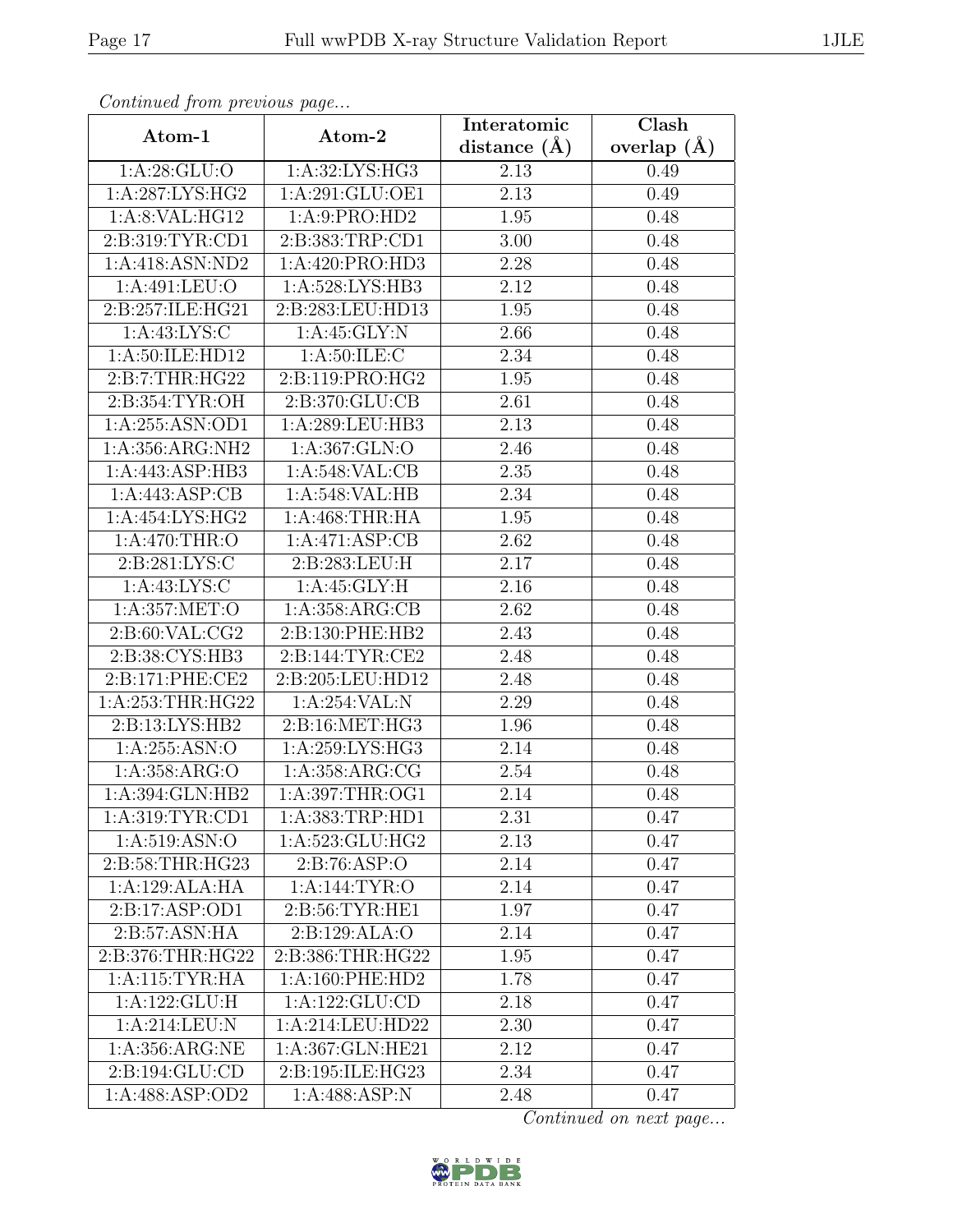| Сонинией јгот ргелоиз раде |                              | Interatomic       | Clash           |
|----------------------------|------------------------------|-------------------|-----------------|
| Atom-1                     | Atom-2                       | distance $(A)$    | overlap $(\AA)$ |
| 1:A:77:PHE:CD2             | 1:A:80:LEU:HD23              | 2.50              | 0.47            |
| 1:A:482:ILE:O              | 1:A:486:LEU:HD12             | 2.15              | 0.47            |
| 2:B:50:ILE:HD12            | 2:B:54:ASN:HB3               | 1.97              | 0.47            |
| 1: A:56: TYR:O             | 1:A:143:ARG:NH2              | 2.41              | 0.47            |
| 1:A:104:LYS:HD2            | 1:A:192:ASP:O                | 2.14              | 0.47            |
| 1:A:305:GLU:HG2            | 1:A:305:GLU:O                | 2.15              | 0.47            |
| 1:A:332:GLN:NE2            | 1:A:353:LYS:HZ1              | $\overline{2.12}$ | 0.47            |
| 1:A:466:VAL:HG22           | 1:A:467:VAL:N                | 2.30              | 0.47            |
| 2:B:179:VAL:C              | 2:B:180:ILE:HD12             | 2.34              | 0.47            |
| 2:B:266:TRP:CZ3            | 2:B:426:TRP:CG               | 3.02              | 0.47            |
| 1:A:130:PHE:CZ             | 1:A:144:TYR:HB2              | 2.50              | 0.47            |
| 1:A:489:SER:HB2            | 1:A:493:VAL:HG22             | 1.96              | 0.47            |
| 2:B:257:ILE:HB             | 2:B:283:LEU:HD11             | 1.96              | 0.47            |
| 2:Bi:11:LYS:H              | $2: B:85: \overline{GLN:CD}$ | 2.19              | 0.47            |
| 2:B:72:ARG:NH2             | 2:B:409:THR:CG2              | 2.78              | 0.47            |
| 2:B:334:GLN:OE1            | 2:B:334:GLN:HA               | 2.14              | 0.47            |
| 2:B:320:ASP:OD1            | 2:B:322:SER:N                | 2.46              | 0.47            |
| 2:B:332:GLN:OE1            | 2:B:428:GLN:HB2              | 2.15              | 0.47            |
| 1:A:121:ASP:OD1            | 1:A:123:ASP:HB2              | 2.15              | 0.46            |
| 1: A:180: ILE:C            | 1: A: 181: TYR: HD2          | 2.18              | 0.46            |
| 2:B:11:LYS:H               | 2:B:85:GLN:NE2               | 2.13              | 0.46            |
| 1:A:356:ARG:HE             | 1:A:367:GLN:HE21             | 1.63              | 0.46            |
| 2: B:51: GLY:CA            | 2:B:53:GLU:OE2               | 2.60              | 0.46            |
| 1:A:460:ASN:HA             | $2: \overline{B:286:THR:O}$  | 2.15              | 0.46            |
| 2:B:96:HIS:CE1             | 2:B:100:LEU:HD21             | 2.50              | 0.46            |
| 2:B:196:GLY:O              | 2:B:200:THR:HG23             | 2.14              | 0.46            |
| 2:B:244:ILE:HA             | 2:B:430:GLU:HA               | 1.97              | 0.46            |
| 1:A:118:VAL:O              | 1:A:148:VAL:CB               | 2.63              | 0.46            |
| 1:A:124:PHE:O              | 1:A:126:LYS:N                | 2.48              | 0.46            |
| 1:A:340:GLN:HA             | 1: A:351:THR:HG22            | 1.96              | 0.46            |
| 2:B:170:PRO:O              | 2:B:174:GLN:HB2              | 2.16              | 0.46            |
| 2:B:278:GLN:HG3            | 2:B:298:GLU:CB               | 2.45              | 0.46            |
| 1:A:429:LEU:HD11           | 1:A:506:ILE:HG22             | 1.98              | 0.46            |
| 1:A:537:PRO:HG2            | 1:A:542:ILE:HD11             | 1.98              | 0.46            |
| 2:B:424:LYS:HE3            | 2:B:425:LEU:HD13             | 1.96              | 0.46            |
| 1: A:253:THR:CG2           | 1:A:289:LEU:O                | 2.64              | 0.46            |
| 1: A:524: GLN:O            | 1: A:527: LYS: HB2           | 2.15              | 0.46            |
| 1:A:13:LYS:NZ              | 1:A:154:LYS:NZ               | 2.63              | 0.46            |
| 1:A:114:ALA:HB3            | 1: A:160: PHE:CE2            | 2.51              | 0.46            |
| 1:A:121:ASP:O              | 1:A:122:GLU:C                | 2.54              | 0.46            |
| 1:A:358:ARG:HH21           | 1:A:514:GLU:HG3              | 1.81              | 0.46            |

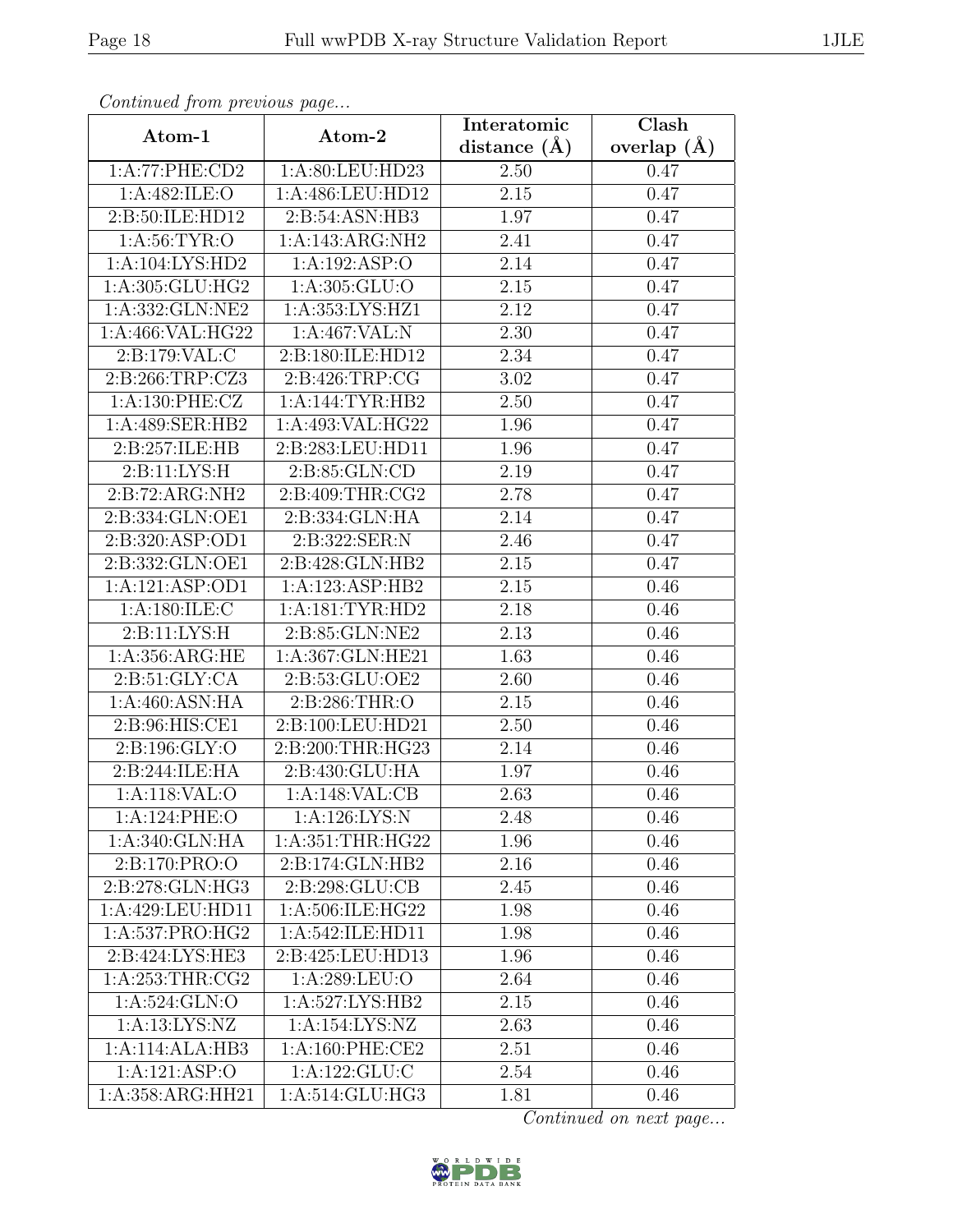| Continuea from previous page |                   | Interatomic       | Clash           |
|------------------------------|-------------------|-------------------|-----------------|
| Atom-1                       | Atom-2            | distance $(A)$    | overlap $(\AA)$ |
| 1:A:442:VAL:HG12             | 1:A:457:TYR:HB3   | 1.97              | 0.46            |
| 1:A:515:SER:CB               | 1:A:518:VAL:HG23  | $\overline{2.45}$ | 0.46            |
| 2:B:431:LYS:C                | 2:B:433:PRO:N     | 2.66              | 0.46            |
| 1:A:237:ASP:OD1              | 1:A:237:ASP:N     | 2.49              | 0.46            |
| 1:A:248:GLU:HB2              | 1:A:307:ARG:NH2   | 2.30              | 0.46            |
| 1:A:168:LEU:O                | 1:A:170:PRO:CD    | 2.64              | 0.45            |
| 1: A:235: HIS: CB            | 1:A:236:PRO:CD    | 2.83              | 0.45            |
| 1:A:260:LEU:HG               | 1:A:264:LEU:HD23  | 1.98              | 0.45            |
| 2:B:106:VAL:HG12             | 2:B:107:THR:N     | 2.30              | 0.45            |
| 2:B:160:PHE:O                | 2:B:160:PHE:CD1   | 2.69              | 0.45            |
| 1:A:497:THR:O                | $1:$ A:535:TRP:HA | 2.16              | 0.45            |
| 2:B:205:LEU:HD23             | 2:B:205:LEU:O     | 2.16              | 0.45            |
| 2:B:234:LEU:N                | 2:B:234:LEU:HD12  | 2.30              | 0.45            |
| 1:A:46:LYS:O                 | 1:A:147:ASN:ND2   | 2.49              | 0.45            |
| 1:A:343:GLN:HG3              | 1:A:349:LEU:HD21  | 1.98              | 0.45            |
| 1:A:486:LEU:O                | 1:A:528:LYS:NZ    | 2.44              | 0.45            |
| 1:A:511:ASP:HA               | 1:A:522:ILE:HG21  | 1.98              | 0.45            |
| 2:B:30:LYS:NZ                | 2:B:404:GLU:OE2   | 2.42              | 0.45            |
| 1:A:125:ARG:HD3              | 1:A:147:ASN:HA    | 1.99              | 0.45            |
| 2:B:276:VAL:HG22             | 2:B:276:VAL:O     | 2.16              | 0.45            |
| 2: B: 339: TYR: CZ           | 2:B:352:GLY:HA3   | $\overline{2.51}$ | 0.45            |
| 1:A:368:LEU:HD11             | 1:A:393:ILE:HD11  | 1.99              | 0.45            |
| 1:A:376:THR:HG21             | 2:B:401:TRP:CZ2   | 2.52              | 0.45            |
| 1:A:246:LEU:O                | 1:A:248:GLU:N     | 2.50              | 0.45            |
| 1:A:267:ALA:O                | 1:A:269:GLN:N     | 2.50              | 0.45            |
| 2:B:151:GLN:HB3              | 2:B:185:ASP:OD1   | 2.17              | 0.45            |
| 1:A:275:LYS:HD3              | 3:A:1010:HOH:O    | $\overline{2.17}$ | 0.45            |
| 1:A:325:LEU:HD11             | 1:A:383:TRP:CD2   | 2.52              | 0.45            |
| 1: A: 335: GLY:O             | 1:A:356:ARG:HB2   | 2.16              | 0.45            |
| 1:A:141:GLY:C                | 1:A:142:ILE:HD12  | 2.38              | 0.44            |
| 1:A:345:PRO:O                | 1: A:346: PHE:HB2 | 2.17              | 0.44            |
| 2:B:194:GLU:HG3              | 2:B:197:GLN:HG3   | 1.99              | 0.44            |
| 1: A:265: ASN:O              | 1: A:268: SER:OG  | 2.29              | 0.44            |
| 1:A:282:LEU:HD22             | 1:A:293:ILE:CG2   | 2.47              | 0.44            |
| 2:B:80:LEU:O                 | 2:B:81:ASN:C      | 2.56              | 0.44            |
| 1:A:479:LEU:HB2              | 1:A:517:LEU:HD13  | 1.99              | 0.44            |
| 1: A: 332: GLN: C            | 1:A:336:GLN:HE21  | 2.21              | 0.44            |
| 1:A:390:LYS:HA               | 1:A:390:LYS:HD3   | 1.80              | 0.44            |
| 1:A:410:TRP:CD1              | 2:B:362:THR:O     | 2.70              | 0.44            |
| 1: A:541: GLY:O              | 1: A:542: ILE:C   | 2.55              | 0.44            |
| 2:B:57:ASN:ND2               | 2:B:131:THR:OG1   | 2.50              | 0.44            |

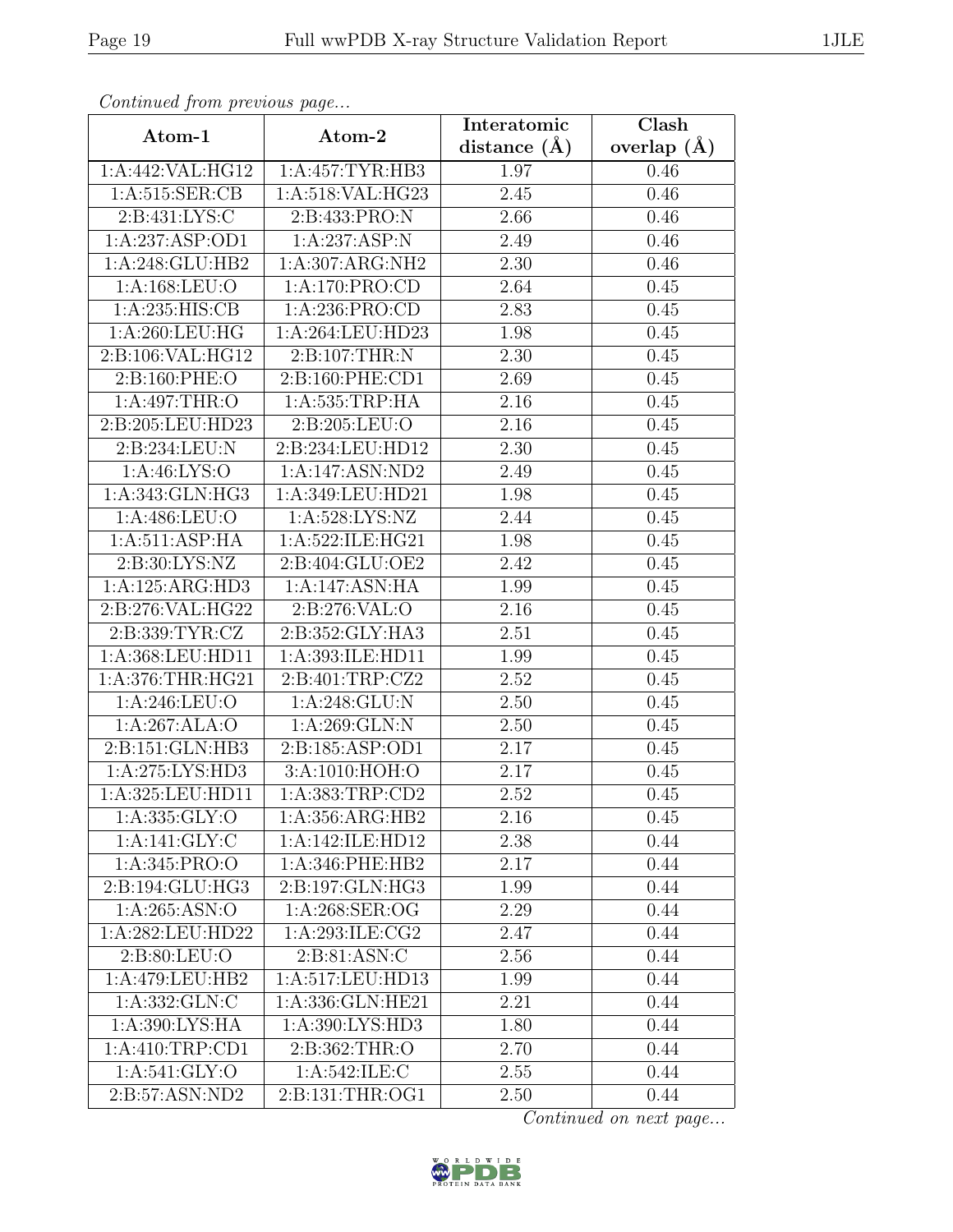| Continued from previous page |                    | Interatomic       | Clash           |  |
|------------------------------|--------------------|-------------------|-----------------|--|
| Atom-1                       | Atom-2             | distance $(\AA)$  | overlap $(\AA)$ |  |
| 2:B:281:LYS:C                | 2:B:283:LEU:N      | 2.70              | 0.44            |  |
| 1:A:28:GLU:OE1               | 1: A:32: LYS: HE3  | 2.17              | 0.44            |  |
| 1: A:39:THR:O                | 1:A:42:GLU:HB3     | 2.18              | 0.44            |  |
| 1:A:108:VAL:HG22             | 1:A:188:CSD:HA     | 2.00              | 0.44            |  |
| 1: A:115: TYR: CE1           | 1:A:151:GLN:HB2    | $\overline{2.53}$ | 0.44            |  |
| 1:A:124:PHE:O                | 1:A:125:ARG:C      | 2.56              | 0.44            |  |
| 1:A:323:LYS:HB2              | 1:A:323:LYS:HE3    | 1.73              | 0.44            |  |
| 1: A:518: VAL:O              | 1:A:522:ILE:HG13   | 2.17              | 0.44            |  |
| 2:B:253:THR:O                | 2:B:257:ILE:HG12   | 2.17              | 0.44            |  |
| 1: A: 303: LEU: O            | 1:A:303:LEU:HD22   | 2.17              | 0.44            |  |
| 1:A:330:GLN:OE1              | 1:A:340:GLN:OE1    | 2.35              | 0.44            |  |
| 1:A:181:TYR:CE2              | 2:B:138:GLU:HB3    | 2.52              | 0.44            |  |
| 1:A:505:ILE:HG22             | 1:A:506:ILE:N      | 2.33              | 0.44            |  |
| 2:B:242:GLN:OE1              | 2:B:431:LYS:HD2    | 2.17              | 0.44            |  |
| 2:B:303:LEU:O                | 2:B:304:ALA:C      | 2.55              | 0.44            |  |
| 1: A:96: HIS:O               | 1:A:97:PRO:C       | 2.56              | 0.44            |  |
| 2:B:337:TRP:CZ3              | 2:B:368:LEU:HG     | 2.53              | 0.44            |  |
| 2:B:362:THR:O                | 2:B:362:THR:HG22   | 2.17              | 0.44            |  |
| 1:A:473:THR:HG22             | 1:A:474:ASN:N      | 2.32              | 0.44            |  |
| 2:B:120:LEU:CD2              | 2:B:124:PHE:HB3    | 2.46              | 0.44            |  |
| 1:A:291:GLU:HG2              | 1:A:293:ILE:HD11   | 1.99              | 0.43            |  |
| 2:B:239:TRP:HH2              | 2:B:381:VAL:HG21   | 1.83              | 0.43            |  |
| 1:A:5:ILE:HG22               | 1:A:212:TRP:CE3    | 2.53              | 0.43            |  |
| 1:A:5:ILE:HG22               | 1:A:212:TRP:HE3    | 1.83              | 0.43            |  |
| 1:A:149:LEU:HD13             | 1:A:156:SER:HA     | $2.00\,$          | 0.43            |  |
| 1: A:180: ILE: CG2           | 1:A:187:LEU:HD12   | 2.48              | 0.43            |  |
| 1:A:241:VAL:CG2              | 1:A:314:VAL:HG23   | 2.48              | 0.43            |  |
| 1: A:345: PRO:O              | $1: A:346:$ PHE:CB | 2.65              | 0.43            |  |
| $2:B:72:ARG:\overline{HH22}$ | 2:B:409:THR:HG22   | 1.83              | 0.43            |  |
| 2:B:393:ILE:O                | 2:B:416:PHE:HB3    | 2.18              | 0.43            |  |
| 2:B:430:GLU:HB3              | 2:B:431:LYS:H      | 1.38              | 0.43            |  |
| 1: A:60: VAL:O               | 1:A:60:VAL:HG13    | 2.18              | 0.43            |  |
| 1: A:115: TYR: HE1           | 1:A:151:GLN:HB2    | 1.83              | 0.43            |  |
| 1: A: 194: GLU: O            | 1:A:195:ILE:C      | 2.57              | 0.43            |  |
| 1: A:205: LEU:CD2            | 1:A:209:LEU:HG     | 2.49              | 0.43            |  |
| 2:B:301:LEU:O                | 2:B:304:ALA:HB3    | 2.18              | 0.43            |  |
| 1:A:114:ALA:CB               | 1:A:160:PHE:HE2    | 2.31              | 0.43            |  |
| 1:A:122:GLU:CD               | 1:A:122:GLU:N      | 2.71              | 0.43            |  |
| 1:A:477:THR:O                | 1: A:478: GLU: C   | 2.57              | 0.43            |  |
| 1:A:543:GLY:HA2              | 2:B:284:ARG:HG3    | 2.00              | 0.43            |  |
| 1:A:545:ASN:O                | 1:A:549:ASP:HB2    | 2.18              | 0.43            |  |

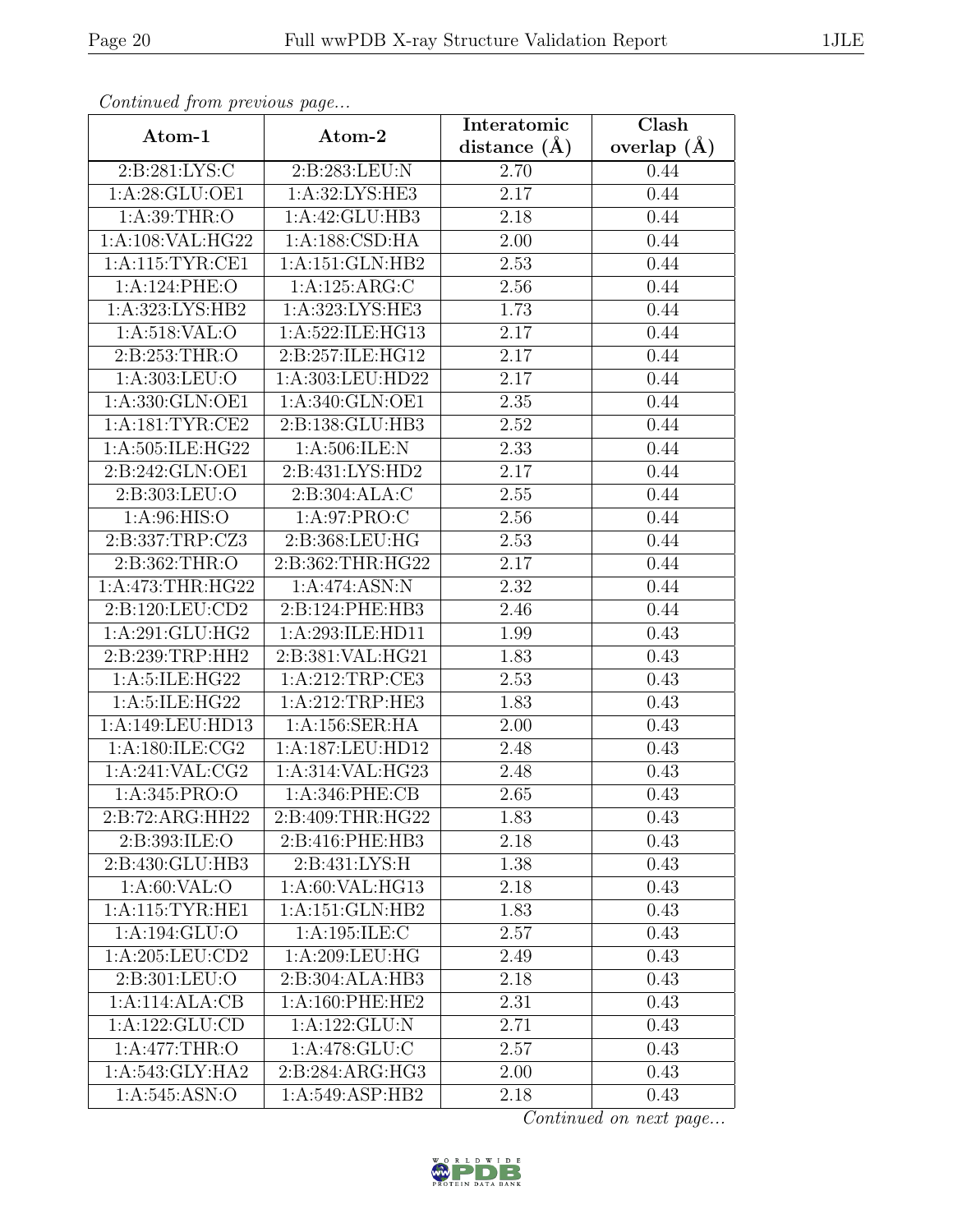| Continua from previous page |                    | Interatomic      | Clash           |
|-----------------------------|--------------------|------------------|-----------------|
| Atom-1                      | Atom-2             | distance $(\AA)$ | overlap $(\AA)$ |
| 2:B:17:ASP:O                | 2:B:83:ARG:HD3     | 2.18             | 0.43            |
| 2:B:345:PRO:O               | 2:B:346:PHE:HB2    | 2.19             | 0.43            |
| 2:B:388:LYS:HD2             | 2:B:413:GLU:HB3    | $2.00\,$         | 0.43            |
| 1:A:439:THR:O               | 1:A:459:THR:HA     | 2.18             | 0.43            |
| 2:B:54:ASN:ND2              | 2:B:129:ALA:CB     | 2.81             | 0.43            |
| 1: A: 385: LYS: HG2         | 1: A: 386: THEN: N | 2.33             | 0.43            |
| 1:A:501:TYR:OH              | 1:A:505:ILE:HD11   | 2.19             | 0.43            |
| 1: A:516: GLU:CA            | 1:A:519:ASN:HD22   | 2.26             | 0.43            |
| 2:B:54:ASN:HD21             | 2:B:129:ALA:CB     | 2.31             | 0.43            |
| 1:A:168:LEU:O               | 1:A:170:PRO:HD2    | 2.19             | 0.43            |
| 1:A:209:LEU:HB3             | 1:A:214:LEU:HB2    | 2.01             | 0.43            |
| 2: B:29: GLU:O              | 2:B:32:LYS:HB2     | 2.18             | 0.43            |
| 2:B:91:GLN:HB2              | 2:B:92:LEU:H       | 1.63             | 0.43            |
| 2:B:92:LEU:O                | 2:B:161:GLN:HG2    | 2.19             | 0.43            |
| 2:B:278:GLN:OE1             | 2:B:278:GLN:HA     | 2.19             | 0.43            |
| 2:B:406:TRP:CZ2             | 2:B:410:TRP:O      | 2.71             | 0.43            |
| 2:B:87:PHE:CE1              | 2:B:154:LYS:HE3    | 2.54             | 0.43            |
| 1: A:96: HIS: CE1           | 1:A:350:LYS:HE2    | 2.54             | 0.43            |
| 1:A:248:GLU:CA              | 1:A:307:ARG:HH22   | 2.19             | 0.43            |
| 2:B:64:LYS:HE3              | 2: B:71:TRP:CE2    | 2.53             | 0.43            |
| 2:B:112:GLY:HA2             | 2:B:115:TYR:CE2    | 2.54             | 0.43            |
| 2:B:195:ILE:O               | 2:B:199:ARG:HG3    | 2.19             | 0.43            |
| 1: A: 5: ILE: CG1           | 1:A:119:PRO:HD2    | 2.49             | 0.42            |
| 1: A:465: LYS: CG           | 1:A:466:VAL:N      | 2.71             | 0.42            |
| 2:B:18:GLY:HA3              | 2:B:56:TYR:CD1     | 2.54             | 0.42            |
| 2: B:61: PHE:HZ             | 2: B:76: ASP:HB2   | 1.84             | 0.42            |
| 1:A:180:ILE:HG22            | 1:A:181:TYR:N      | 2.34             | 0.42            |
| 1: A:375: ILE:O             | 1:A:379:SER:OG     | 2.37             | 0.42            |
| 1: A:483: TYR: CE1          | 1:A:524:GLN:HG3    | 2.54             | 0.42            |
| 2:B:173:LYS:HD2             | 2:B:173:LYS:HA     | $1.73\,$         | 0.42            |
| 1: A:5: ILE: HD11           | 1: A: 119: PRO: CG | 2.49             | 0.42            |
| 1: A:506: ILE:C             | 1: A:508: ALA: N   | 2.73             | 0.42            |
| 1: A: 156: SER: CB          | 1:A:157:PRO:HD3    | 2.37             | 0.42            |
| 1:A:452:LEU:HD13            | 1:A:470:THR:HA     | 1.98             | 0.42            |
| 1:A:291:GLU:HG2             | 1:A:293:ILE:HD13   | 2.00             | 0.42            |
| 2: B: 7: THR: CG2           | 2:B:119:PRO:HG2    | 2.49             | 0.42            |
| 1:A:41:MET:O                | 1:A:46:LYS:HB2     | 2.19             | 0.42            |
| 1: A:58:THR:CG2             | 1:A:76:ASP:O       | 2.68             | 0.42            |
| 2:B:54:ASN:ND2              | 2:B:129:ALA:HB2    | 2.35             | 0.42            |
| 2:B:85:GLN:O                | 2: B: 85: GLN: HG2 | 2.19             | 0.42            |
| 1:A:83:ARG:NH1              | 1: A:83: ARG: CG   | 2.72             | 0.42            |

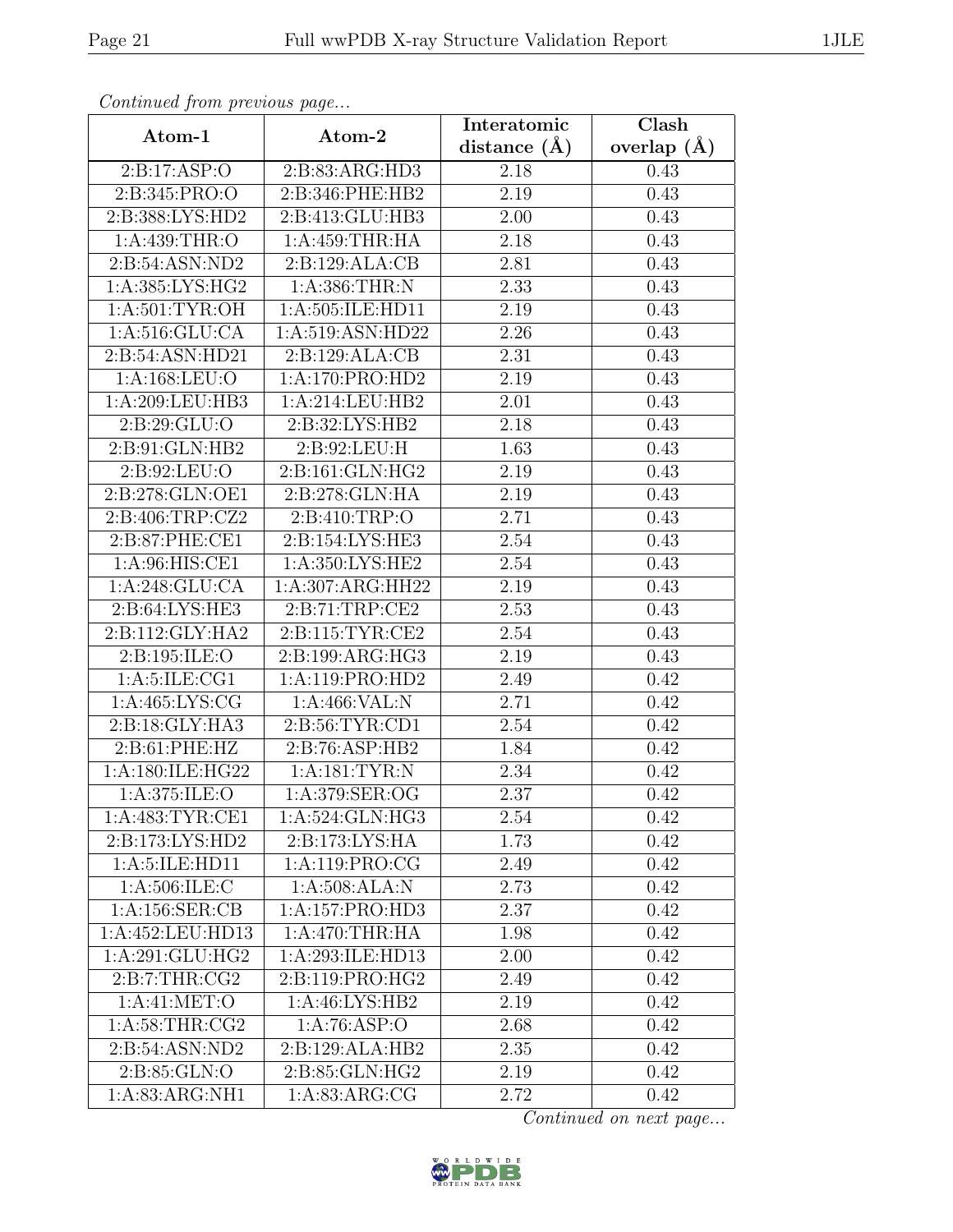| Continueu from pretious page |                                | Interatomic    | $\overline{\text{Clash}}$ |
|------------------------------|--------------------------------|----------------|---------------------------|
| Atom-1                       | Atom-2                         | distance $(A)$ | overlap $(\AA)$           |
| 1:A:91:GLN:NE2               | 1: A:93: GLY:N                 | 2.67           | 0.42                      |
| 1:A:332:GLN:C                | 1:A:336:GLN:NE2                | 2.73           | 0.42                      |
| 1: A:505: ILE: O             | 1:A:508:ALA:HB3                | 2.20           | 0.42                      |
| 2:B:38:CYS:SG                | 2:B:132:ILE:HD11               | 2.60           | 0.42                      |
| 2:B:359:GLY:O                | 2:B:361:HIS:N                  | 2.53           | 0.42                      |
| 1:A:4:PRO:HD2                | 1:A:212:TRP:O                  | 2.19           | 0.42                      |
| 1:A:207:GLN:O                | 1:A:208:HIS:C                  | 2.57           | 0.42                      |
| 1:A:209:LEU:O                | 1:A:214:LEU:HB2                | 2.20           | 0.42                      |
| 1:A:330:GLN:HE21             | 1:A:330:GLN:HB3                | 1.67           | 0.42                      |
| 2:B:91:GLN:C                 | 2:B:93:GLY:H                   | 2.22           | 0.42                      |
| 1:A:325:LEU:HD22             | 1:A:341:ILE:CG2                | 2.50           | 0.42                      |
| 2:B:114:ALA:HB1              | 2:B:160:PHE:CZ                 | 2.55           | 0.42                      |
| 2:B:180:ILE:HG13             | 2:B:189:VAL:HG22               | 2.01           | 0.42                      |
| 2:B:279:LEU:HG               | $2: B:302: \overline{GLU:OE2}$ | 2.19           | 0.42                      |
| 1:A:524:GLN:HA               | 1:A:524:GLN:HE21               | 1.85           | 0.41                      |
| 1:A:546:GLU:HG2              | 1:A:547:GLN:NE2                | 2.35           | 0.41                      |
| 2:B:282:LEU:HD21             | 2:B:296:THR:HG23               | 2.01           | 0.41                      |
| 1: A:84:THR:CG2              | 1: A:85: GLN:N                 | 2.83           | 0.41                      |
| 1:A:506:ILE:C                | 1:A:508:ALA:H                  | 2.24           | 0.41                      |
| 1:A:234:LEU:HD12             | 1: A:234:LEU:N                 | 2.36           | 0.41                      |
| 2:B:30:LYS:NZ                | 3:B:1013:HOH:O                 | 2.52           | 0.41                      |
| 2:B:162:SER:O                | 2:B:165:THR:OG1                | 2.37           | 0.41                      |
| 2:B:261:VAL:HG22             | 2: B:276: VAL: CG2             | 2.51           | 0.41                      |
| 2:B:424:LYS:HD2              | 2:B:424:LYS:O                  | 2.20           | 0.41                      |
| 1:A:248:GLU:CA               | 1:A:307:ARG:NH2                | 2.81           | 0.41                      |
| 2:B:94:ILE:HD13              | 2: B: 182: GLN: O              | 2.21           | 0.41                      |
| 2:B:305:GLU:O                | 2:B:309:ILE:HG13               | 2.20           | 0.41                      |
| 1:A:480:GLN:O                | 1:A:483:TYR:HB3                | 2.20           | 0.41                      |
| 2:B:376:THR:HG21             | 2:B:386:THR:HG22               | 2.00           | 0.41                      |
| 2:B:424:LYS:HD2              | 2:B:424:LYS:C                  | 2.41           | 0.41                      |
| 1:A:94:ILE:HA                | 1:A:95:PRO:HD3                 | 1.87           | 0.41                      |
| 1: A:180: ILE: CG2           | 1:A:187:LEU:CD1                | 2.99           | 0.41                      |
| 1: A:248: GLU:CB             | $1:A:307:ARG:\overline{NH2}$   | 2.84           | 0.41                      |
| 2:B:146:TYR:CE2              | 2:B:150:PRO:HB3                | 2.55           | 0.41                      |
| 2:B:156:SER:HB2              | 2:B:157:PRO:CD                 | 2.50           | 0.41                      |
| 2:B:254:VAL:HG21             | 2:B:288:ALA:O                  | 2.20           | 0.41                      |
| 2:B:382:ILE:HG22             | 2:B:383:TRP:CE2                | 2.56           | 0.41                      |
| 1: A:483: TYR: HE1           | 1:A:524:GLN:HG3                | 1.84           | 0.41                      |
| 2:B:267:ALA:CB               | 2:B:426:TRP:CH2                | 2.96           | 0.41                      |
| 1:A:375:ILE:HG21             | 1:A:389:PHE:CE2                | 2.56           | 0.41                      |
| 1:A:438:GLU:OE1              | 1: A: 459: THR: HG21           | 2.21           | 0.41                      |

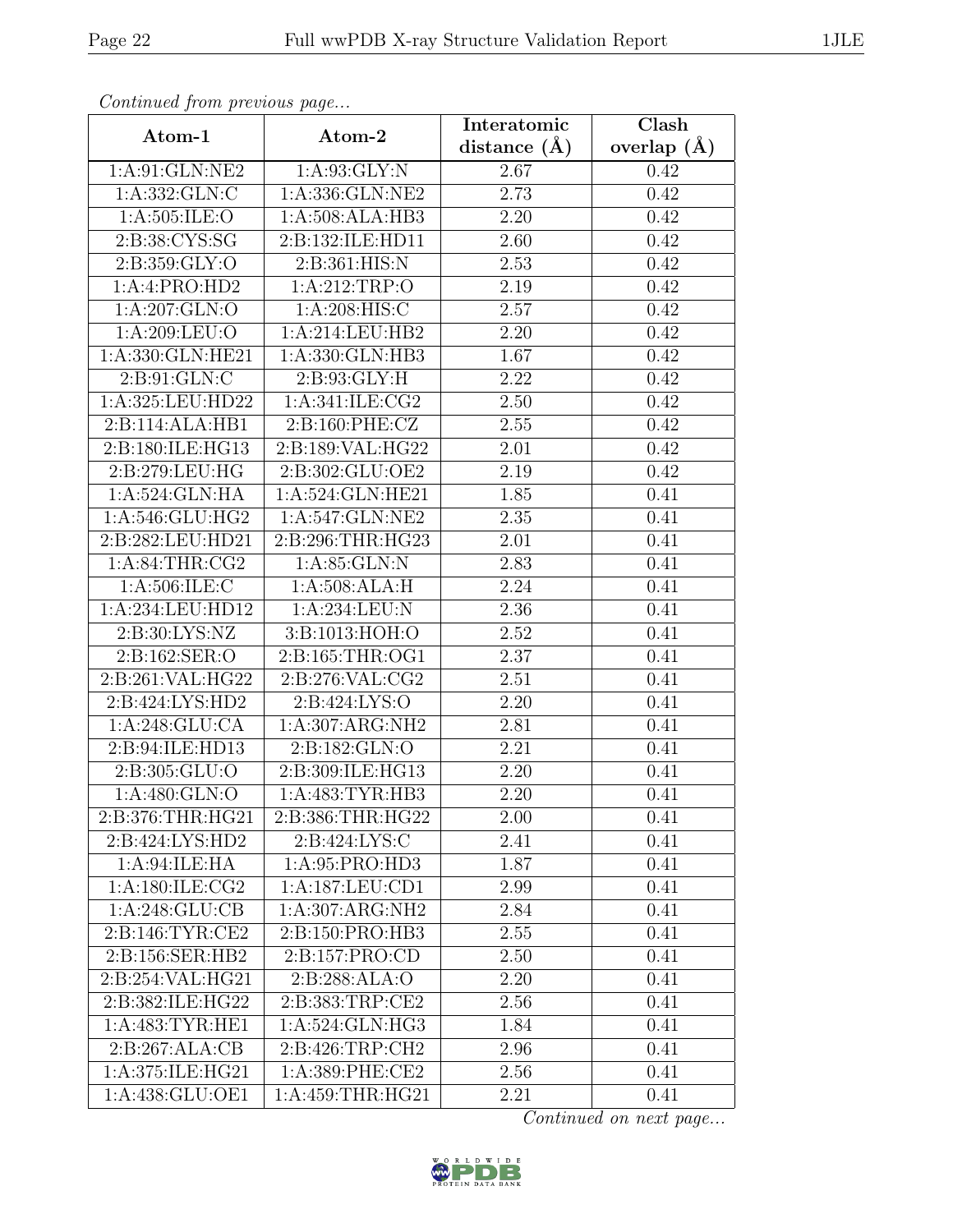| Continuati jibin protibus puga |                   | Interatomic       | Clash           |
|--------------------------------|-------------------|-------------------|-----------------|
| Atom-1                         | Atom-2            | distance $(\AA)$  | overlap $(\AA)$ |
| 2: B: 5: ILE: CG1              | 2: B:6: GLU: H    | 2.30              | 0.41            |
| 2:B:27:THR:O                   | 2:B:31:ILE:HG13   | $\overline{2.21}$ | 0.41            |
| 1:A:7:THR:CG2                  | 1:A:121:ASP:HA    | 2.48              | 0.41            |
| 1:A:97:PRO:HD3                 | 1:A:229:TRP:CD1   | 2.56              | 0.41            |
| 1: A:107:THR:HG22              | 1:A:108:VAL:N     | 2.36              | 0.41            |
| 1:A:156:SER:HB2                | 1:A:157:PRO:CD    | 2.43              | 0.41            |
| 1:A:171:PHE:HD1                | 1:A:208:HIS:HD2   | 1.68              | 0.41            |
| 1:A:239:TRP:O                  | 1: A:239:TRP:CE3  | 2.74              | 0.41            |
| 1:A:324:ASP:OD1                | 1:A:388:LYS:HE2   | 2.21              | 0.41            |
| 1:A:366:LYS:HA                 | 1:A:366:LYS:HD2   | 1.95              | 0.41            |
| 1:A:429:LEU:N                  | 1:A:509:GLN:OE1   | 2.51              | 0.41            |
| 1:A:493:VAL:HG12               | 1:A:494:ASN:N     | 2.36              | 0.41            |
| 2:B:21:VAL:HB                  | 2:B:59:PRO:HD3    | 2.02              | 0.41            |
| 2:B:86:ASP:OD2                 | 2:B:154:LYS:NZ    | 2.51              | 0.41            |
| 2:B:174:GLN:CD                 | 2:B:174:GLN:C     | 2.80              | 0.41            |
| 2:B:401:TRP:O                  | 2:B:404:GLU:HB2   | 2.20              | 0.41            |
| 1: A:285: GLY:O                | 1: A:286:THR:C    | 2.60              | 0.41            |
| 1: A:418: ASN: C               | 1:A:418:ASN:ND2   | 2.75              | 0.41            |
| 1:A:499:SER:HB3                | 1:A:502:ALA:CB    | 2.51              | 0.41            |
| 2: B: 75: VAL: HG12            | 2: B:76: ASP:N    | 2.35              | 0.41            |
| 2:B:357:MET:HB2                | 2:B:370:GLU:OE2   | $\overline{2.21}$ | 0.41            |
| 1:A:5:ILE:HD11                 | 1: A:119: PRO:HD2 | 2.02              | 0.40            |
| 1:A:18:GLY:HA3                 | 1:A:127:TYR:HD1   | 1.85              | 0.40            |
| 2:B:63:ILE:HD13                | 2:B:74:LEU:CD2    | 2.41              | 0.40            |
| 2:B:359:GLY:C                  | 2:B:361:HIS:H     | 2.25              | 0.40            |
| 1:A:434:ILE:HB                 | 1:A:437:ALA:HB3   | 2.03              | 0.40            |
| 2:B:303:LEU:O                  | 2:B:306:ASN:N     | 2.54              | 0.40            |
| 1: A:80: LEU:O                 | 1: A:80: LEU:HD12 | 2.21              | 0.40            |
| 1: A:406:TRP:CH2               | 2:B:418:ASN:HA    | 2.57              | 0.40            |
| 2:B:6:GLU:OE1                  | 2: B:6: GLU: HA   | 2.21              | 0.40            |
| 2:B:24:TRP:CZ2                 | 2:B:61:PHE:CE2    | 3.04              | 0.40            |
| 2:B:360:ALA:CB                 | 2:B:366:LYS:HD3   | 2.51              | 0.40            |
| 2:B:380:ILE:O                  | 2:B:381:VAL:C     | 2.58              | 0.40            |
| 2: B:65: LYS:NZ                | 2:B:110:ASP:OD1   | $2.54\,$          | 0.40            |
| 2:B:111:VAL:HG22               | 2: B: 185: ASP: O | 2.21              | 0.40            |
| 2:B:112:GLY:O                  | 2:B:113:ASP:C     | 2.59              | 0.40            |
| 1:A:96:HIS:CD2                 | 1:A:98:ALA:H      | 2.40              | 0.40            |
| 1:A:149:LEU:HA                 | 1:A:150:PRO:HD3   | 1.86              | 0.40            |
| 1:A:384:GLY:HA3                | 2:B:135:ILE:CD1   | 2.42              | 0.40            |

There are no symmetry-related clashes.

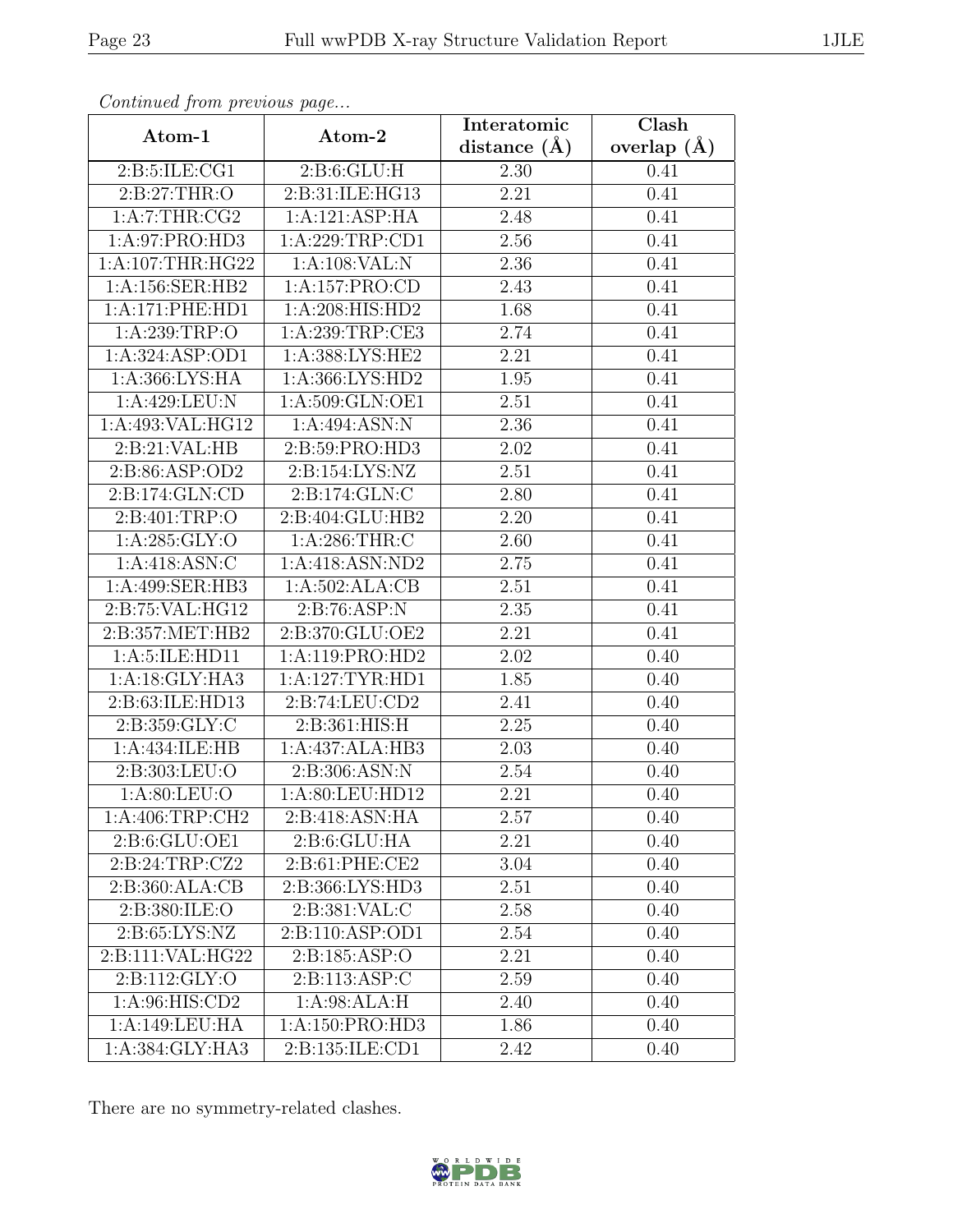### 5.3 Torsion angles  $(i)$

#### 5.3.1 Protein backbone (i)

In the following table, the Percentiles column shows the percent Ramachandran outliers of the chain as a percentile score with respect to all X-ray entries followed by that with respect to entries of similar resolution.

The Analysed column shows the number of residues for which the backbone conformation was analysed, and the total number of residues.

| Mol | $ $ Chain | Analysed                       | Favoured   | Allowed   Outliers |           | Percentiles             |  |
|-----|-----------|--------------------------------|------------|--------------------|-----------|-------------------------|--|
|     |           | $510/560$ (91\%)               | 405(79%)   | 75(15%)            | $30(6\%)$ | $\boxed{1}$ $\boxed{4}$ |  |
|     |           | $402/440(91\%)$                | 344 (86\%) | $45(11\%)$         | 13(3%)    | $\sqrt{4}$ $\sqrt{13}$  |  |
| All | All       | $912/1000 (91\%)$   749 (82\%) |            | $120(13\%)$        | 43 (5%)   | $\boxed{2}$ $\boxed{7}$ |  |

All (43) Ramachandran outliers are listed below:

| Mol            | Chain                                                                   | Res              | <b>Type</b>             |
|----------------|-------------------------------------------------------------------------|------------------|-------------------------|
| $\overline{1}$ | $\overline{A}$                                                          | $\overline{112}$ | $\overline{\text{GLY}}$ |
| $\overline{1}$ |                                                                         | 169              | $\overline{\text{GLU}}$ |
| $\overline{1}$ | $\frac{\overline{A}}{\overline{A}}$                                     | $\overline{195}$ | ILE                     |
| $\overline{1}$ |                                                                         | $225\,$          | <b>PRO</b>              |
| $\overline{2}$ | $\overline{\mathbf{B}}$                                                 | $\overline{5}$   | ILE                     |
| $\overline{2}$ | $\overline{\mathbf{B}}$                                                 | $\overline{98}$  | <b>ALA</b>              |
| $\overline{2}$ | $\overline{\text{B}}$                                                   | 430              | $\overline{{\rm GLU}}$  |
| $\overline{1}$ | $\overline{A}$                                                          | $\overline{6}$   | $\overline{\text{GLU}}$ |
| $\overline{1}$ | $\overline{A}$                                                          | $125\,$          | $\overline{\text{ARG}}$ |
| $\overline{1}$ |                                                                         | 230              | <b>MET</b>              |
| $\overline{1}$ |                                                                         | 420              | $\overline{\text{PRO}}$ |
| $\overline{1}$ | $\frac{\overline{A}}{\overline{A}}$ $\frac{\overline{A}}{\overline{A}}$ | 466              | <b>VAL</b>              |
| $\overline{1}$ |                                                                         | $\overline{542}$ | ILE                     |
| $\overline{2}$ | $\overline{\mathbf{B}}$                                                 | 66               | <b>LYS</b>              |
| $\overline{2}$ | $\overline{\mathbf{B}}$                                                 | 360              | <b>ALA</b>              |
| $\overline{1}$ | $\overline{A}$                                                          | 122              | $\overline{\text{GLU}}$ |
| $\overline{1}$ | $\overline{A}$                                                          | $247\,$          | PRO                     |
| $\overline{1}$ | $\frac{\overline{A}}{\overline{A}}$                                     | 268              | $\overline{\text{SER}}$ |
| $\overline{1}$ |                                                                         | 475              | $\overline{\text{GLN}}$ |
| $\overline{2}$ |                                                                         | $\overline{68}$  | $\overline{\text{SER}}$ |
| $\overline{2}$ | $\overline{B}$                                                          | 92               | LEU                     |
| $\overline{2}$ | $\overline{\mathbf{B}}$                                                 | $\overline{361}$ | <b>HIS</b>              |
| $\overline{2}$ | $\overline{\mathbf{B}}$                                                 | 432              | GLU                     |
| $\overline{1}$ | $\overline{A}$                                                          | 44               | GLU                     |
| $\overline{1}$ | $\overline{\rm A}$                                                      | 183              | TYR                     |

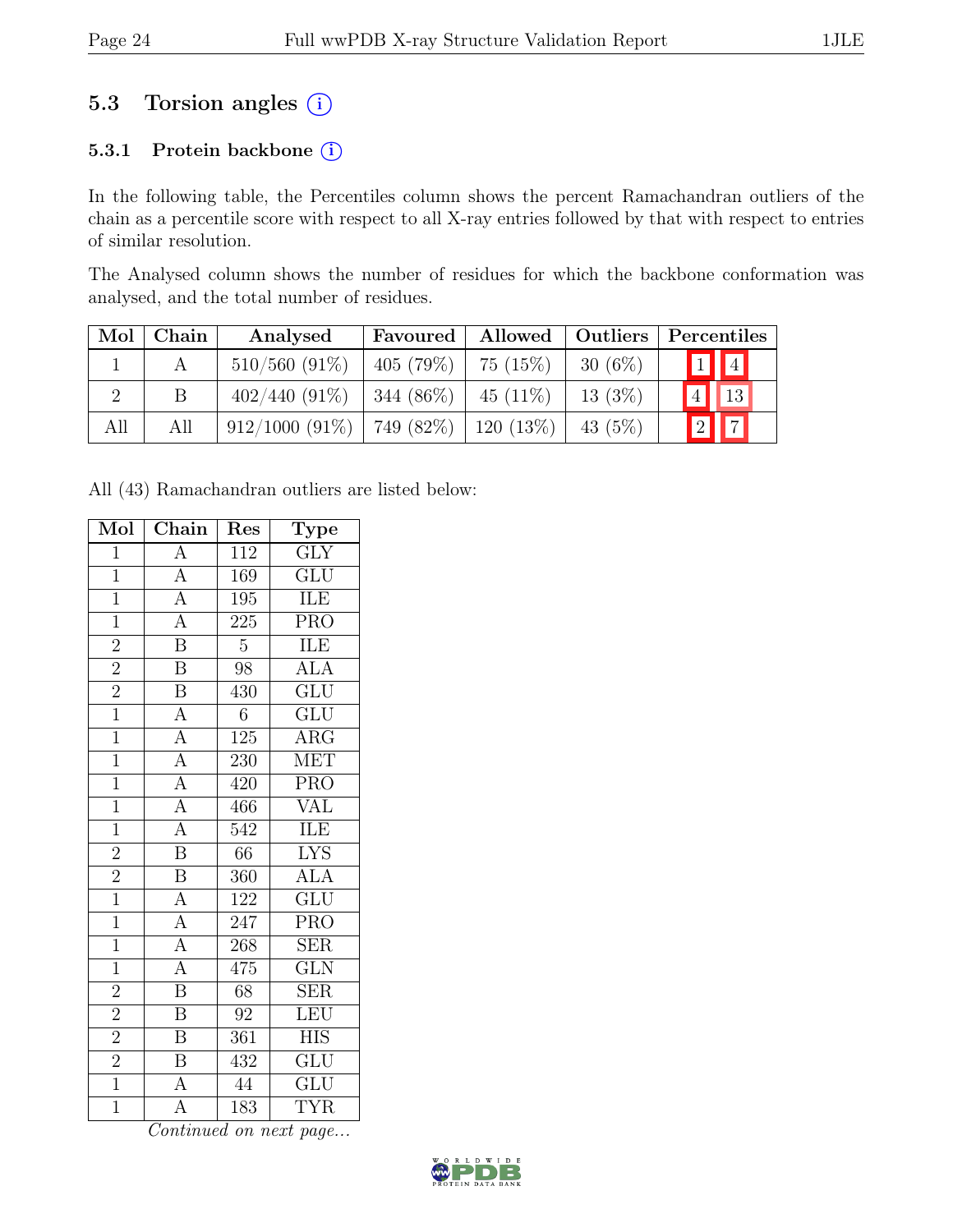| Mol            | Chain                   | Res | Type       |
|----------------|-------------------------|-----|------------|
| $\mathbf{1}$   | $\mathbf{A}$            | 358 | $\rm{ARG}$ |
| $\mathbf{1}$   | $\overline{A}$          | 412 | <b>PRO</b> |
| $\mathbf{1}$   | $\overline{A}$          | 463 | $\rm{ARG}$ |
| $\mathbf{1}$   | $\mathbf{A}$            | 512 | <b>GLN</b> |
| $\overline{2}$ | $\overline{\mathrm{B}}$ | 65  | <b>LYS</b> |
| $\mathbf{1}$   | $\overline{A}$          | 113 | ASP        |
| $\mathbf{1}$   | $\overline{A}$          | 161 | <b>GLN</b> |
| $\overline{1}$ | $\overline{A}$          | 236 | <b>PRO</b> |
| $\mathbf{1}$   | $\overline{A}$          | 286 | <b>THR</b> |
| $\overline{1}$ | $\overline{A}$          | 503 | <b>LEU</b> |
| $\overline{2}$ | $\overline{B}$          | 32  | <b>LYS</b> |
| $\overline{2}$ | $\overline{\mathrm{B}}$ | 195 | ILE        |
| $\overline{2}$ | $\boldsymbol{B}$        | 334 | <b>GLN</b> |
| $\mathbf{1}$   | $\overline{A}$          | 242 | <b>GLN</b> |
| $\mathbf{1}$   | $\overline{A}$          | 505 | ILE        |
| $\mathbf{1}$   | $\overline{A}$          | 14  | <b>PRO</b> |
| $\mathbf{1}$   | $\overline{A}$          | 392 | <b>PRO</b> |
| $\overline{1}$ | A                       | 97  | <b>PRO</b> |

#### 5.3.2 Protein sidechains  $(i)$

In the following table, the Percentiles column shows the percent sidechain outliers of the chain as a percentile score with respect to all X-ray entries followed by that with respect to entries of similar resolution.

The Analysed column shows the number of residues for which the sidechain conformation was analysed, and the total number of residues.

| Mol      | Chain        | Analysed         | Rotameric    | Outliers    | Percentiles                                                 |
|----------|--------------|------------------|--------------|-------------|-------------------------------------------------------------|
|          |              | $469/498(94\%)$  | 404 $(86\%)$ | 65 $(14\%)$ | $\begin{array}{ c c c }\hline 3 & 11 \\ \hline \end{array}$ |
| $\Omega$ | <sup>B</sup> | $372/400 (93\%)$ | 336 $(90\%)$ | $36(10\%)$  | 8 24                                                        |
| All      | All          | 841/898 (94%)    | 740 (88%)    | $101(12\%)$ | $15^{\degree}$<br> 5                                        |

All (101) residues with a non-rotameric sidechain are listed below:

| Mol | Chain | Res | <b>Type</b> |
|-----|-------|-----|-------------|
|     |       |     | ILE         |
|     |       |     | <b>PRO</b>  |
|     |       |     | <b>GLU</b>  |
|     |       |     | <b>THR</b>  |
|     |       |     | JAT.        |

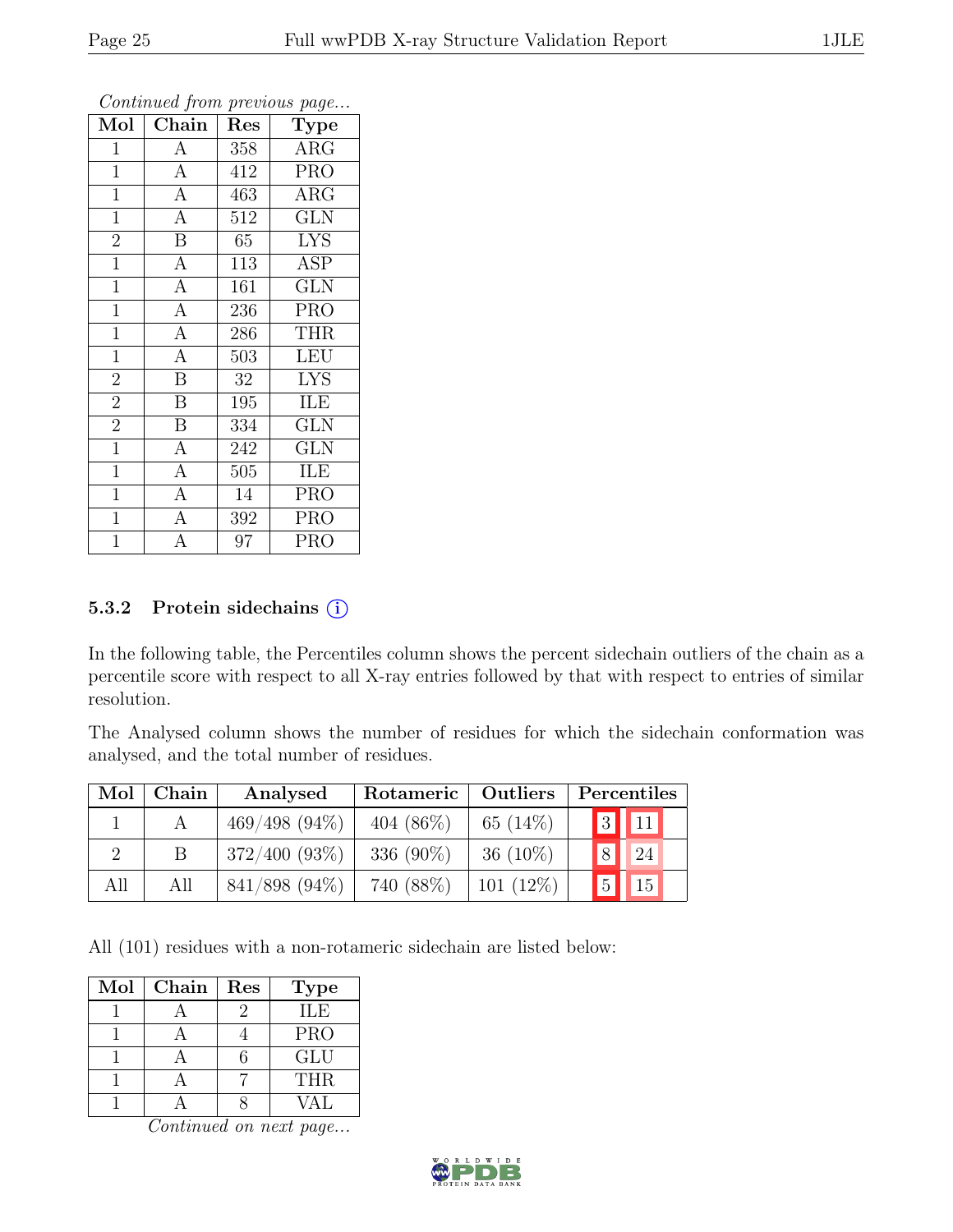| Mol            | Chain                                                                   | $\mathbf{r}$ .<br>Res | $r - 3$<br>$\overline{\mathrm{Type}}$ |
|----------------|-------------------------------------------------------------------------|-----------------------|---------------------------------------|
| $\mathbf{1}$   | $\overline{A}$                                                          | 16                    | <b>MET</b>                            |
| $\overline{1}$ | $\overline{A}$                                                          | 78                    | $\overline{\text{ARG}}$               |
| $\overline{1}$ | $\overline{A}$                                                          | 89                    | $\overline{\text{GLU}}$               |
| $\mathbf{1}$   |                                                                         | 97                    | PRO                                   |
| $\overline{1}$ | $\frac{\overline{A}}{\overline{A}}$                                     | 102                   | <b>LYS</b>                            |
| $\overline{1}$ | $\overline{A}$                                                          | 116                   | PHE                                   |
| $\overline{1}$ | $\overline{A}$                                                          | 136                   | <b>ASN</b>                            |
| $\overline{1}$ | $\overline{A}$                                                          | 138                   | $\overline{\text{GLU}}$               |
| $\mathbf{1}$   | $\overline{A}$                                                          | 145                   | $\widetilde{{\rm GLN}}$               |
| $\overline{1}$ | $\overline{A}$                                                          | 168                   | LEU                                   |
| $\overline{1}$ | $\overline{A}$                                                          | 175                   | ASN                                   |
| $\overline{1}$ | $\overline{A}$                                                          | 185                   | <b>ASP</b>                            |
| $\mathbf{1}$   |                                                                         | 186                   | <b>ASP</b>                            |
| $\mathbf{1}$   | $\frac{\overline{A}}{\overline{A}}$ $\frac{\overline{A}}{\overline{A}}$ | 187                   | LEU                                   |
| $\overline{1}$ |                                                                         | 199                   | $\overline{\rm{ARG}}$                 |
| $\mathbf 1$    |                                                                         | 205                   | LEU                                   |
| $\overline{1}$ | $\frac{\overline{A}}{\overline{A}}$                                     | $\overline{210}$      | LEU                                   |
| $\mathbf{1}$   |                                                                         | 211                   | $\rm{ARG}$                            |
| $\mathbf{1}$   |                                                                         | $22\overline{2}$      | $\overline{\text{GLN}}$               |
| $\mathbf{1}$   | $\frac{\overline{A}}{\overline{A}}$                                     | 225                   | PRO                                   |
| $\overline{1}$ |                                                                         | 229                   | TRP                                   |
| $\overline{1}$ | $\frac{\overline{A}}{\overline{A}}$                                     | 230                   | <b>MET</b>                            |
| $\mathbf{1}$   |                                                                         | 237                   | ASP                                   |
| $\mathbf{1}$   | $\overline{A}$                                                          | 264                   | LEU                                   |
| $\overline{1}$ | $\overline{A}$                                                          | 270                   | ILE                                   |
| $\overline{1}$ | $\overline{A}$                                                          | 276                   | <b>VAL</b>                            |
| $\overline{1}$ | $\overline{A}$                                                          | $\overline{2}95$      | LEU                                   |
| $\mathbf{1}$   | $\overline{A}$                                                          | 296                   | <b>THR</b>                            |
| $\overline{1}$ | $\overline{\rm A}$                                                      | 303                   | LEU                                   |
| 1              | А                                                                       | 310                   | LEU                                   |
| $\overline{1}$ | $\overline{A}$                                                          | 312                   | GLU                                   |
| $\mathbf{1}$   | $\overline{A}$                                                          | 313                   | $\overline{\text{PRO}}$               |
| $\mathbf{1}$   | $\overline{A}$                                                          | 320                   | <b>ASP</b>                            |
| $\mathbf{1}$   | $\overline{A}$                                                          | 330                   | $\overline{\text{GLN}}$               |
| $\mathbf{1}$   | $\overline{A}$                                                          | 334                   | $\overline{\text{GLN}}$               |
| $\overline{1}$ | $\frac{\overline{A}}{\overline{A}}$                                     | 336                   | $\overline{\text{GLN}}$               |
| $\mathbf{1}$   |                                                                         | $\overline{340}$      | $\overline{\text{GLN}}$               |
| $\mathbf 1$    | $\overline{A}$                                                          | 356                   | $\rm{ARG}$                            |
| $\mathbf 1$    | $\overline{A}$                                                          | 358                   | $\overline{\rm{ARG}}$                 |
| $\mathbf{1}$   | $\overline{A}$                                                          | 362                   | <b>THR</b>                            |
| $\mathbf{1}$   | $\overline{A}$                                                          | 368                   | LEU                                   |
| $\mathbf{1}$   | $\overline{\rm A}$                                                      | 379                   | <b>SER</b>                            |

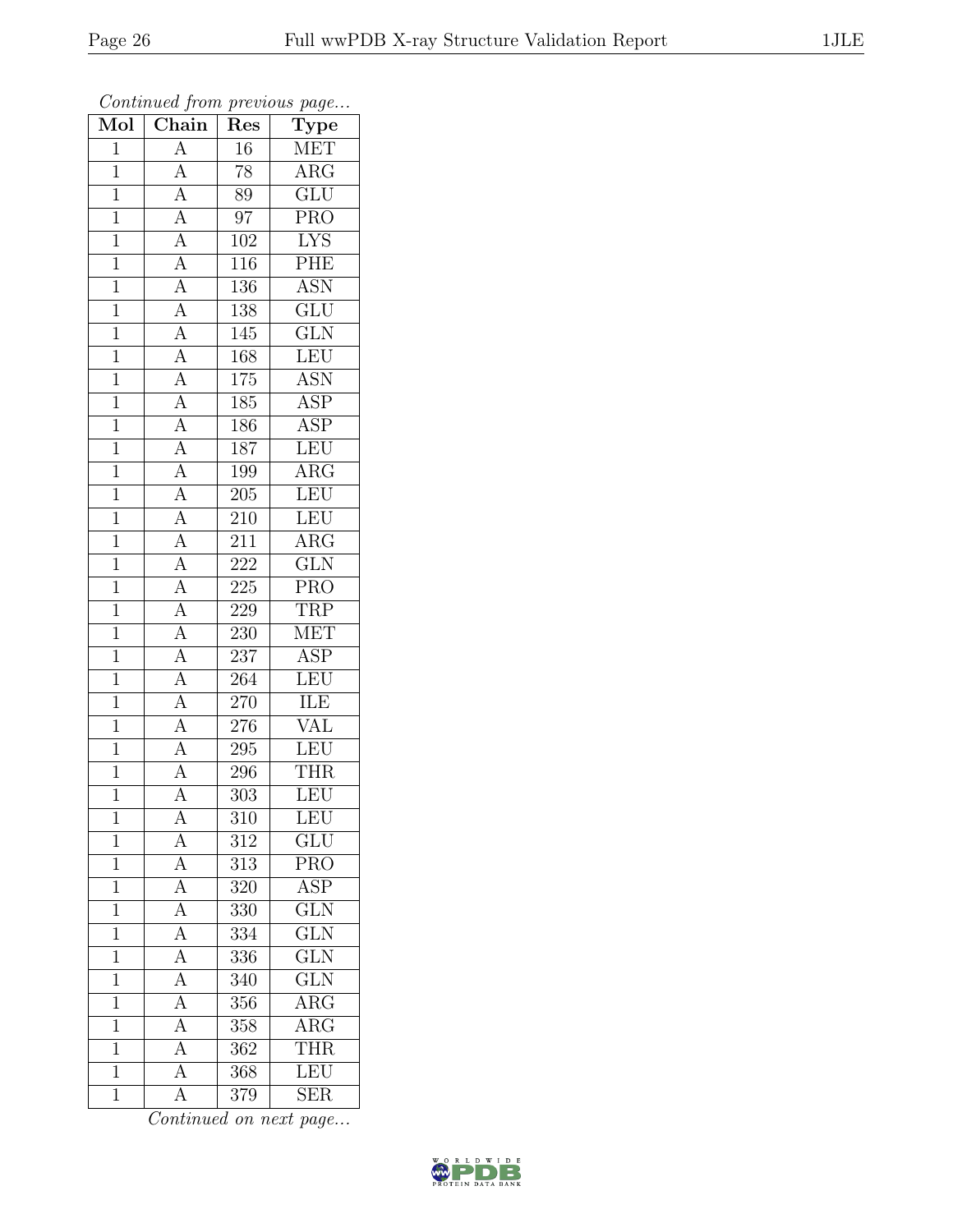| Mol                     | Chain                                                                      | Res              | $F^{\alpha}$ g $\circ \cdots$<br>Type |
|-------------------------|----------------------------------------------------------------------------|------------------|---------------------------------------|
| $\mathbf 1$             | $\overline{A}$                                                             | 386              | <b>THR</b>                            |
| $\mathbf{1}$            |                                                                            | 393              | ILE                                   |
| $\mathbf{1}$            | $\frac{\overline{A}}{\overline{A}}$                                        | 396              | $\overline{\text{GLU}}$               |
| $\mathbf{1}$            |                                                                            | 400              | THR                                   |
| $\overline{1}$          | $\frac{\overline{A}}{\overline{A}}$<br>$\frac{\overline{A}}{\overline{A}}$ | 418              | <b>ASN</b>                            |
| $\mathbf{1}$            |                                                                            | 419              | THR                                   |
| $\mathbf{1}$            |                                                                            | 424              | <b>LYS</b>                            |
| $\overline{1}$          | $\frac{\overline{A}}{\overline{A}}$                                        | 448              | $\overline{\text{ARG}}$               |
| $\overline{1}$          |                                                                            | 452              | LEU                                   |
| $\overline{1}$          |                                                                            | 472              | <b>THR</b>                            |
| $\mathbf{1}$            | $\overline{A}$                                                             | 480              | <b>GLN</b>                            |
| $\overline{1}$          | $\overline{A}$                                                             | 488              | $\overline{\text{ASP}}$               |
| $\mathbf{1}$            | $\frac{A}{A}$                                                              | 496              | <b>VAL</b>                            |
| $\overline{1}$          |                                                                            | 500              | $\overline{\text{GLN}}$               |
| $\overline{1}$          | $\frac{\overline{A}}{\overline{A}}$                                        | 503              | LEU                                   |
| $\mathbf{1}$            |                                                                            | $\overline{5}17$ | LEU                                   |
| $\overline{1}$          |                                                                            | $\overline{524}$ | $\overline{\text{GLN}}$               |
| $\mathbf{1}$            | $\frac{\overline{A}}{\overline{A}}$                                        | 546              | GLU                                   |
| $\overline{2}$          | $\overline{\text{B}}$                                                      | 8                | $\overline{\text{VAL}}$               |
| $\overline{2}$          | $\overline{\mathbf{B}}$                                                    | 53               | GLU                                   |
| $\overline{c}$          | $\overline{\mathbf{B}}$                                                    | 61               | PHE                                   |
| $\overline{2}$          | $\overline{\mathbf{B}}$                                                    | $\overline{67}$  | $\overline{\text{ASP}}$               |
| $\overline{2}$          | $\overline{\mathbf{B}}$                                                    | 85               | $\overline{\text{GLN}}$               |
| $\overline{2}$          | $\overline{\mathrm{B}}$                                                    | 91               | $\overline{\text{GLN}}$               |
| $\overline{2}$          | $\overline{\mathbf{B}}$                                                    | 92               | LEU                                   |
| $\overline{2}$          | $\overline{\mathrm{B}}$                                                    | 113              | <b>ASP</b>                            |
| $\overline{2}$          | $\overline{\mathrm{B}}$                                                    | 116              | PHE                                   |
| $\overline{2}$          | B                                                                          | 122              | GLU                                   |
| $\overline{2}$          | $\overline{\mathrm{B}}$                                                    | 164              | MET                                   |
| $\overline{\mathbf{c}}$ | Β                                                                          | 174              | $_{\rm GLN}$                          |
| $\overline{2}$          | $\overline{\mathrm{B}}$                                                    | 175              | $A\overline{SN}$                      |
| $\frac{2}{2}$           | $\overline{\mathbf{B}}$                                                    | 192              | ASP                                   |
|                         | $\overline{\mathrm{B}}$                                                    | 194              | $\overline{\text{GLU}}$               |
| $\overline{2}$          | $\overline{\mathrm{B}}$                                                    | 195              | $\overline{\text{ILE}}$               |
| $\overline{2}$          | $\overline{\mathbf{B}}$                                                    | 207              | <b>GLN</b>                            |
| $\overline{2}$          | $\overline{\mathrm{B}}$                                                    | 208              | $\overline{HIS}$                      |
| $\overline{2}$          | $\overline{\mathbf{B}}$                                                    | 212              | <b>TRP</b>                            |
| $\overline{2}$          | $\overline{\mathrm{B}}$                                                    | $24\overline{3}$ | $\overline{\text{PRO}}$               |
| $\overline{2}$          | $\overline{\mathrm{B}}$                                                    | 249              | <b>LYS</b>                            |
| $\overline{c}$          | $\overline{\mathbf{B}}$                                                    | 250              | $\overline{\text{ASP}}$               |
| $\overline{2}$          | $\overline{\mathrm{B}}$                                                    | 277              | $\overline{\rm{ARG}}$                 |
| $\overline{2}$          | $\overline{\mathrm{B}}$                                                    | 283              | LEU                                   |

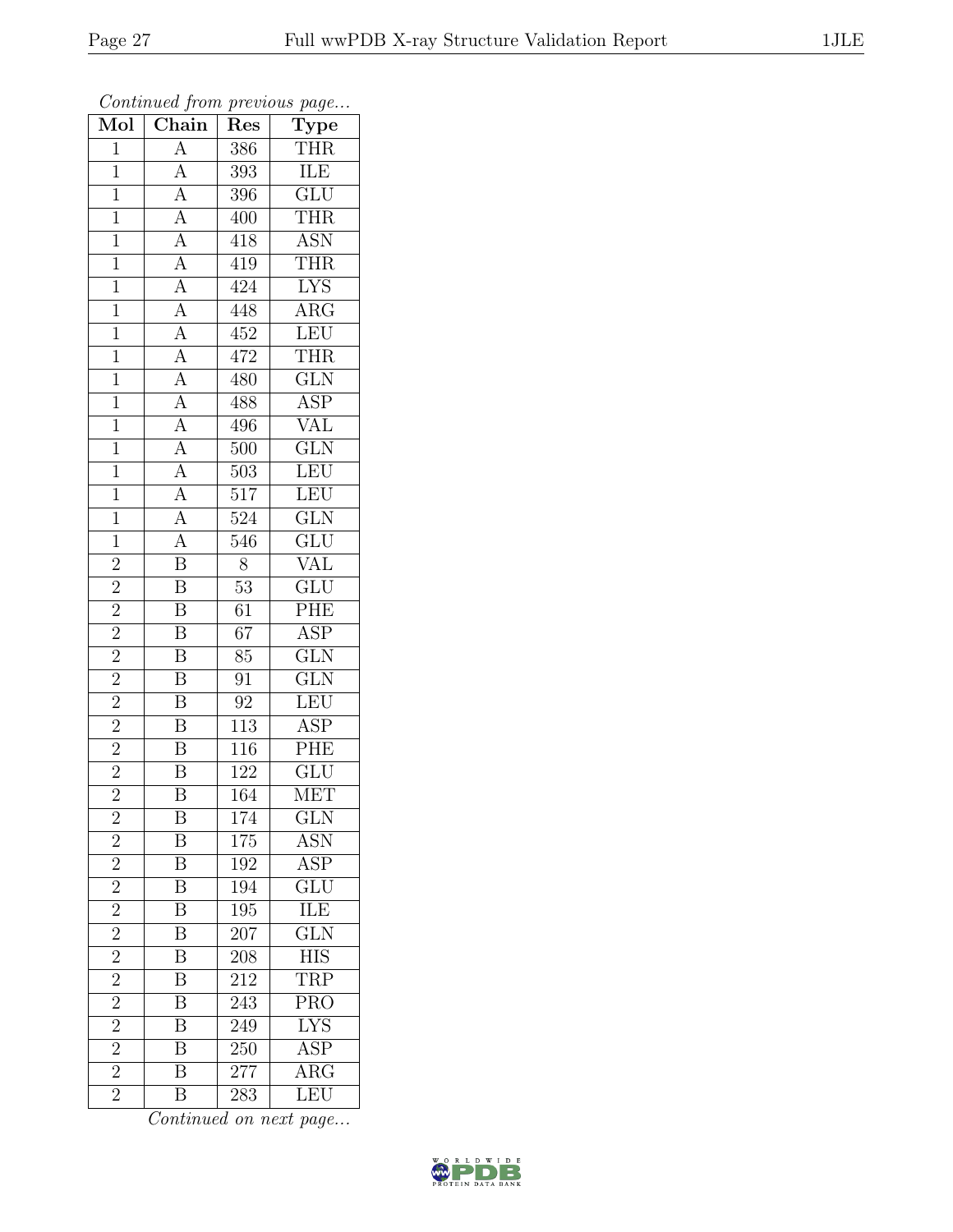| Mol            | Chain | Res | Type       |
|----------------|-------|-----|------------|
| $\overline{2}$ | В     | 284 | ARG        |
| $\overline{2}$ | B     | 289 | <b>LEU</b> |
| $\overline{2}$ | B     | 291 | GLU        |
| $\overline{2}$ | B     | 308 | <b>GLU</b> |
| $\overline{2}$ | B     | 357 | MET        |
| $\overline{2}$ | B     | 368 | LEU        |
| $\overline{2}$ | B     | 369 | <b>THR</b> |
| $\overline{2}$ | B     | 405 | <b>TYR</b> |
| $\overline{2}$ | B     | 409 | <b>THR</b> |
| $\overline{2}$ | B     | 424 | <b>LYS</b> |
| $\overline{2}$ | B     | 425 | LEU        |
| $\overline{2}$ | В     | 432 | GLU        |

Sometimes sidechains can be flipped to improve hydrogen bonding and reduce clashes. All (34) such sidechains are listed below:

| Mol            | Chain                                                                                                                                                                                                         | Res              | Type                    |
|----------------|---------------------------------------------------------------------------------------------------------------------------------------------------------------------------------------------------------------|------------------|-------------------------|
| $\mathbf{1}$   | $\overline{A}$                                                                                                                                                                                                | 91               | $\overline{\text{GLN}}$ |
| $\overline{1}$ | $\frac{1}{A}$                                                                                                                                                                                                 | $\overline{96}$  | <b>HIS</b>              |
| $\overline{1}$ |                                                                                                                                                                                                               | 136              | $\overline{ASN}$        |
| $\overline{1}$ |                                                                                                                                                                                                               | 145              | $\overline{\text{GLN}}$ |
| $\overline{1}$ |                                                                                                                                                                                                               | $\overline{151}$ | $\overline{\text{GLN}}$ |
| $\overline{1}$ |                                                                                                                                                                                                               | 174              | $\overline{\text{GLN}}$ |
| $\overline{1}$ |                                                                                                                                                                                                               | $\overline{207}$ | $\overline{\text{GLN}}$ |
| $\overline{1}$ |                                                                                                                                                                                                               | 208              | <b>HIS</b>              |
| $\overline{1}$ | $\frac{\overline{A}}{\overline{A}} \frac{\overline{A}}{\overline{A}} \frac{\overline{A}}{\overline{A}} \frac{\overline{A}}{\overline{A}} \frac{\overline{A}}{\overline{A}} \frac{\overline{A}}{\overline{A}}$ | 222              | $\overline{\text{GLN}}$ |
| $\overline{1}$ |                                                                                                                                                                                                               | 278              | $\overline{\text{GLN}}$ |
| $\overline{1}$ |                                                                                                                                                                                                               | 306              | $\overline{ASN}$        |
| $\overline{1}$ |                                                                                                                                                                                                               | $\overline{332}$ | $\overline{\text{GLN}}$ |
| $\overline{1}$ |                                                                                                                                                                                                               | 334              | $\overline{\text{GLN}}$ |
| $\overline{1}$ |                                                                                                                                                                                                               | 336              | $\overline{\text{GLN}}$ |
| $\overline{1}$ |                                                                                                                                                                                                               | 343              | $\overline{\text{GLN}}$ |
| $\overline{1}$ | $\frac{\overline{A}}{\overline{A}}$<br>$\frac{\overline{A}}{\overline{A}}$<br>$\frac{\overline{A}}{\overline{A}}$                                                                                             | 418              | <b>ASN</b>              |
| $\overline{1}$ |                                                                                                                                                                                                               | 475              | $\overline{\text{GLN}}$ |
| $\overline{1}$ |                                                                                                                                                                                                               | 487              | $\overline{\text{GLN}}$ |
| $\overline{1}$ |                                                                                                                                                                                                               | $\overline{507}$ | $\overline{\text{GLN}}$ |
| $\overline{1}$ |                                                                                                                                                                                                               | 519              | <b>ASN</b>              |
| $\overline{1}$ | $\overline{A}$                                                                                                                                                                                                | 524              | $\overline{\text{GLN}}$ |
| $\overline{1}$ | $\overline{A}$                                                                                                                                                                                                | $\overline{545}$ | <b>ASN</b>              |
| $\overline{1}$ | $\overline{A}$                                                                                                                                                                                                | 547              | $\overline{\text{GLN}}$ |
| $\overline{2}$ | $\overline{\mathbf{B}}$                                                                                                                                                                                       | $\overline{54}$  | <b>ASN</b>              |
| $\frac{2}{2}$  | $\overline{\mathrm{B}}$                                                                                                                                                                                       | $\overline{57}$  | <b>ASN</b>              |
|                | $\overline{\mathrm{B}}$                                                                                                                                                                                       | $\overline{85}$  | $\rm GLN$               |

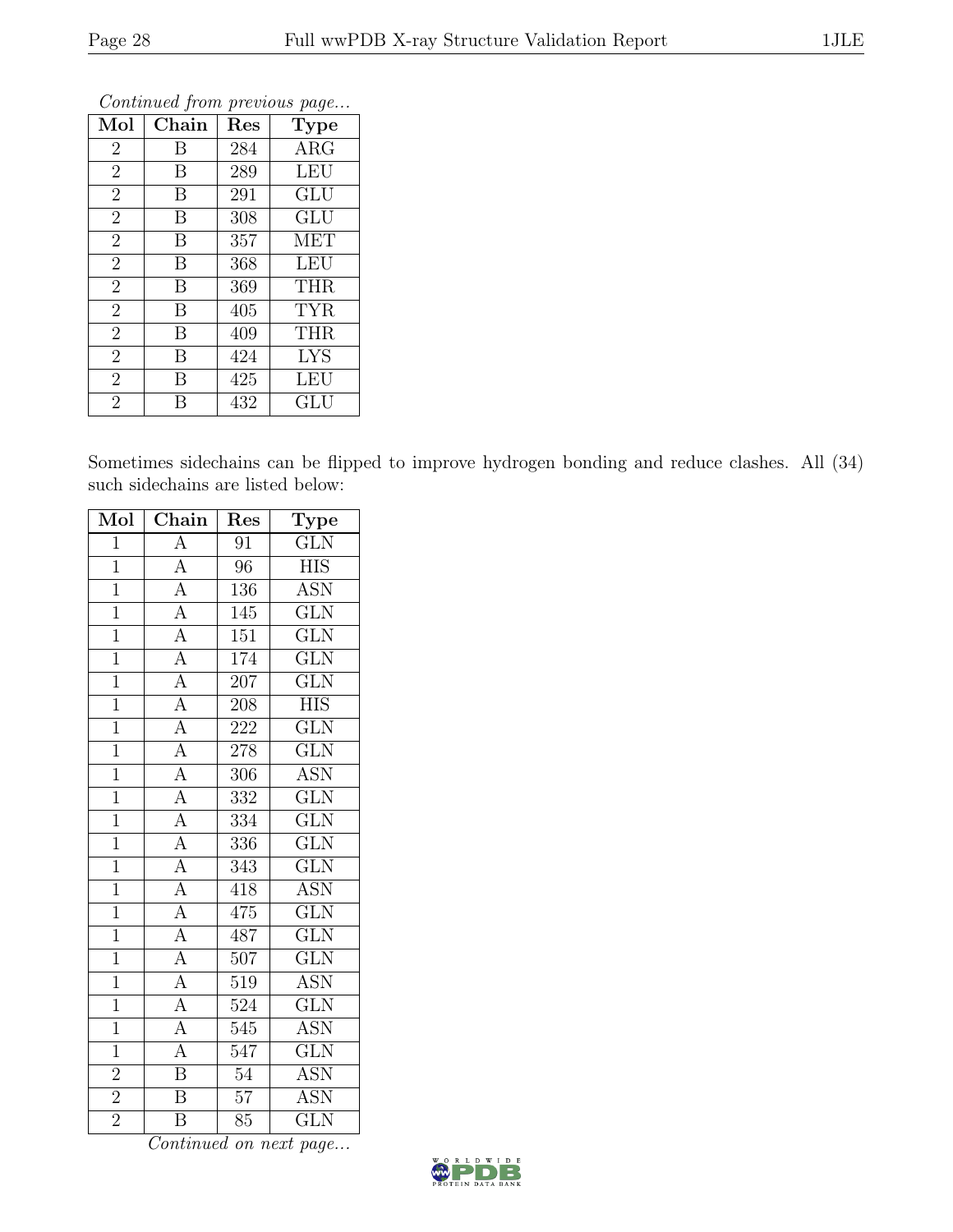| Mol            | Chain | Res | <b>Type</b> |
|----------------|-------|-----|-------------|
| 2              | В     | 91  | <b>GLN</b>  |
| $\overline{2}$ | В     | 96  | <b>HIS</b>  |
| $\overline{2}$ | В     | 145 | <b>GLN</b>  |
| $\overline{2}$ | В     | 151 | <b>GLN</b>  |
| $\overline{2}$ | В     | 161 | <b>GLN</b>  |
| $\overline{2}$ | В     | 182 | <b>GLN</b>  |
| $\overline{2}$ | В     | 394 | <b>GLN</b>  |
| $\overline{2}$ | R     | 428 | <b>GLN</b>  |

#### 5.3.3 RNA $(i)$

There are no RNA molecules in this entry.

### 5.4 Non-standard residues in protein, DNA, RNA chains (i)

2 non-standard protein/DNA/RNA residues are modelled in this entry.

In the following table, the Counts columns list the number of bonds (or angles) for which Mogul statistics could be retrieved, the number of bonds (or angles) that are observed in the model and the number of bonds (or angles) that are defined in the Chemical Component Dictionary. The Link column lists molecule types, if any, to which the group is linked. The Z score for a bond length (or angle) is the number of standard deviations the observed value is removed from the expected value. A bond length (or angle) with  $|Z| > 2$  is considered an outlier worth inspection. RMSZ is the root-mean-square of all Z scores of the bond lengths (or angles).

| Mol<br>Type |                         |  |     |  |        | Chain       |          |        | $\operatorname{Res}$ | $\mathbf{Link}$    |  | Bond lengths |  |  | Bond angles |  |
|-------------|-------------------------|--|-----|--|--------|-------------|----------|--------|----------------------|--------------------|--|--------------|--|--|-------------|--|
|             |                         |  |     |  | Counts | <b>RMSZ</b> | Z <br>#I | Counts | RMSZ                 | # Z                |  |              |  |  |             |  |
|             | $\mathbb{C}\mathrm{SL}$ |  | 280 |  | 3,7,8  | 0.97        |          | 1,8,10 | .03                  | $\triangle 00\%$ ) |  |              |  |  |             |  |
|             | $\mathbb{C}\mathrm{SL}$ |  | 188 |  | 3,7,8  | 1.30        |          | 1,8,10 | 1.05                 |                    |  |              |  |  |             |  |

In the following table, the Chirals column lists the number of chiral outliers, the number of chiral centers analysed, the number of these observed in the model and the number defined in the Chemical Component Dictionary. Similar counts are reported in the Torsion and Rings columns. '-' means no outliers of that kind were identified.

|            |     |            | Mol   Type   Chain   Res   Link   Chirals   Torsions   Rings |  |
|------------|-----|------------|--------------------------------------------------------------|--|
| <b>CSD</b> | 280 | $\sim$ $-$ | 2/2/6/8                                                      |  |
|            | 188 |            | 2/2/6/8                                                      |  |

There are no bond length outliers.

All (1) bond angle outliers are listed below:

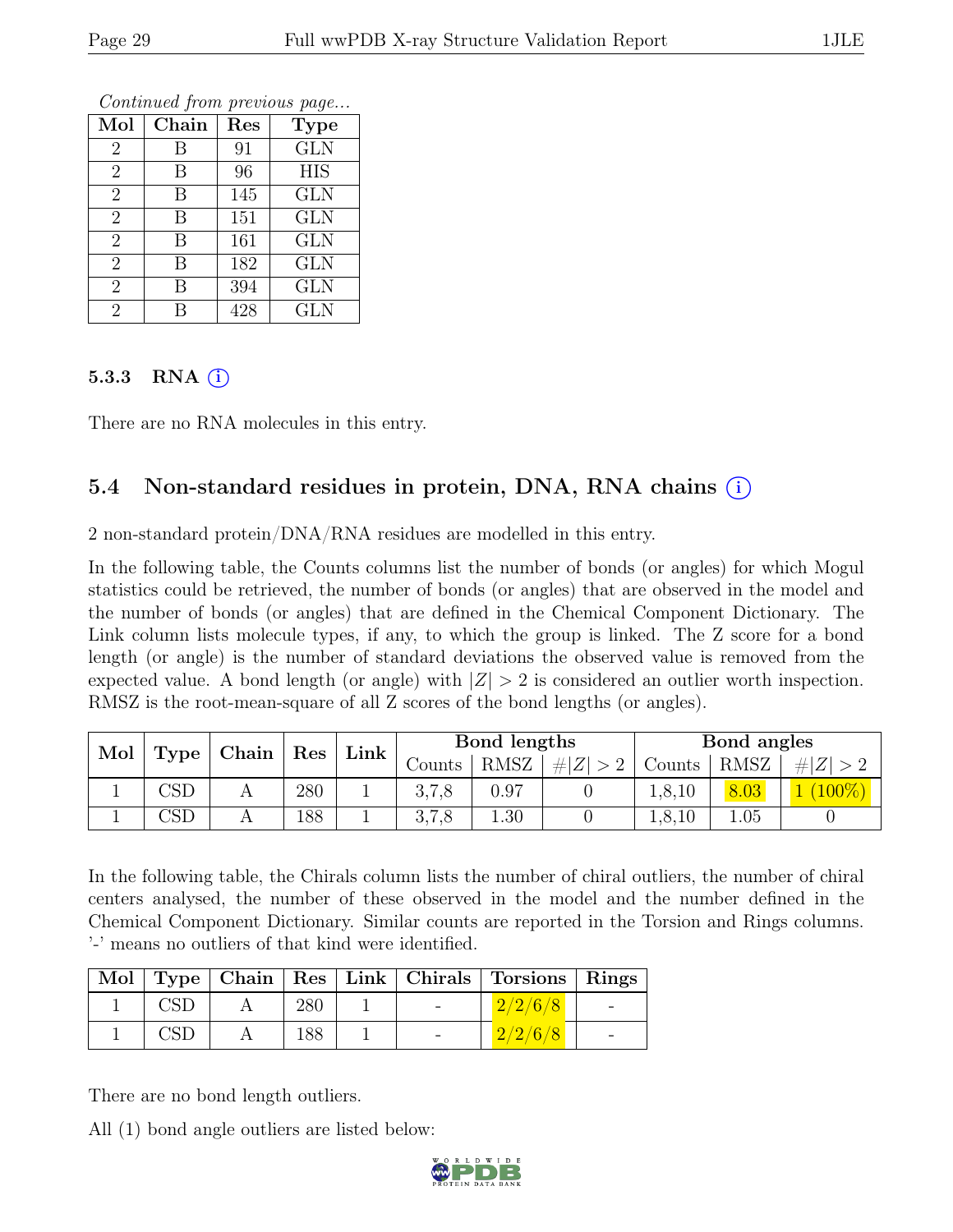| $\mathbb{N}$ ol   Chain   Res   Type |  | $\boldsymbol{\mathrm{Atoms}}$  | $\mathbf{Z}$   Observed( $^{\circ}$ )   Ideal( $^{\circ}$ ) |        |
|--------------------------------------|--|--------------------------------|-------------------------------------------------------------|--------|
|                                      |  | $280$   CSD   OD1-SG-CB   8.03 | 120.83                                                      | 105.54 |

There are no chirality outliers.

All (4) torsion outliers are listed below:

| Mol | Chain |     | Res   Type       | Atoms          |
|-----|-------|-----|------------------|----------------|
|     |       | 188 | CSD <sup>-</sup> | N-CA-CB-SG     |
|     |       | 188 | CSD <sub>0</sub> | CA-CB-SG-OD1   |
|     |       | 280 | CSD              | $N-CA-CB-SG$   |
|     |       | 280 | CSD              | $CA-CB-SG-OD1$ |

There are no ring outliers.

1 monomer is involved in 1 short contact:

|  |           | Mol   Chain   Res   Type   Clashes   Symm-Clashes |
|--|-----------|---------------------------------------------------|
|  | 188   CSD |                                                   |

### 5.5 Carbohydrates  $(i)$

There are no monosaccharides in this entry.

#### 5.6 Ligand geometry  $(i)$

There are no ligands in this entry.

#### 5.7 Other polymers  $(i)$

There are no such residues in this entry.

#### 5.8 Polymer linkage issues  $(i)$

There are no chain breaks in this entry.

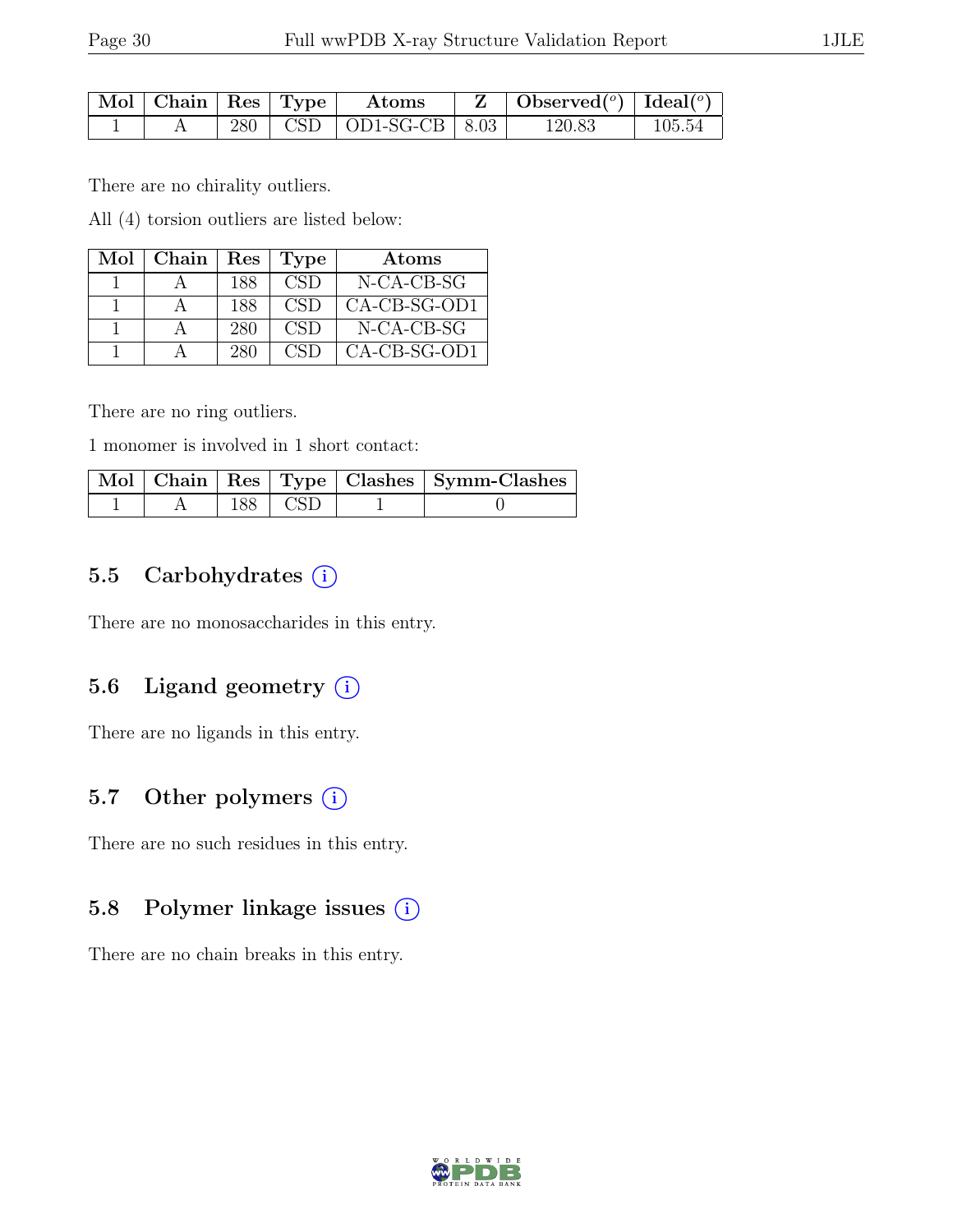# 6 Fit of model and data  $(i)$

### 6.1 Protein, DNA and RNA chains (i)

In the following table, the column labelled ' $\#\text{RSRZ}>2$ ' contains the number (and percentage) of RSRZ outliers, followed by percent RSRZ outliers for the chain as percentile scores relative to all X-ray entries and entries of similar resolution. The OWAB column contains the minimum, median,  $95<sup>th</sup>$  percentile and maximum values of the occupancy-weighted average B-factor per residue. The column labelled 'Q< 0.9' lists the number of (and percentage) of residues with an average occupancy less than 0.9.

| Mol            | Chain | Analysed           | ${ <\hspace{-1.5pt}{\mathrm{RSRZ}} \hspace{-1.5pt}>}$ | $\#\text{RSRZ}\text{>2}$ |  | $OWAB(A^2)$ | $\rm Q\textcolor{black}{<}0.9$ |  |
|----------------|-------|--------------------|-------------------------------------------------------|--------------------------|--|-------------|--------------------------------|--|
|                |       | $524/560$ $(93\%)$ | 0.03                                                  | $24(4\%)$ 32             |  | 22          | 23, 92, 135, 150               |  |
| $\overline{2}$ |       | $408/440(92\%)$    | 0.03                                                  | $19(4\%)$ 31             |  | 22          | 40, 82, 136, 150               |  |
| All            | All   | 932/1000 (93%)     | 0.03                                                  | 43 $(4\%)$ 32            |  | 22          | 23, 88, 135, 150               |  |

All (43) RSRZ outliers are listed below:

| Mol            | Chain                        | Res             | Type                       | <b>RSRZ</b>      |
|----------------|------------------------------|-----------------|----------------------------|------------------|
| $\overline{1}$ | A                            | 140             | <b>PRO</b>                 | 5.8              |
| $\overline{1}$ | $\boldsymbol{\rm{A}}$        | 245             | VAL                        | $5.6\,$          |
| $\overline{1}$ | $\overline{A}$               | $\overline{61}$ | PHE                        | 4.6              |
| $\overline{2}$ | $\, {\bf B}$                 | 94              | ILE                        | $4.\overline{6}$ |
| $\overline{2}$ | $\overline{\mathrm{B}}$      | $\overline{4}$  | <b>PRO</b>                 | 4.5              |
| $\overline{2}$ | $\, {\bf B}$                 | 240             | <b>THR</b>                 | 4.0              |
| $\overline{1}$ | $\overline{A}$               | $\overline{26}$ | <b>LEU</b>                 | 3.6              |
| $\overline{1}$ | $\overline{A}$               | 144             | <b>TYR</b>                 | $3.5\,$          |
| $\overline{1}$ | $\overline{A}$               | 139             | <b>THR</b>                 | 3.4              |
| $\overline{1}$ | $\overline{A}$               | 145             | $\overline{\text{GLN}}$    | 3.4              |
| $\overline{1}$ | $\overline{A}$               | 92              | <b>LEU</b>                 | 3.0              |
| $\overline{2}$ | $\overline{\mathrm{B}}$      | 183             | <b>TYR</b>                 | $3.0\,$          |
| $\overline{1}$ | $\overline{A}$               | 34              | LEU                        | $\overline{2.9}$ |
| $\overline{2}$ | $\boldsymbol{B}$             | 70              | <b>LYS</b>                 | $2.9\,$          |
| $\overline{1}$ | $\overline{A}$               | 29              | GLU                        | $\overline{2.9}$ |
| $\overline{1}$ | $\overline{\rm A}$           | 452             | LEU                        | $2.9\,$          |
| $\overline{2}$ | $\overline{\mathbf{B}}$      | 355             | <b>ALA</b>                 | $\overline{2.9}$ |
| $\overline{1}$ | А                            | 132             | ILE                        | $2.8\,$          |
| $\overline{1}$ | $\overline{A}$               | $24\,$          | TRP                        | $2.8\,$          |
| $\overline{2}$ | B                            | 354             | <b>TYR</b>                 | $2.8\,$          |
| $\overline{2}$ | $\, {\bf B}$                 | 152             | <b>GLY</b>                 | 2.8              |
| $\overline{2}$ | B                            | 198             | <b>HIS</b>                 | 2.7              |
| $\overline{1}$ | $\boldsymbol{\rm{A}}$        | 130             | PHE                        | 2.7              |
| $\overline{1}$ | $\overline{\rm A}$<br>$\sim$ | 223<br>$\cdot$  | <b>LYS</b><br>$\mathbf{r}$ | 2.7              |

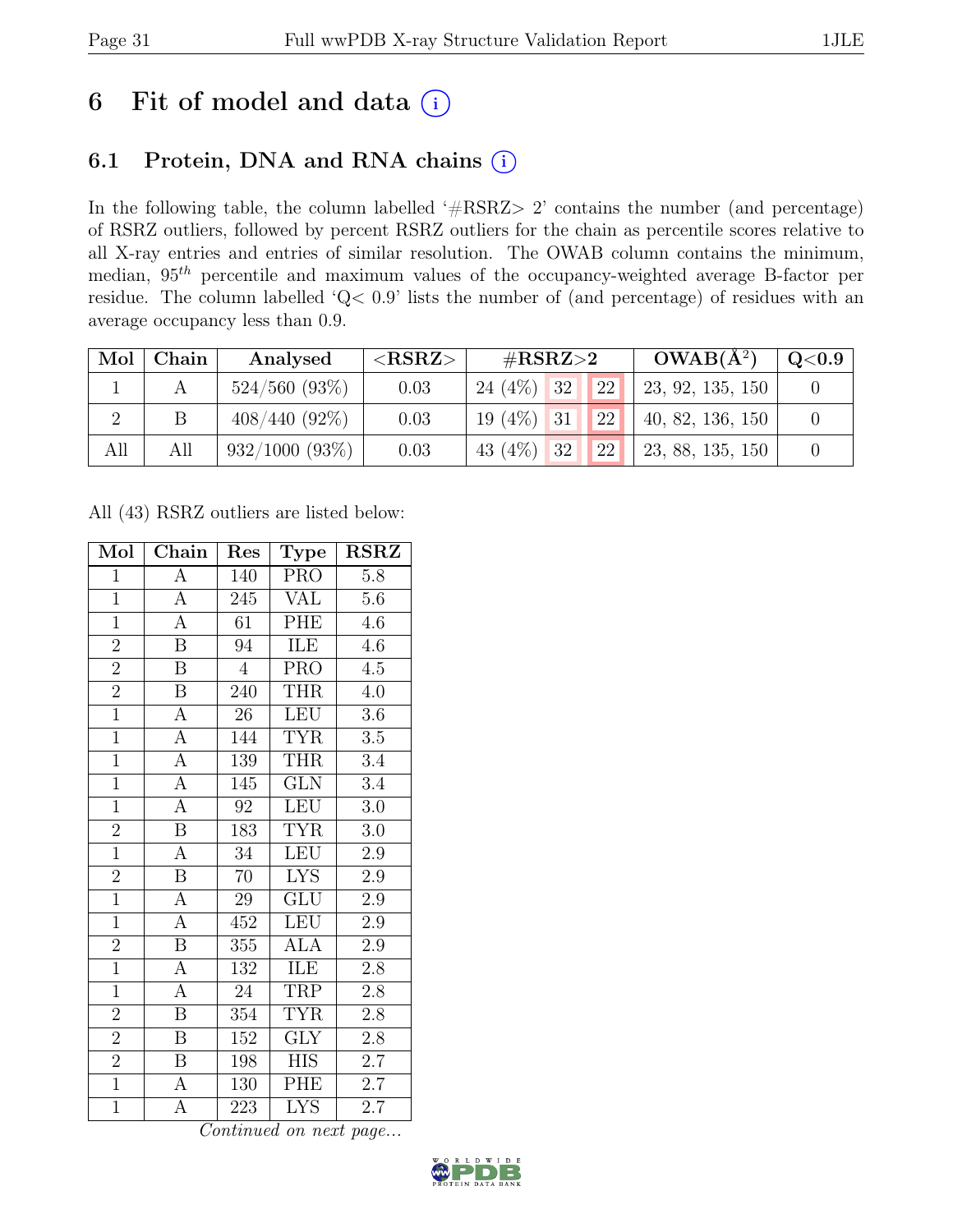| Mol            | Chain            | $\operatorname{Res}% \left( \mathcal{N}\right) \equiv\operatorname{Res}(\mathcal{N}_{0})\cap\mathcal{N}_{1}$ | <b>Type</b> | <b>RSRZ</b> |
|----------------|------------------|--------------------------------------------------------------------------------------------------------------|-------------|-------------|
| $\overline{2}$ | B                | 356                                                                                                          | $\rm{ARG}$  | 2.5         |
| $\mathbf{1}$   | $\mathbf{A}$     | 402                                                                                                          | TRP         | 2.5         |
| $\overline{2}$ | B                | 409                                                                                                          | <b>THR</b>  | 2.5         |
| $\overline{2}$ | B                | $\overline{5}$                                                                                               | ILE         | 2.4         |
| $\mathbf{1}$   | $\mathbf{A}$     | 54                                                                                                           | ASN         | 2.4         |
| $\mathbf{1}$   | $\boldsymbol{A}$ | 491                                                                                                          | LEU         | 2.4         |
| $\mathbf{1}$   | A                | 447                                                                                                          | ASN         | 2.4         |
| $\overline{2}$ | $\overline{B}$   | 6                                                                                                            | GLU         | 2.3         |
| $\overline{2}$ | B                | 432                                                                                                          | <b>GLU</b>  | 2.3         |
| $\mathbf{1}$   | $\mathbf{A}$     | 73                                                                                                           | <b>LYS</b>  | 2.2         |
| $\mathbf{1}$   | $\boldsymbol{A}$ | 546                                                                                                          | GLU         | 2.1         |
| $\overline{2}$ | $\boldsymbol{B}$ | 92                                                                                                           | <b>LEU</b>  | 2.1         |
| $\overline{2}$ | $\boldsymbol{B}$ | 192                                                                                                          | <b>ASP</b>  | 2.1         |
| $\overline{2}$ | $\boldsymbol{B}$ | 43                                                                                                           | <b>LYS</b>  | 2.1         |
| $\overline{1}$ | $\overline{A}$   | 454                                                                                                          | <b>LYS</b>  | 2.1         |
| $\overline{2}$ | B                | 68                                                                                                           | <b>SER</b>  | 2.0         |
| $\mathbf{1}$   | $\overline{A}$   | 41                                                                                                           | MET         | 2.0         |
| $\mathbf{1}$   | $\boldsymbol{A}$ | 469                                                                                                          | <b>LEU</b>  | 2.0         |
| $\overline{2}$ | B                | 321                                                                                                          | <b>PRO</b>  | 2.0         |

### 6.2 Non-standard residues in protein, DNA, RNA chains  $(i)$

In the following table, the Atoms column lists the number of modelled atoms in the group and the number defined in the chemical component dictionary. The B-factors column lists the minimum, median,  $95<sup>th</sup>$  percentile and maximum values of B factors of atoms in the group. The column labelled 'Q< 0.9' lists the number of atoms with occupancy less than 0.9.

| Mol |              |     |     |      |      | Type   Chain   Res   Atoms   RSCC   RSR   B-factors $(\AA^2)$   Q<0.9 |  |
|-----|--------------|-----|-----|------|------|-----------------------------------------------------------------------|--|
|     |              | 188 | 8/9 | 0.94 | 0.18 | 49,65,70,75                                                           |  |
|     | $\text{CSD}$ | 280 |     | 0.94 | 0.14 | 78,91,96,104                                                          |  |

### 6.3 Carbohydrates  $(i)$

There are no monosaccharides in this entry.

### 6.4 Ligands  $(i)$

There are no ligands in this entry.